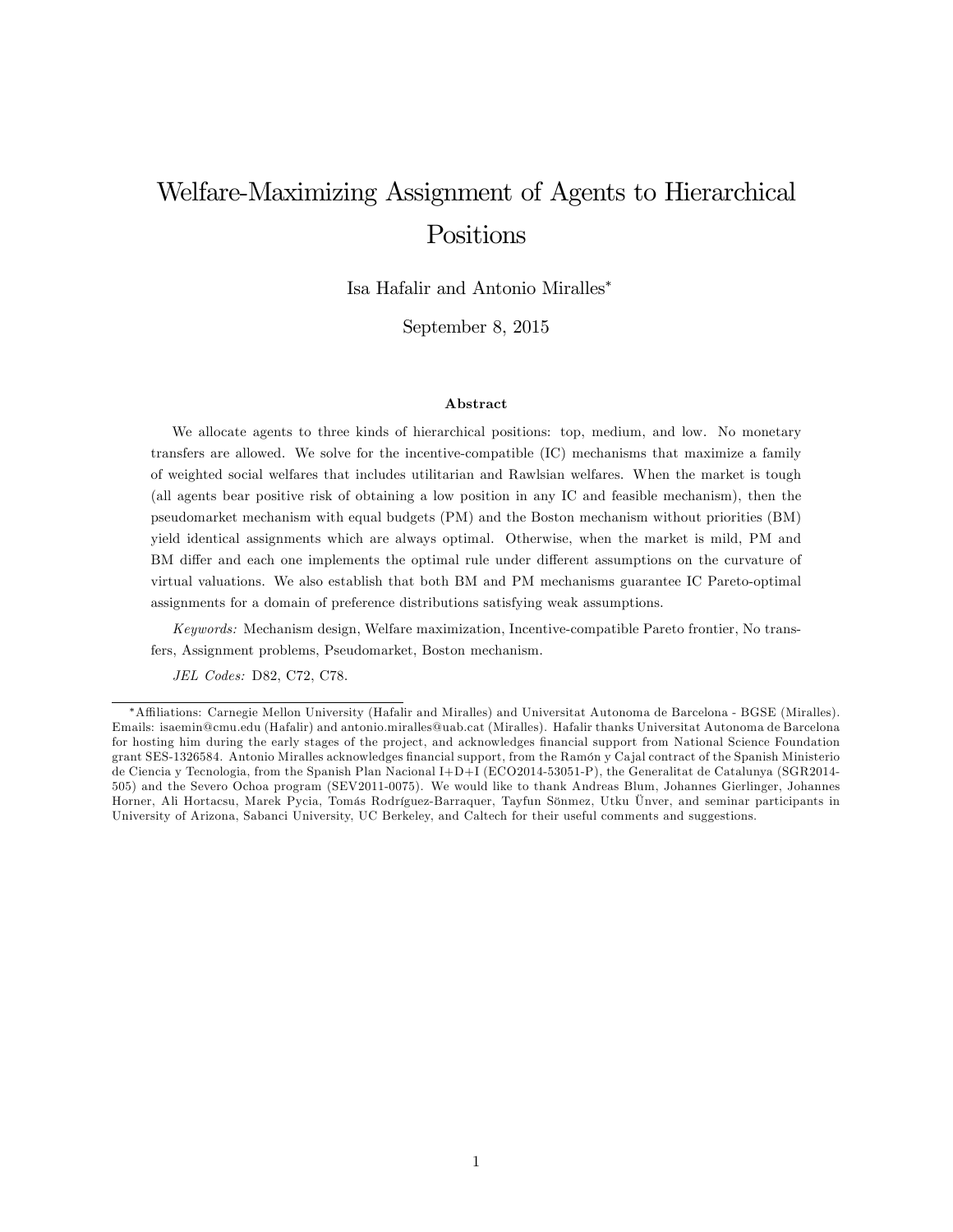### 1 Introduction

In a seminal paper, Hylland and Zeckhauser (1979) take a market design perspective on the problem of assigning positions to agents, where monetary transfers are not allowed and each agent is eventually assigned to exactly one position. Their model is motivated by important real-world applications such as assignment of legislators to committees, faculty members to offices, students to public schools, and workers to positions, departments, or tasks in various organizations and firms. These environments can be modeled as "assignment" games" in which (i) agents and positions are indivisible (yet probabilistic assignment to positions are allowed); (ii) preferences of agents over positions may be their private information, and hence agents can respond to mechanisms strategically rather than truthfully, and; (iii) a medium of exchange such as money, for various reasons, is not an acceptable instrument. Hylland and Zeckhauser (1979) introduce the "Pseudomarket mechanism," in which the individuals use "fake money" to buy assignment probabilities for different kinds of positions. The Pseudomarket has good efficiency properties. More specifically, it is "ex-ante" efficient in the sense that there cannot be any other probabilistic assignment that would make all the agents better off.<sup>1</sup>

In this paper, we take a mechanism design approach to the same problem, i.e., we solve a *cardinal* symmetric mechanism design<sup>2</sup> problem in order to maximize important social welfare criteria when transfers are not available. The basic idea is that, although there are no monetary transfers, allocation probabilities of different objects can still be used for representing "allocation and transfer rules" in the standard mechanism design problem. Then we can utilize standard techniques (such as envelope results) in mechanism design, except with one important complication: in our model, since the transfer rule is a probability, it has to be between 0 and 1; whereas in the standard problem transfers can take any values. We use novel methods in order to cope with this complication.

We study a continuum economy<sup>3</sup> (with unit mass of players and positions) with three kinds of positions which agents rank equally: top, medium and low. In the discussion section we also consider a case where agents' ordinal preferences may be different from each other. The main reason that we focus on three kinds of positions is to be able to work on "single-dimensional" private information. Multi-dimensional optimal mechanisms, even in the case with transfers, are well-known to pose a very difficult problem. In this context, Armstrong (2000) illustrates how cumbersome the problem becomes when we consider revenue-maximizing optimal mechanisms.<sup>4</sup> More recently, a series of papers by Hart and coauthors (Hart and Reny, 2010; Hart and Reny, 2012, Hart and Nisan, 2012) argue that the general problem becomes practically unsolvable when there is more than one good for sale and analyze if simple mechanisms perform well in terms of revenue.

To motivate our model with three types of positions and a continuum of players, consider a society or organization that cannot provide the same social or hierarchical status to all of its members. Naturally, every member prefers belonging to the highest position and dislikes being relegated to the lowest ladder of the

 $<sup>1</sup>$  Moreover, it does not generate envy when all agents face the same budget limit. The converse is true in atomless economies</sup> with a continuum of agents, from Thomson and Zhou (1993): any efficient and envy-free random assignment can be obtained through a Pseudomarket equilibrium with equal budgets.

 $2$ Throughout the whole paper we restrict attention to symmetric mechanisms. Any two agents of the same type would obtain the same random assignment.

<sup>3</sup> The mechanisms we highlight here, above all the Pseudomarket mechanism, make special sense in big assignment economies, where a single agent may have a negligible impact on market conditions.

 $4$ Altough our criteria is "welfare maximization," and not "revenue maximization." In the environments without transfers, VCG type of mechanisms cannot be used, and by incorporating incentive-compatibility conditions on the objective function, one would need to solve a problem which resembles very much that of a revenue maximizing optimal mechanism.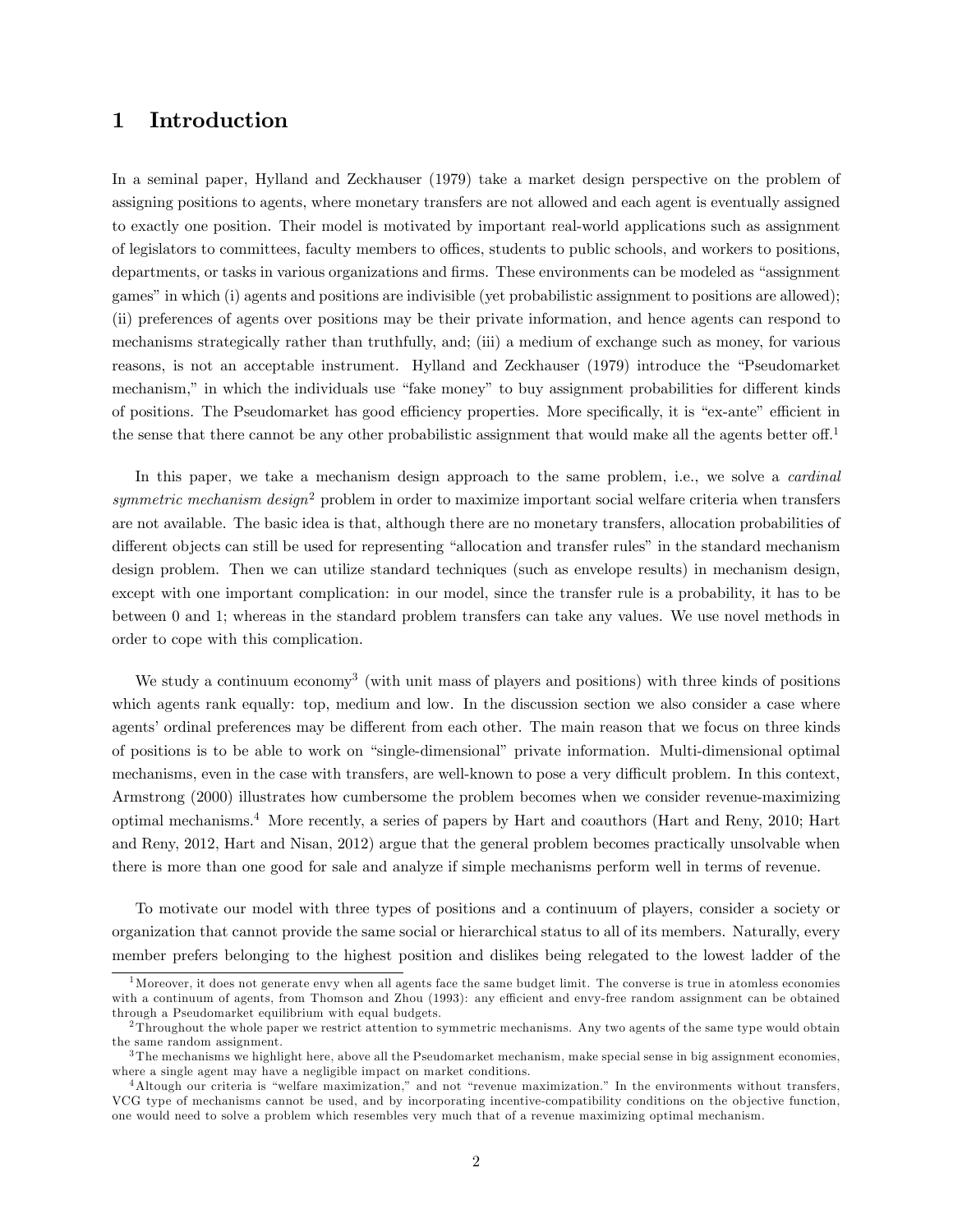hierarchy. However, agents differ in several dimensions of personality and abilities to complete tasks attached to every position. This determines some differences in the intensity of their preferences. For instance, riskaverse or conforming agents might prefer taking to a medium position with certainty rather than facing a lottery over either being assigned to a high position or being assigned to a low position. The opposite would be true for less risk-averse or more ambitious agents. In general, same phenomena hold for the allocation of resources or tasks in various organizations.<sup>5</sup> This postulates a mechanism design problem: how do we distribute agents to the available positions so that we optimize a given notion of social welfare?

We focus on a family of social welfare functions that include utilitarian welfare (maximizing the unweighted average of all agents' expected payoffs) and Rawlsian welfare (maximizing the minimum payoff). In a nontransferable utility environment, we partially characterize the incentive-compatible (IC) Pareto efficiency frontier<sup>6</sup> by considering various weighted social welfare functions. We pay additional attention on stronger efficiency notions (utilitarian and Rawlsian) following Harsanyi (1955) and the "veil of ignorance" (no agent knows in advance her type and attaches the corresponding probabilities to each different type). If the agents are expected utility maximizers, utilitarian welfare (à la Harsanyi, 1955) is the best choice. If, on the other hand, the agents are extremely pessimistic, Rawlsian welfare ( $\hat{a}$  la Rawls, 1972) is the best choice.

Interestingly, we find that the mechanisms implementing the optimal assignment rules are widely known in the literature on matching and assignment problems. Either the pseudomarket with equal budgets (PM) or the widely debated Boston mechanism with no preexisting priority rights  $(BM)^7$  turns out to be optimal for a variety of cases, depending on the distribution of cardinal preferences.

To cope with interpersonal comparability, we adopt a double normalization such that being assigned to top positions gives unit payoff, while being assigned to low-class positions gives zero utility. Being assigned a medium-class position gives a utility  $v \in [0, 1]$ , which is the private information of the agents. In other words, we measure the agent's *degree of success*, where getting the most-preferred position entails total success, getting a low-class position entails total failure, and obtaining a medium position implies a variable degree of success, depending on how the agent values it. In the extension subsection 4.1, we suppose that top position gives a certain payoff  $a \in (0,1)$ , and medium position values are still in [0,1], therefore medium positions can be strictly preferred to top (or certain) position in this extension. We Önd that similar results hold for this case as well, and therefore demonstrate that our results are not an artifact of "same ordinal" rankings" among the types of objects.

The distribution function of this parameter v,  $F(.)$ , with positive, differentiable density  $f(.)$ , characterizes the demand side of this economy. We make the auction theory assumptions that both the "seller"- and "buyer"-virtual valuations (respectively  $H(\cdot)$  and  $J(\cdot)$ ) are increasing functions (Assumption 1). The supply side is characterized by the limited capacities for high- and medium-class positions, respectively  $\mu_1$  and  $\mu_2$ , where  $\mu_1$ ,  $\mu_2$ ,  $\mu_1 + \mu_2 \in (0,1)$ . For  $p(v)$  denoting the probability that a v-type agent is assigned to top positions and  $q(v)$  denoting her probability of being assigned to medium-class positions, incentive compatibility implies that  $p(\cdot)+q(\cdot)$  is increasing and  $p(\cdot)$  is decreasing. We show that a family of constraints

 $5$ For instance, in faculy-office assignments, it is reasonable to assume each faculty dislikes offices with no windows, likes bigger offices, but has a different intensity while comparing medium and big size offices.

 ${}^{6}$ That is, the set of IC and feasible assignment rules that are not Pareto-dominated by any other IC and feasible assignment rule. In this paper, we restrict attention to symmetric mechanisms. Observe that IC and envy-freeness are equivalent in this model, hence every conclusion in the paper naturally extends to the envy-free Pareto frontier.

<sup>&</sup>lt;sup>7</sup> See Abdulkadiroğlu and Sönmez (2003), Ergin and Sönmez (2006), and Pathak and Sönmez (2008), among others.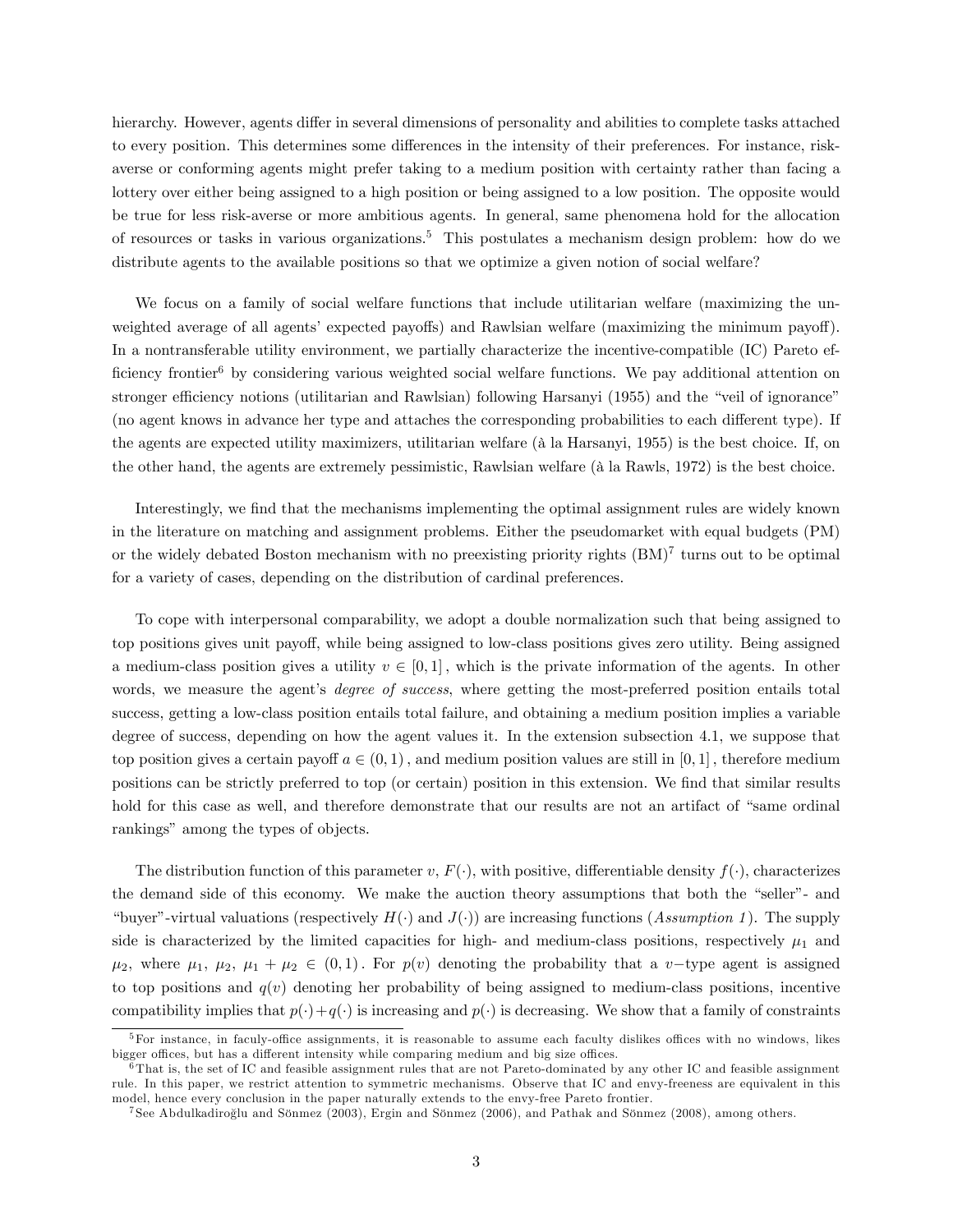-that  $p(\cdot)$  and  $q(\cdot)$  are proper probabilities- are reduced to two single constraints: the upper-bound (UB) constraint  $p(1) + q(1) \leq 1$  and the *lower-bound (LB)* constraint  $p(1) \geq 0$  (Proposition 2). These two additional constraints methodologically distinguish this problem from a standard mechanism design (e.g. auctions) problem.

Depending on the weight structure  $\Omega$  we put on our social welfare function (where  $\Omega(v)$  is the cumulative weight for agents with types weakly below  $v$ ), and after considering incentive compatibility and feasibility constraints, social welfare becomes a linear functional of  $K(.)$ , where  $K(v)$  is the contribution that assigning a marginal unit of  $q(v)$  makes to the objective function. The exact form for  $K(v)$  depending on F and  $\Omega$  is found in the main model (Definition 5). We call it type v's  $\Omega$ -virtual valuation.  $K(v)$  reduces to v for the utilitarian problem, and to buyers' virtual valuation  $J(v)$  for the Rawlsian problem. We study social welfare functions such that  $K(v)$  is increasing (Assumption 2). This includes the utilitarian and, given Assumption 1, the Rawlsian welfare functions. Subsection 4.2 discusses on non-monotonicities of  $K(\cdot)$ .

We define a *tough* market as an assignment problem where all incentive compatibility and market-clearing assignment rules bear some risk for all agents of ending up in a low-class position: UB cannot bind. Whether the market is tough or not is independent from the objective function, that is, from  $K(\cdot)$ . In a tough market, it turns out that LB binds at the optimal solution. In Theorem 1, we establish a surprising result. When the market is tough, (i) the optimal rule for all increasing  $K(\cdot)$  (which includes the cases of utilitarian and Rawlsian optimization), (ii) the PM competitive equilibrium allocation, and (iii) the BM Bayesian Nashequilibrium allocation are equivalent to each other.<sup>8</sup> In all cases, there is a cutoff  $d^*$  such that all mid positions are evenly split among types above the cutoff, and all top positions are evenly split among types below. Unassigned agents are then assigned to low positions.

On the other hand, in a mild market, high- $v$  agents may obtain certain allocation to medium-class positions at worst. Moreover, in the optimal solution this is indeed the case: UB binds. It turns out that the nature of the optimal allocation rule depends on the curvature of the (seller's) virtual valuation with respect to the  $\Omega$ -virtual valuation. If  $H'(\cdot)/K'(\cdot)$  is increasing (which is equivalent to H being convex in the utilitarian problem), the PM allocation is uniquely optimal. On the other hand, if  $H'(\cdot)/K'(\cdot)$  is decreasing (which is equivalent to  $H$  being concave in the utilitarian problem), the BM allocation is uniquely optimal. The proof (in Appendix A) contains two parts: 1) showing that PM(BM) is optimal among two-step rules given the curvature conditions, and 2) showing that curvature conditions induce a second-order stochastic dominance argument that rule out any other assignment rule. This second part is necessary, since one cannot simply take for granted that the optimal rule is a two-step rule in mild markets. For a counterexample see Appendix D.

When we further assume that  $f(v)v + F(v)$  is nondecreasing in v (Assumption 3), we get more insights on the part of the IC Pareto frontier in mild markets: we show that every IC and feasible rule such that UB binds is IC Pareto-optimal (in the sense that there is a weight structure  $\Omega$  that makes each such rule optimal). Since UB binds in mild markets for both BM and PM as well, both PM and BM mechanisms

<sup>8</sup>Miralles (2008) previously established that in the tough market case with only one kind of underdemanded position, BM and PM obtain the same allocation. What is new in our result is that this allocation is optimal for a family of welfare functions including utilitarian and Rawlsian goals. Miralles (2008)'s main finding is superiority of BM over DA and it does not solve for a optimal mechanism design problem.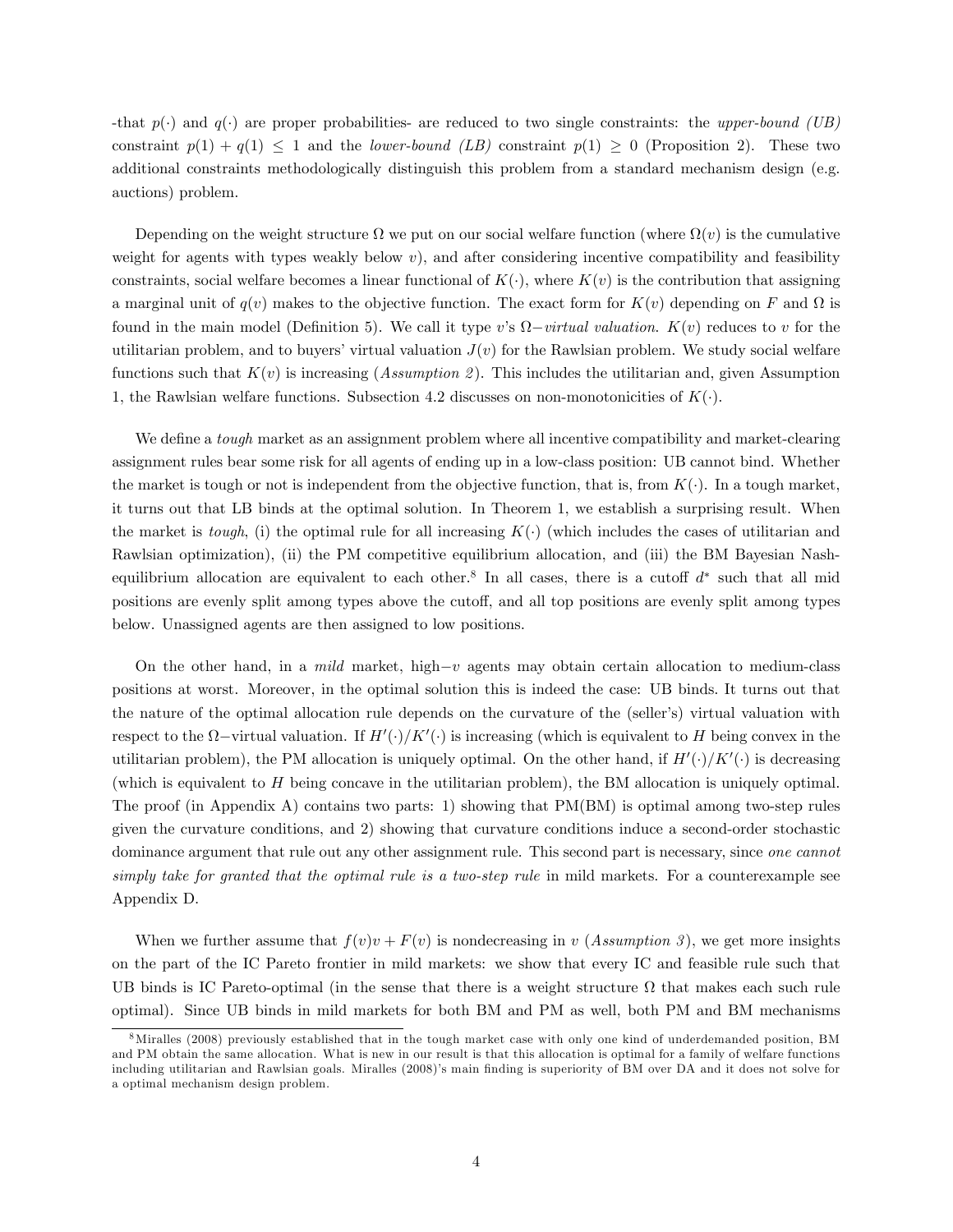guarantee an IC Pareto-optimal assignment for every F satisfying Assumptions 1 and 3, regardless whether the market is tough or mild. $9$ 

Both optimal mechanisms, PM and BM, provide market-like trade-offs. PM is a competitive market that is designed to close in one round, since agents are constrained to buy a proper probability distribution. At other extreme, BM can be understood as a multiround competitive market. In each round, agents who were unassigned at the end of the previous round obtain a new budget with which they buy a probability bundle that does not add up to more than 1. In both cases, spending token money on one position can reduce the chances for other positions. This is in sharp contrast with Gale and Shapley's (1962) well-known deferred acceptance (DA) algorithm, where betting on the most-preferred option does not harm the agent's chances at other positions. In the context with perfectly aligned ordinal preferences, it is known that DA implements a Pareto-pessimal assignment rule (Miralles, 2008; Abdulkadiroğlu, Che and Yasuda, 2011). That is, every other IC assignment rule weakly Pareto-dominates that provided by the dominant strategy equilibrium of DA.<sup>10</sup> PM and BM has been well-studied and discussed in the earlier literature and some good properties have been established. For instance, ex-ante optimality of PM is established in Hylland and Zeckhauser (1979) and–with perfectly aligned ordinal preferences–superiority of BM over DA is established in Abdulkadiroglu, Che and Yasuda, 2011. Yet, to the best of our knowledge, no prior paper has shown º "social welfare optimality" of these mechanisms.

Assignment problems are difficult to treat from the point of view of optimal mechanism design when the objective function is welfare maximization.<sup>11</sup> In this line, Budish (2012) argues that the search for good properties using matching theory tools should be preferred to the search for an optimal solution. Despite agreeing with this, it is worth to investigate what optimal mechanism design can tell us about "good" assignment problems. What we found is that the optimal solution regards well-known mechanisms in the matching literature under a wide range of parameters. Our findings enrich the debate, while we acknowledge the importance of other features: preexisting priorities, precedence, nonstrategic players, etc.

The rest of the paper is organized as follows. We end this introduction by discussing the small literature that considers mechanism design approaches on assignment problem models (where monetary transfers are not allowed.) Section 2 introduces the model and the problem, for which we provide a solution. Section 3 analyzes the implementation of the optimal assignment rules. Section 4 discusses other assumptions of agents' preferences, other objective functions, and the failure of PM and BM being optimal. Section 5 concludes. Proofs are relegated to the Appendix A. Appendix B contains the discussion related to the case of varying ordinal preferences. Appendix C elaborates on the intuition behind the role of concavity/convexity of virtual valuations with respect to  $\Omega$ -virtual valuations in mild markets. Appendix D shows that the optimal rule is not always a two-step rule. This latter appendix thus illustrates that characterizing the IC Pareto frontier is not a straightforward task.

 $9$ This is not surprising for PM since it is known that it guarantees Pareto-efficiency among all possible rules (not only IC ones). This, however, is interesting for the BM assignment, which is not unconstrained Pareto-optimal in mild markets yet it turns out to be IC Pareto-optimal.

<sup>&</sup>lt;sup>10</sup> Since there are no preexisting priority rights, DA coincides in its allocation with random serial dictatorship, which is also equivalent to top-trading cycles from random allocation (Abdulkadiroğlu and Sönmez, 1998). Moreover, DA coincides with Bogolmonaia and Moulin's (2001) probabilistic serial mechanism when the market is large (Che and Kojima, 2010), as does any strategy-proof, symmetric, and ordinarily efficient mechanisms (Liu and Pycia, 2014). These mechanisms are dominated by either PM or BM, not only in the utilitarian sense, but also in the Rawlsian max-min sense. That is, PM and BM provide not only an efficient solution but also a fair solution to the problem we analyze.

 $11$ When the criteria are ex-post or ex-ante efficiency, ordinal rules such as serial dictatorship or probabilistic serial (Bogomolnaia and Moulin, 2001) perform well. Yet, social welfare maximization is not necessarily achieved by these mechanisms.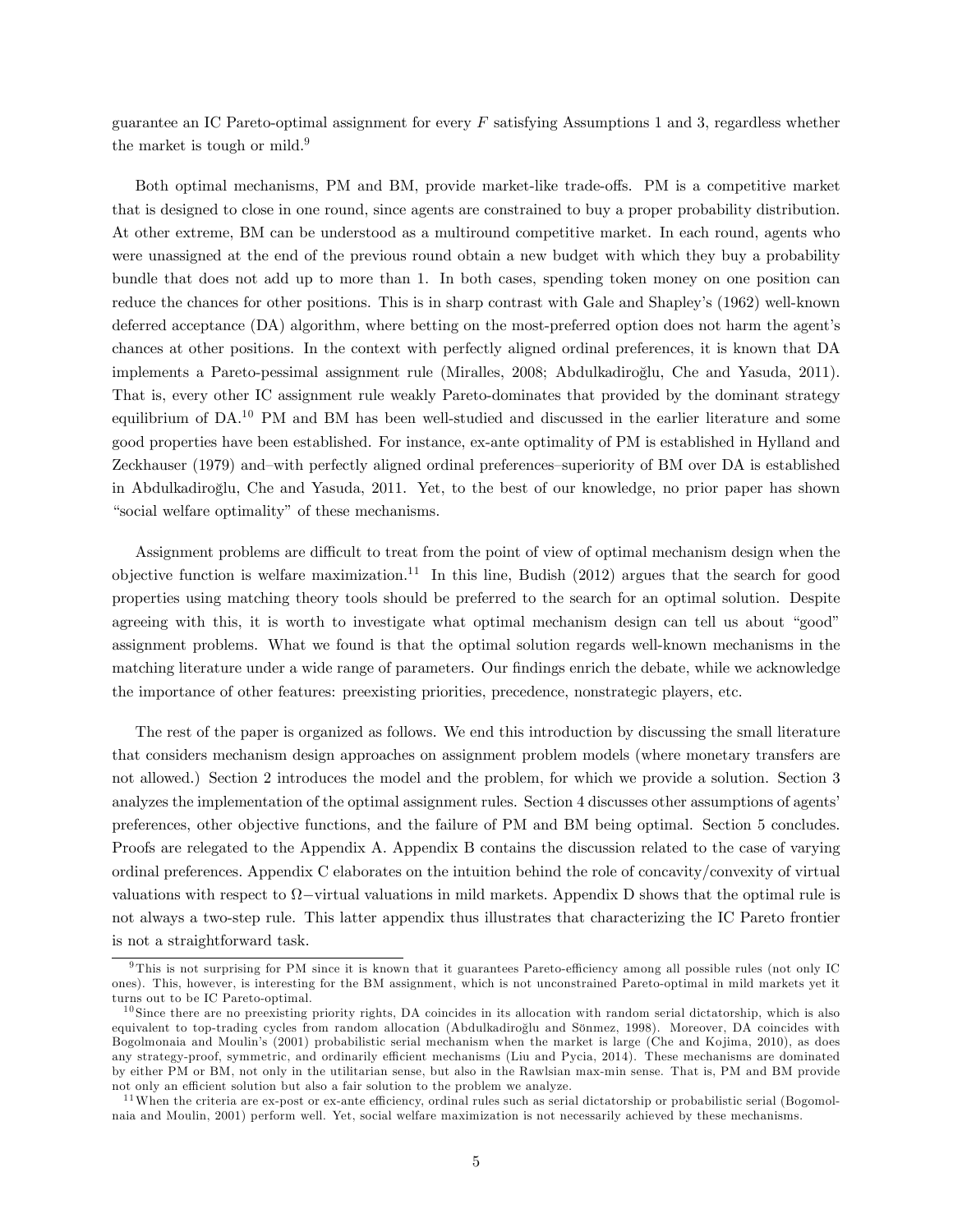Related Literature From a methodological point of view, our paper solves a more complex mathematical problem than a standard auction design problem, for at least two reasons. First, the "numeraire" good, in our case the probability of being assigned to top-class positions, is globally constrained, since the capacity for top positions is limited. Second, the probability of being assigned to top- and medium-class positions must satisfy proper probability constraints for each agent. Namely, no probability can be negative, and the sum of these two probabilities cannot exceed 1.

The most closely related paper on this methodological issue is Miralles (2012). The key feature that is different in the present paper is that every agent must end up in exactly one position, whereas Miralles (2012) left the number of finally obtained objects unconstrained. Miralles's optimal mechanism involved an auction of the commonly less preferred object using evenly split probabilities of the commonly preferred object as individual budgets. It could happen that the winnerís bid lied below her budget. Hence with some probability she would Önally obtain both objects. For this reason, Mirallesís optimal mechanism could not simply be transferred to the problem at hand in this paper. The one position per agent constraint has a bite on the optimal mechanism.

Other than Miralles (2012), there are only a few papers that solve for Bayesian incentive-compatible optimal mechanisms when transfers are not available.<sup>12</sup> Pycia (2014) solves for the utilitarian maximal mechanism in an example where the best cardinal mechanism is unboundedly better than the best ordinal mechanism. Hashimoto (2014) describes a general class of mechanisms that are incentive compatible and that can approximate any efficient mechanism in a large market.<sup>13</sup> Ashlagi and Shi (2013) is motivated by the 2012-2013 Boston school choice reform and studies a social planner's problem of optimally (in order to balance efficiency, equity and busing costs) allocating school seats without the ability to differentiate agents by charging prices or requiring costly effort. Ashlagi and Shi (2013)'s cardinal efficiency notion is *ino* ex-ante Pareto domination," which is different from our objective of social welfare maximization. Ben-Porath, Dekel, and Lipman (2012), as in our model, consider an assignment problem with no transfers where a principal needs to allocate an object to one of many agents. In their model the principal can check an agentís information at a cost. In this setup, optimal mechanisms are shown to be randomizations over "optimal favored-agent mechanisms." The main difference between our model and theirs is that we do not consider costly verification and we consider multiple objects rather than a single object. Also recently, dynamic mechanism design without money has been studied in Johnson  $(2014)$  and Guo and Hörner  $(2015)$ , in which trade-offs occur between present and future payoffs. Pseudomarket mechanisms, where agents use fake budgets to bid against each other, might be efficient in this context as well. Gomes and Pavan (2015) study centralized many-to-many matching in markets where agents have private information about (vertical) characteristics that determine match values. In their model, the optimal matching rule takes the form of a threshold rule, with the threshold decreasing in type. The form of negative assortativeness they document is reminiscent in certain ways of the results in our paper.<sup>14</sup>

In a cheap talk model, Che, Dessein, and Kartik (2013) considers an environment where an agent advises a principal on selecting one of multiple projects or an outside option. The agent does not internalize the

 $12$ There is a vast literature that considers optimal mechanisms when transfers are available. In the context of position auctions (which are multi-item auctions with single dimensional private information), Edelman, Ostrovsky and Schwarz (2007) shows that "Generalized Second Price Auction" has an equilibrium that results in VCG allocation and payoff profile. More recently, Johnson (2013) uses a mechanism design framework to characterize how an intermediary can design profit-maximizing matching markets.

<sup>&</sup>lt;sup>13</sup>We are grateful to an anoymous referee for pointing out these two references.

<sup>14</sup>We are grateful to an associate editor for pointing this out.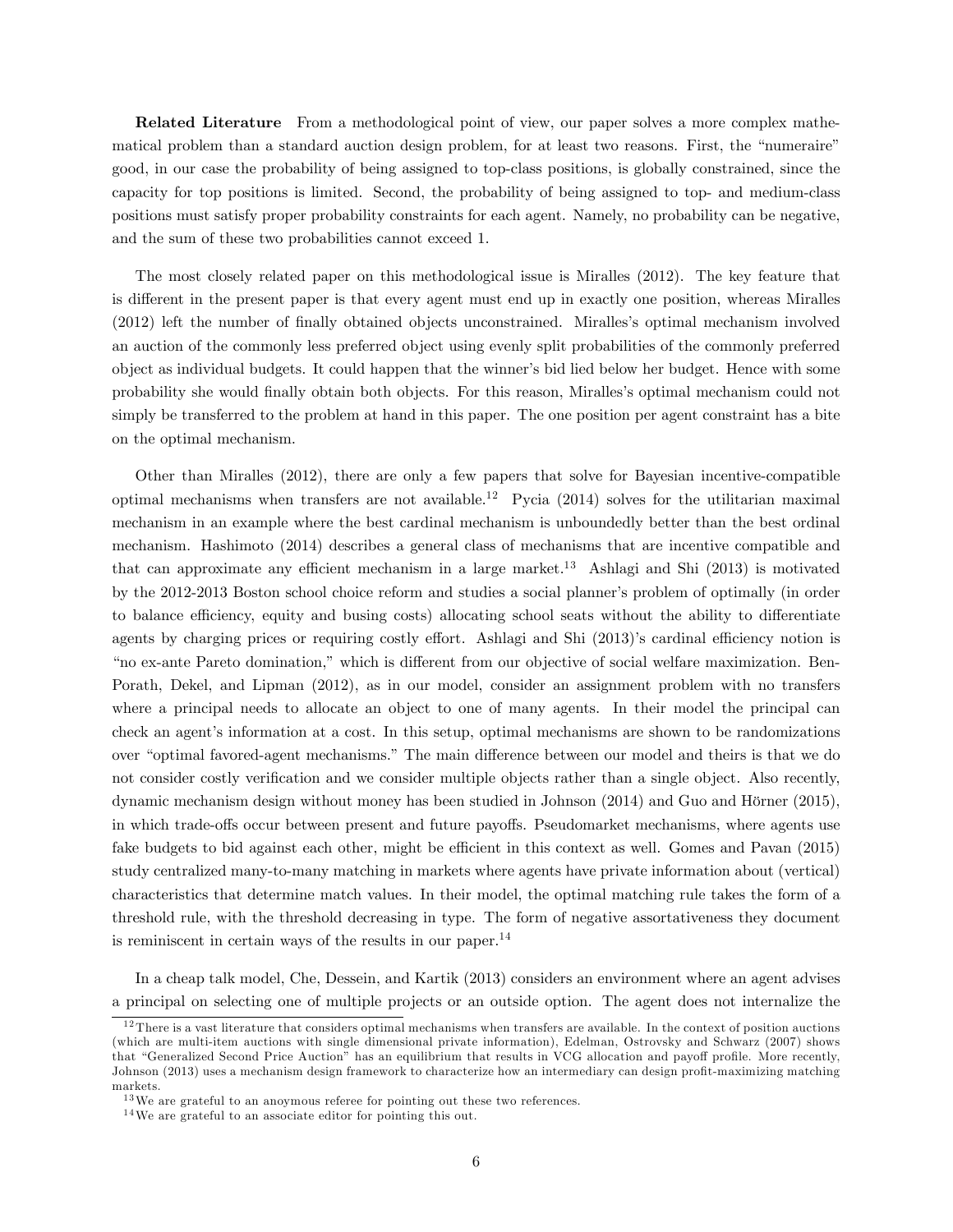principalís value from the outside option. They show that for moderate outside option values, strategic communication is characterized by "pandering," i.e. biasing recommendation toward conditionally betterlooking project. In their main model they only optimize over "simple" communication mechanisms, yet, under some assumptions they also show that an optimal simple mechanism is optimal in the class of all mechanisms without transfers. Lastly, Börgers and Postl (2009) consider a model where two agents must select one of three alternatives. Their ordinal rankings are commonly known and diametrically opposed. The agents' utilities of the middle-ranked alternative are i.i.d., privately observed random variables. For this compromise problem with non-transferrable utility, they show the impossibility of implementing the firstbest. Although they are unable to solve for second-best analytically, they also determine some characteristics of second-best decision rules.

### 2 Allocation to Ranked Positions

There are three kinds of positions: top, medium, and low. Every agent's utility from obtaining a top position is 1. Obtaining a low position gives zero utility. The medium position gives a utility of  $v$ , which is distributed over [0, 1] according to continuous distribution  $F \in C^2$  and strictly positive density f. The valuation for the medium position is agents' private information. There is a continuum of agents with a mass  $1, \mu_1$  measure of top positions,  $\mu_2$  measure of medium positions, and  $1 - \mu_1 - \mu_2$  measure of low positions (of course,  $\mu_1, \mu_2$ ,  $1 - \mu_1 - \mu_2 \in (0, 1)$ .

We consider cardinal mechanisms<sup>15</sup> without transfers, and by the revelation principle we focus on direct truthful mechanisms.

**Definition 1** An assignment rule is an integrable function  $(p,q): [0,1] \to \Delta$  where the range is the tridimensional simplex. In this notation,  $p(v)$  and  $q(v)$  denote the probability of being assigned to high and medium positions, respectively (since everybody will be allocated a position, the probability of being assigned to a low position is  $1 - p(v) - q(v)$ .

We have the following market-clearing conditions:

$$
\int_{0}^{1} p(v) f(v) dv = \mu_{1},
$$
  

$$
\int_{0}^{1} q(v) f(v) dv = \mu_{2},
$$

which need to be satisfied by any feasible rule.<sup>16</sup> We say that a direct rule  $(p(\cdot), q(\cdot))$  is *feasible* if it satisfies the above two market-clearing conditions, and  $p(v)$ ,  $q(v)$ ,  $1 - p(v) - q(v) \in [0, 1]$  for all  $v \in [0, 1]$ .

#### Virtual valuations

 $15$ We often use the terms "assignment rule" or "rule" instead of mechanism. We use these terms interchangeably.

<sup>&</sup>lt;sup>16</sup>Note that the third market-clearing condition  $\int_0^1 (1 - p(v) - q(v)) f(v) dv = 1 - \mu_1 - \mu_2$  is automatically satisfied.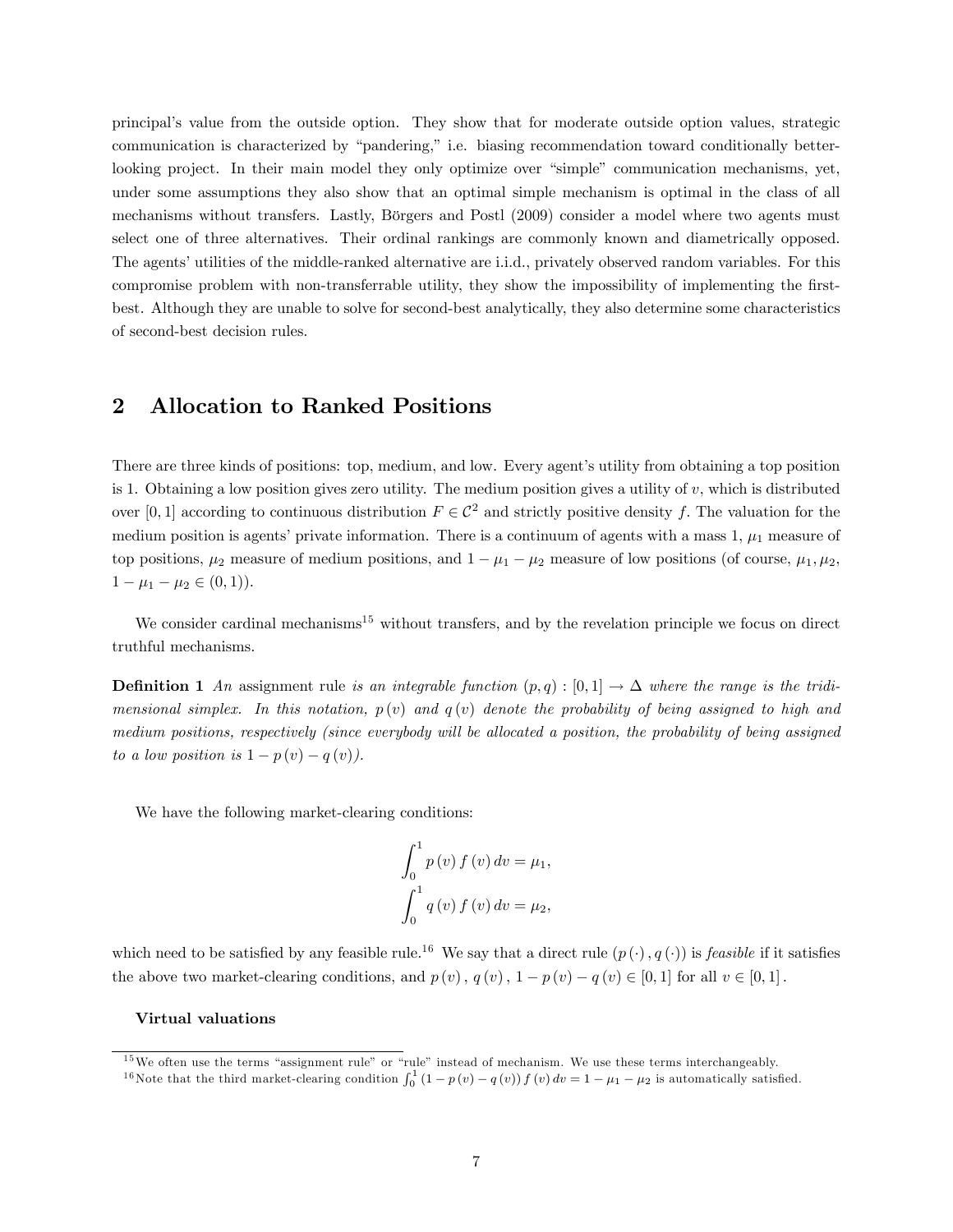**Definition 2** Denote buyers' virtual valuation by

$$
J(v) = v - \frac{1 - F(v)}{f(v)}
$$

and sellers' virtual valuation by

$$
H(v) = v + \frac{F(v)}{f(v)}
$$

**Assumption 1** We assume that  $J$  and  $H$  are increasing functions.

Assumption 1 is a mild assumption. J being increasing is a standard assumption in mechanism design literature and satisfied by many widely used distribution functions.  $H$  being increasing is a rather weak assumption; if F is logconcave,<sup>17</sup> that is, if  $\frac{F}{f}$  is nondecreasing, then H is obviously increasing. Many distributions widely used in the literature are logconcave: all power, normal, log-normal, Pareto, Weibull, Gamma, exponential, logistic, extreme value, Laplace, Chi distributions have logconcave CDF's, and thus also result in an increasing H.

#### Incentive compatibility

A rule is *truthful* (or *incentive compatible,*  $IC$ *)* if no agent can be better off by announcing any other type. That is, for all  $v, v' \in [0, 1]$ , the following condition needs to hold:

$$
p(v) + q(v) v \ge p(v') + q(v') v.
$$

Define  $U(v) = p(v) + q(v)v$ . By the envelope theorem method, we first observe the following payoff equivalence result, whose proof is standard and skipped (for instance, see Milgrom and Segal, 2002).

Lemma 1 Incentive compatibility is equivalent to

$$
U\left(v\right) = p\left(0\right) + \int_0^v q\left(t\right) dt
$$

and q increasing, p decreasing,  $q + p$  increasing (together called monotonicity conditions).

We omit the standard proof. Note that since  $p$  and  $q$  are probabilities and given monotonicity conditions, any feasible rule has to satisfy the following conditions:  $q(0) \geq 0$ ,  $q(1) \leq 1$ ,  $p(1) \geq 0$ ,  $q(1) + p(1) \leq 1$ (together called boundary conditions). The last two conditions are respectively called lower-bound constraint (LB) and upper-bound constraint (UB). From previous Lemma and the market clearing condition for top positions one can substitute out the  $p$  function with

$$
p(v) = \mu_1 + \int_0^1 J(t) q(t) f(t) dt + \int_0^v q(t) dt - q(v) v,
$$
\n(1)

<sup>&</sup>lt;sup>17</sup>For an excellent discussion on log-concave probability and its economic applications, see Bergstrom and Bagnoli (2005).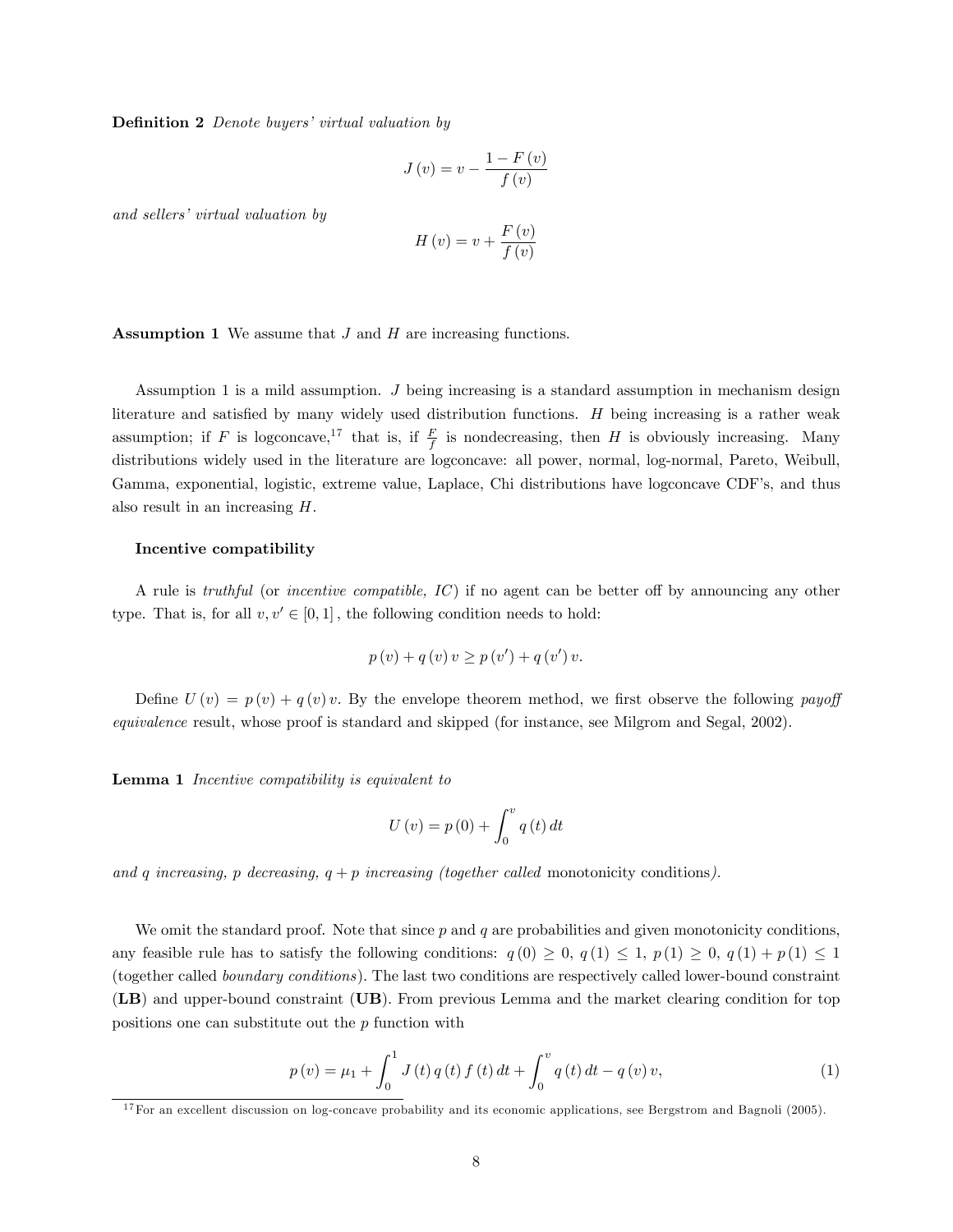Once again, this is a standard procedure in mechanism design. **Hence an assignment rule**  $(p, q)$  can be regarded from now on only in terms of  $q$ , as long as it satisfies the following conditions. The proof of the following lemma is relegated to the Appendix. In the proof, Örst by Lemma (1) and changing the order of integration, we write  $p(\cdot)$  as a function of  $q(\cdot)$  and  $F(\cdot)$ . Second we show that  $q(0) \geq 0$ ,  $p(1) + q(1) \leq 1$ and  $p(1) \geq 0$  implies the rest of the boundary constraints and rewrite these constraints as a function of  $q(\cdot)$ and  $F(\cdot)$  only. Finally, we show that q being increasing implies the other monotonicity constraints.

Lemma 2 An assignment rule is incentive compatible and feasible if and only if

$$
\int_0^1 q(t) f(t) dv = \mu_2 \text{ (Market Clearing for mid positions -MC)}
$$
  

$$
\int_0^1 H(t) q(t) f(t) dt \le 1 - \mu_1 \text{ (Upper Bound Constant -UB)}
$$
  

$$
\int_0^1 H(t) q(t) f(t) dt \ge q(1) - \mu_1 \text{ (Lower Bound Constant -LB)}
$$
  

$$
q(0) \ge 0
$$

q is weakly increasing

Remark 1 The UB and LB constraints distinguish our problem from a standard mechanism design problem (e.g. optimal auction problem).

#### 2.1 Weighted Social Welfare

Let  $\Omega(v) \geq 0$  denote the cumulative weight that *all agents with type weakly below v* have in the social welfare function.  $\Omega(\cdot)$  is non-decreasing, continuously differentiable and it meets  $\Omega(1) = 1$ . Defining weights in this way allows us to put all the weight into the lowest type, as it happens in the Rawlsian problem.<sup>18</sup>

The weighted social welfare is given by

$$
WSW = \int_0^1 U(v) d\Omega(v)
$$

$$
= \int_0^1 (p(v) + q(v)v) d\Omega(v)
$$

subject to MC, UB and LB, which are given in Proposition 2.

Since  $p(v) = \mu_1 + \int_0^1 J(t) q(t) f(t) dt + \int_0^v q(t) dt - q(v) v$ , we can write *WSW* as

$$
WSW = \int_0^1 \left( \mu_1 + \int_0^1 J(t) q(t) f(t) dt + \int_0^v q(t) dt \right) d\Omega(v)
$$

and since  $\Omega(1) = 1$ , we have

$$
WSW = \mu_1 + \int_0^1 J(t) q(t) f(t) dt + \int_0^1 \left( \int_0^v q(t) dt \right) d\Omega(v).
$$

<sup>18</sup> Since we focus on symmetric mechanisms and in any IC rule the utility is increasing, Rawlsian social welfare is equal to the utility of 0 type, hence  $\Omega(v) = 1$  for all  $v \in [0, 1]$ .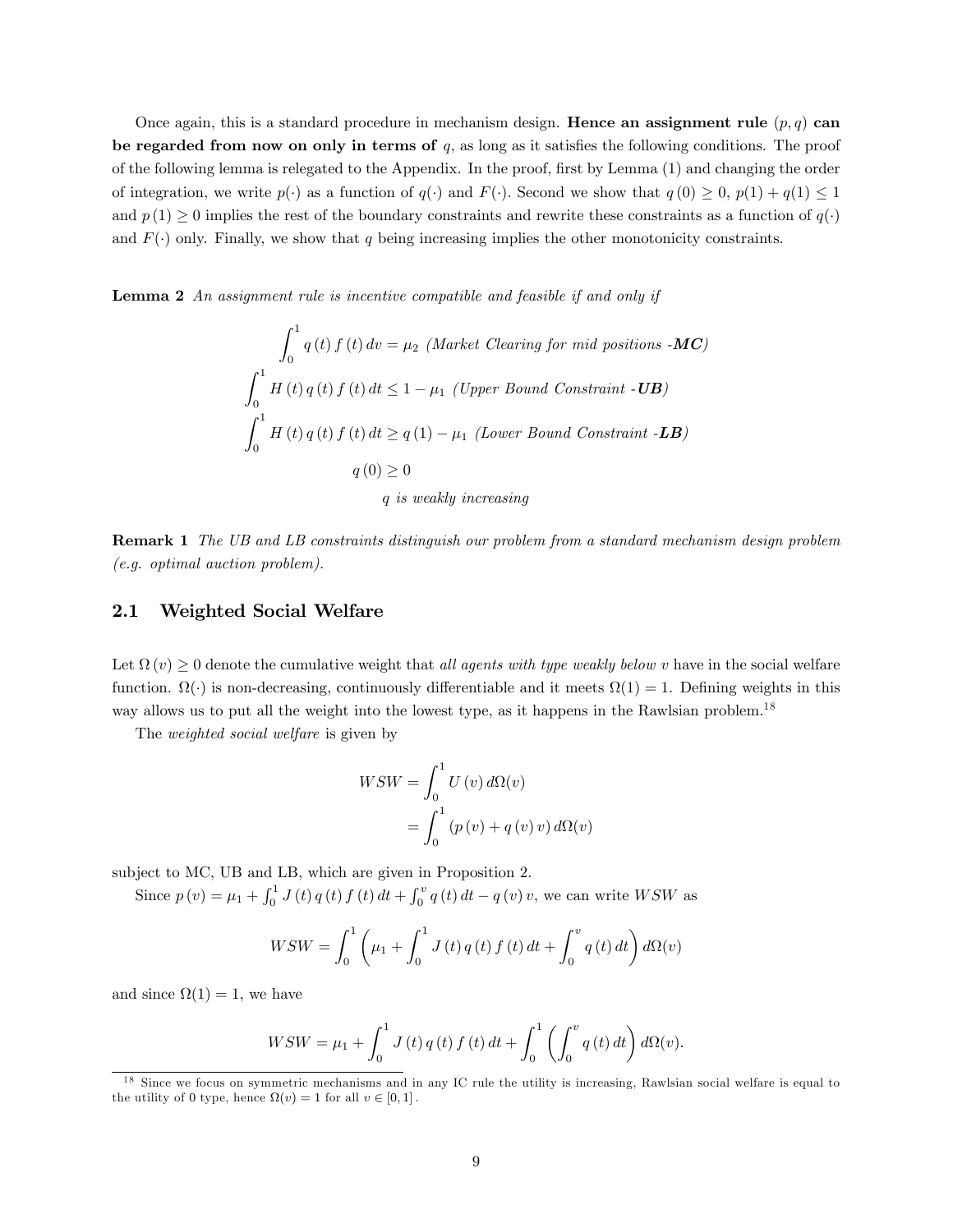Finally, by changing the order of integration in the third term, we can write

$$
WSW = \mu_1 + \int_0^1 \left( t + \frac{F(t) - \Omega(t)}{f(t)} \right) f(t) q(t) dt.
$$

**Definition 3**  $K(t) \equiv t + \frac{F(t) - \Omega(t)}{f(t)}$  $\frac{f(t)}{f(t)}$ ,  $t \in [0,1]$ , is the  $\Omega$ -virtual valuation of type t given a weight structure  $\Omega.$ 

**Assumption 2** We assume that  $K$  is an increasing function.

For utilitarian and Rawlsian social welfare functions we have  $\Omega(t) = F(t)$  and  $\Omega(t) = 1$ , respectively. For general weighted social welfare maximization problems, (even under Assumption 1) K may fail to be increasing as illustrated in Subsection 4.2. Assumption 2 is used in our main results: we solve for the weighted social welfare maximizing mechanisms for  $F$  and  $\Omega$  that makes  $K$  an increasing function. In this regard, we give a partial characterization of Pareto efficiency frontier of incentive compatible mechanisms by considering weighted social welfare functions that are consistent with K being increasing. Importantly, those results have implications regarding the Incentive-Compatible Pareto frontier, where no such assumption is needed.

Some useful definitions are in order.

**Definition 4** The problem given  $\Omega$  consists of choosing a non-decreasing positive function  $q(\cdot)$  to maximize W SW subject to MC, UB and LB.

**Definition 5** An assignment rule q is Incentive-Compatible (or IC) Pareto-optimal if there is  $\Omega$  such that q solves the problem given  $\Omega$ .

Utilitarian social welfare: In this case we have  $\Omega(v) = F(v)$ , thus  $K(v) = v$ , obviously accomplishing with Assumption 2. Utilitarian social welfare is then

$$
USW = \mu_1 + \int_0^1 q(v) v f(v) dv
$$
\n<sup>(2)</sup>

where the last line follows from the second of the market clearance conditions.

Rawlsian social welfare: This welfare is equal to the lowest utility of the society. Since in any IC rule the utility is increasing, Rawlsian social welfare is equal to the utility of 0 type, hence  $\Omega(v) = 1$  for all  $v \in [0, 1]$ .<sup>19</sup> Therefore  $K(v) = J(v)$ , where Assumption 1 implies Assumption 2. Rawlsian welfare is then equal to

$$
RSW = p(0) = \int_0^1 q(v) J(v) f(v) dv
$$
\n(3)

 $19\text{Since lowest type only cares about high positions, the Rawlsian problem looks as if this type could sell medium positions, which is a good performance of the same time.}$ obtaining "revenues" in the form of chances for a high position. It is not therefore not a coincidence that buyers' virtual valuation appears in the ob jective function, just as it does in revenue-maximizing auctions.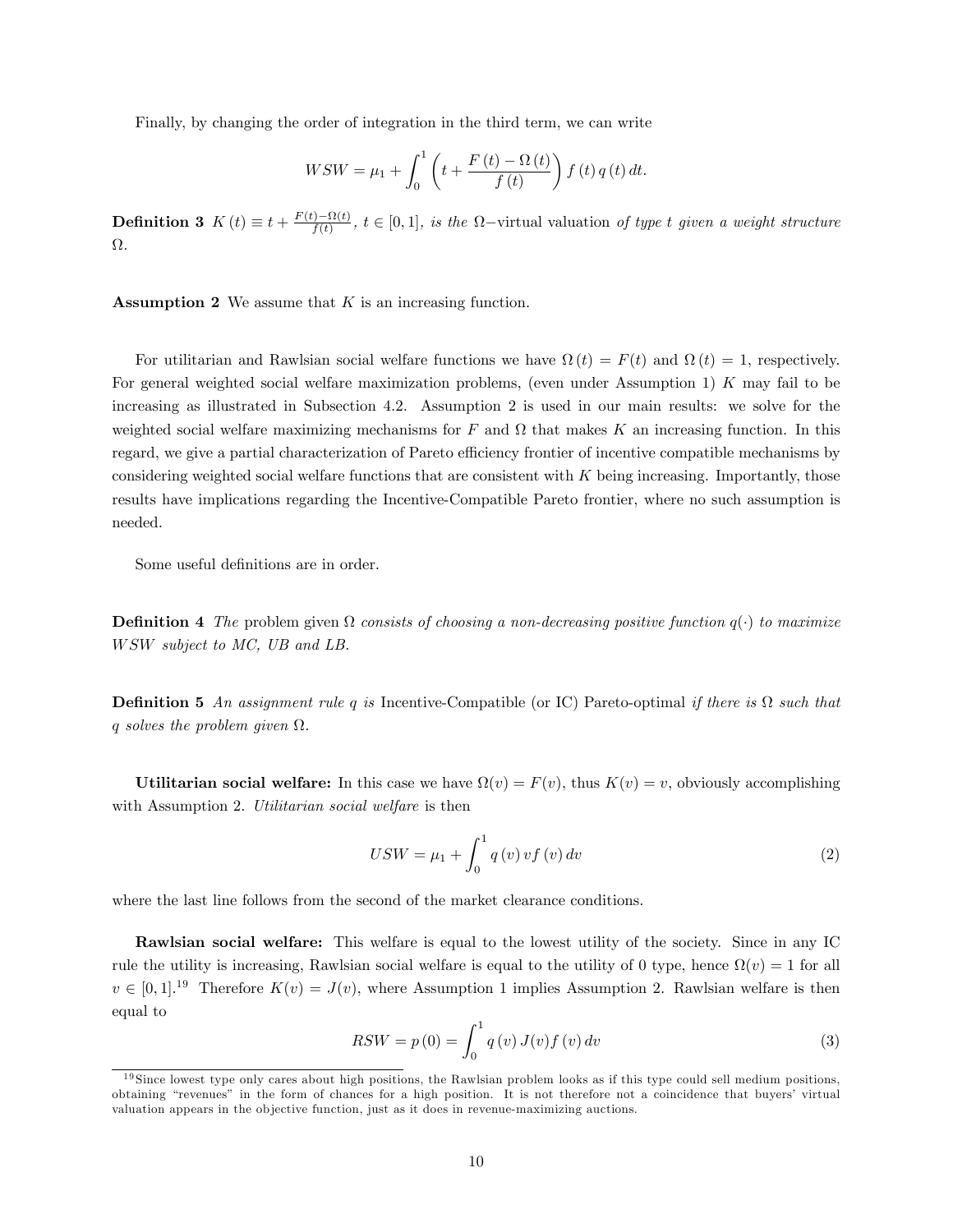#### 2.2 Achieving Highest Social Welfare

A first step involves the quick analysis of a simplified problem where constraints LB and UB are ignored.

#### 2.3 The Relaxed Problem

Let us consider the problem in which we consider only the first constraint, MC  $\left(\int_0^1 q(t) f(t) dt = \mu_2\right)$ . It is easy to show the following under Assumption 2:

**Lemma 3** In the relaxed problem, the solution is given by

$$
q^{R*}\left(t\right) = \begin{cases} 1 & t \in \left[v^*, 1\right] \\ 0 & t \in \left[0, v^*\right) \end{cases}
$$

for

$$
v^* = F^{-1} (1 - \mu_2)
$$

The proof is very straightforward and relegated to the Appendix. In what follows, we simplify  $\int_0^1 H(t) q^{*R}(t) f(t) dt$  at this optimal solution as

$$
\int_{v^*}^{1} H(t) f(t) dt = \int_{v^*}^{1} (tf(t) + F(t)) dt
$$
  
=  $F(t) t \Big|_{t=v^*}^{t=1}$   
=  $1 - v^* F(v^*)$   
=  $1 - (1 - \mu_2) F^{-1} (1 - \mu_2).$ 

Recall that, UB requires  $\int_0^1 H(t) q(t) f(t) dt \leq 1 - \mu_1$  and LB requires  $\int_0^1 H(t) q(t) f(t) dt \geq q(1) - \mu_1$ , and  $q^{R*}(1) = 1$ . Hence, when

$$
1 - (1 - \mu_2) F^{-1} (1 - \mu_2) = 1 - \mu_1,
$$

or

$$
(1 - \mu_2) F^{-1} (1 - \mu_2) = \mu_1,
$$
\n(4)

 $q^{R*}(1)$  satisfies both UB and LB and therefore solves all problems accomplishing with Assumption 2. Hence, when (4) holds, we have a simple optimal solution. For the rest of the paper, we consider the case in which  $(1 - \mu_2) F^{-1} (1 - \mu_2) \neq \mu_1.$ 

Next, consider the problem of maximizing

$$
\int_0^1 H\left(t\right)q\left(t\right)f\left(t\right)dt
$$

subject to

$$
\int_0^1 q(t) f(t) dv = \mu_2.
$$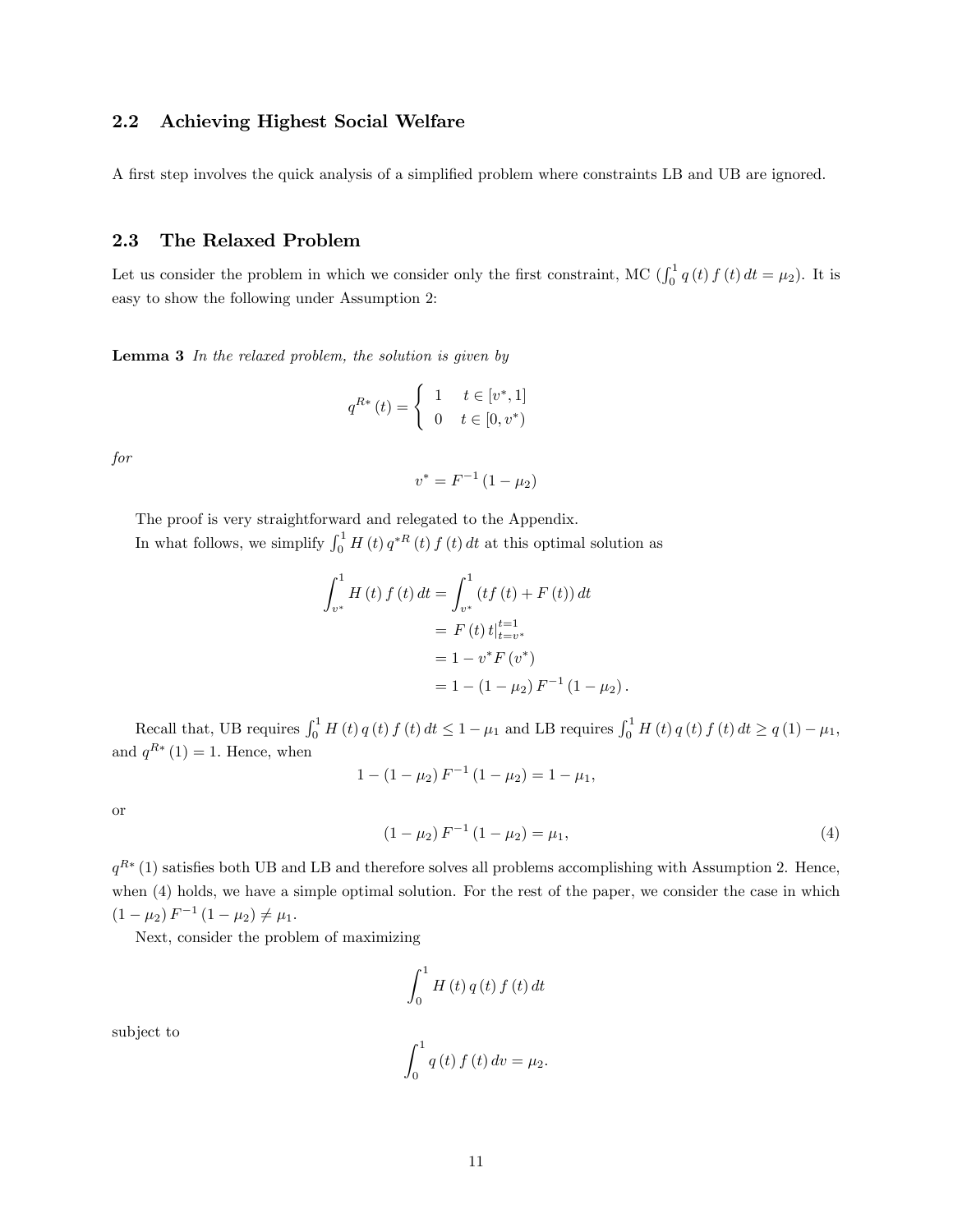Similar to the proof of Lemma 3, the solution can be shown to be  $q^{R*}(t)$ . This means that for all incentive compatible mechanisms that satisfy the market clearing condition, if

$$
\int_{v^*}^1 q^{*R}(t) f(t) dt = 1 - (1 - \mu_2) F^{-1} (1 - \mu_2) < 1 - \mu_1,
$$

or

then UB never binds. That is, when (5) holds, in any incentive compatible and feasible mechanism, we have to have  $p(1) + q(1) < 1.^{20}$  Since  $p(\cdot) + q(\cdot)$  is increasing, this means that under (5) all agents bear positive risk of being assigned to low positions. We call such an economy a tough economy.

On the other hand, if

$$
\mu_1 - (1 - \mu_2) F^{-1} (1 - \mu_2) > 0 \tag{6}
$$

 $\mu_1 - (1 - \mu_2) F^{-1} (1 - \mu_2) < 0,$  (5)

then there exist incentive compatible and feasible mechanisms that can guarantee some agents top or medium positions. We call such an economy a mild economy.

We summarize this important discussion below.

**Definition 6** We call an economy in which all agents bear the risk of being assigned to low positions in any incentive compatible and feasible mechanism as a tough economy. Equivalently, a market is tough if  $\mu_1 - (1 - \mu_2) F^{-1} (1 - \mu_2) < 0$ . We call an economy in which some agents can guarantee to be assigned to top or medium positions in some incentive compatible and feasible mechanism a mild economy. Equivalently, a market is mild if  $\mu_1 - (1 - \mu_2) F^{-1} (1 - \mu_2) > 0$ .

Hence  $\mu_1 - (1 - \mu_2)F^{-1}(1 - \mu_2) = 0$  sets a boundary for our toughness and mildness definitions for an economy. To elaborate on this, observe that its left-hand side (LHS) is increasing in both capacities,  $\mu_1$ and  $\mu_2$ . It also decreases if the distribution of valuations for middle-class positions becomes stronger in the first-order stochastic sense. In sum, tougher competitive conditions (both on the demand and on the supply sides) reduce the value of this LHS. This sets this specific bound: in a tough market, the LHS is negative, whereas in a mild market, the LHS is positive. We treat each case differently.

In the next section, we show that under a tough economy, the optimal solution has to be a particular two-step function that satisfies  $q(0) = 0$  and LB has to hold. Then we show that under a mild economy, UB has to hold in the optimal rule.

#### 2.4 Tough Economy

In a tough economy  $(\mu_1 - (1 - \mu_2) F^{-1} (1 - \mu_2) < 0)$ , the optimal solution is given by the following proposition. Given Assumptions 1 and 2, this solution is optimal for all weighted social welfare functions (including utilitarian and Rawlsian).

<sup>&</sup>lt;sup>20</sup> Recall that UB was obtained by requiring  $p(1) + q(1) \leq 1$ .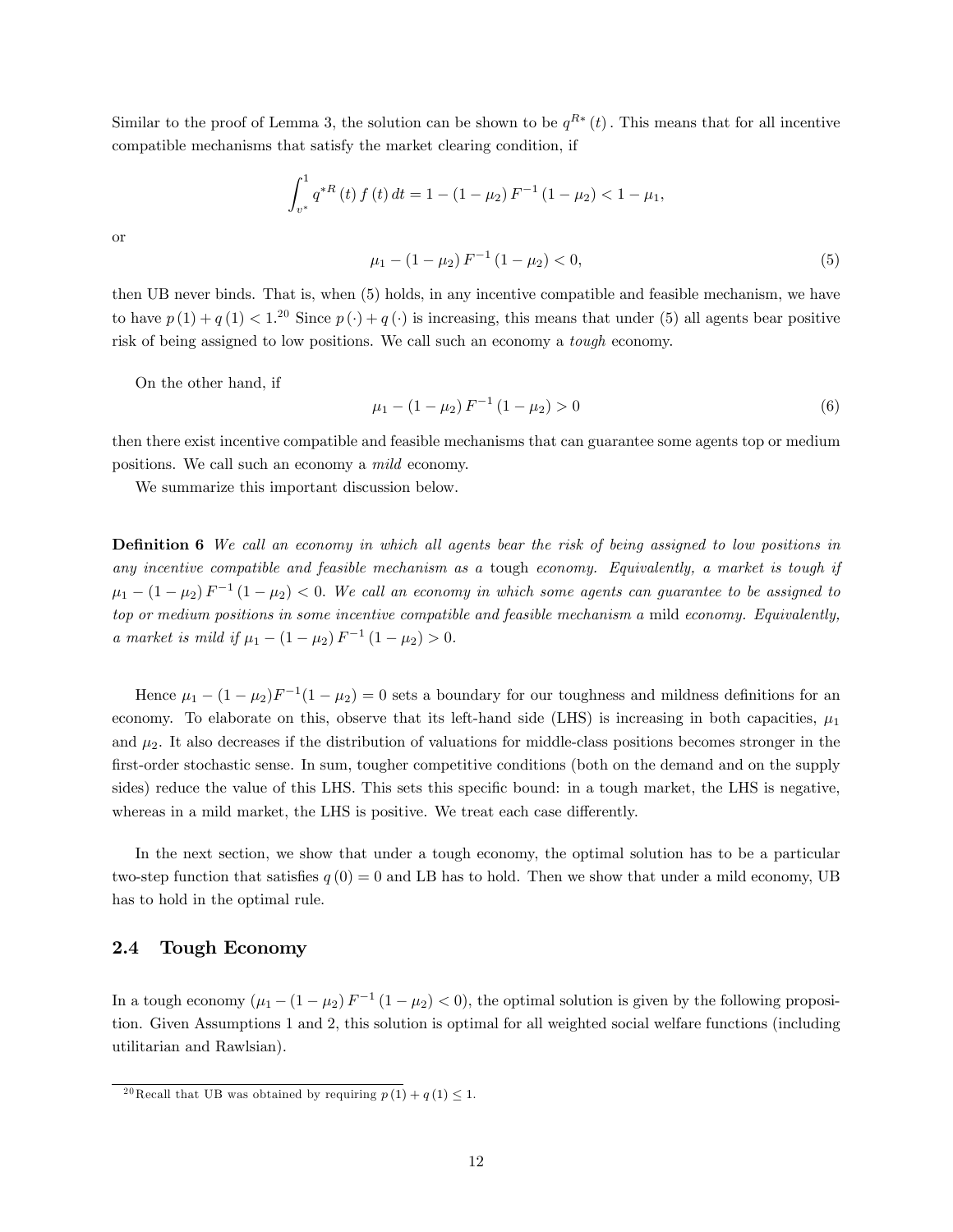Proposition 1 In a tough economy, the optimal solution is

$$
q^{T*}(t) = \begin{cases} \frac{\mu_1}{F(v^{**})v^{**}} & t \in [v^{**}, 1] \\ 0 & t \in [0, v^{**}) \end{cases}
$$
(7)

 $for v^{**}$  that uniquely solves

$$
\frac{F(v)v}{1 - F(v)} = \frac{\mu_1}{\mu_2}.\tag{8}
$$

The proof is relegated to the Appendix. The intuition for the optimality this two-step rule in tough markets is as follows. Every non-two-step rule can be feasibly "ironed-out" by creating a new discontinuity point a with a jump in q around it (decreasing q below a and increasing q above,) improving welfare. While this increases the value of the UB constraint, it does not matter because we know this constraint will not bind. Among the two-step rules where UB cannot bind (i.e. where all types bear some risk of being assigned to low positions), it easy to see that the best to do is to split all mid positions among types above some cutoff, and all top positions among types below that cutoff.

#### 2.5 Mild Economy

In a mild economy  $(\mu_1 - (1 - \mu_2) F^{-1} (1 - \mu_2) > 0)$ , the optimal solution depends on the monotonicity of  $H'(\cdot)/K'(\cdot)$ . Given Assumptions 1 and 2, the solutions below are optimal.

#### Proposition 2 In a mild economy, we have:

(1) if  $H'(\cdot)/K'(\cdot)$  is constant, all IC feasible rules where UB binds are optimal (including those that are optimal under  $(2)$  and  $(3)$ ).

(2) if  $H'(\cdot)/K'(\cdot)$  is strictly increasing, the optimal rule is

$$
q^{M*}(t) = \begin{cases} \frac{\mu_2}{1 - F(d^*)} & t \in [d^*, 1] \\ 0 & t \in [0, d^*) \end{cases} \tag{9}
$$

for  $d^* \in (0,1)$  that uniquely solves

$$
(1 - \mu_1 - d^* \mu_2) F(d^*) = 1 - \mu_1 - \mu_2.
$$
\n(10)

(3) if  $H'(\cdot)/K'(\cdot)$  is strictly decreasing, the optimal rule is

$$
q^{M**}\left(t\right) = \begin{cases} 1 & t \in [d^{**}, 1] \\ 1 - \frac{1 - \mu_2}{F(d^{**})} & t \in [0, d^{**}) \end{cases}
$$
(11)

for

$$
d^{**} = \frac{\mu_1}{1 - \mu_2} \tag{12}
$$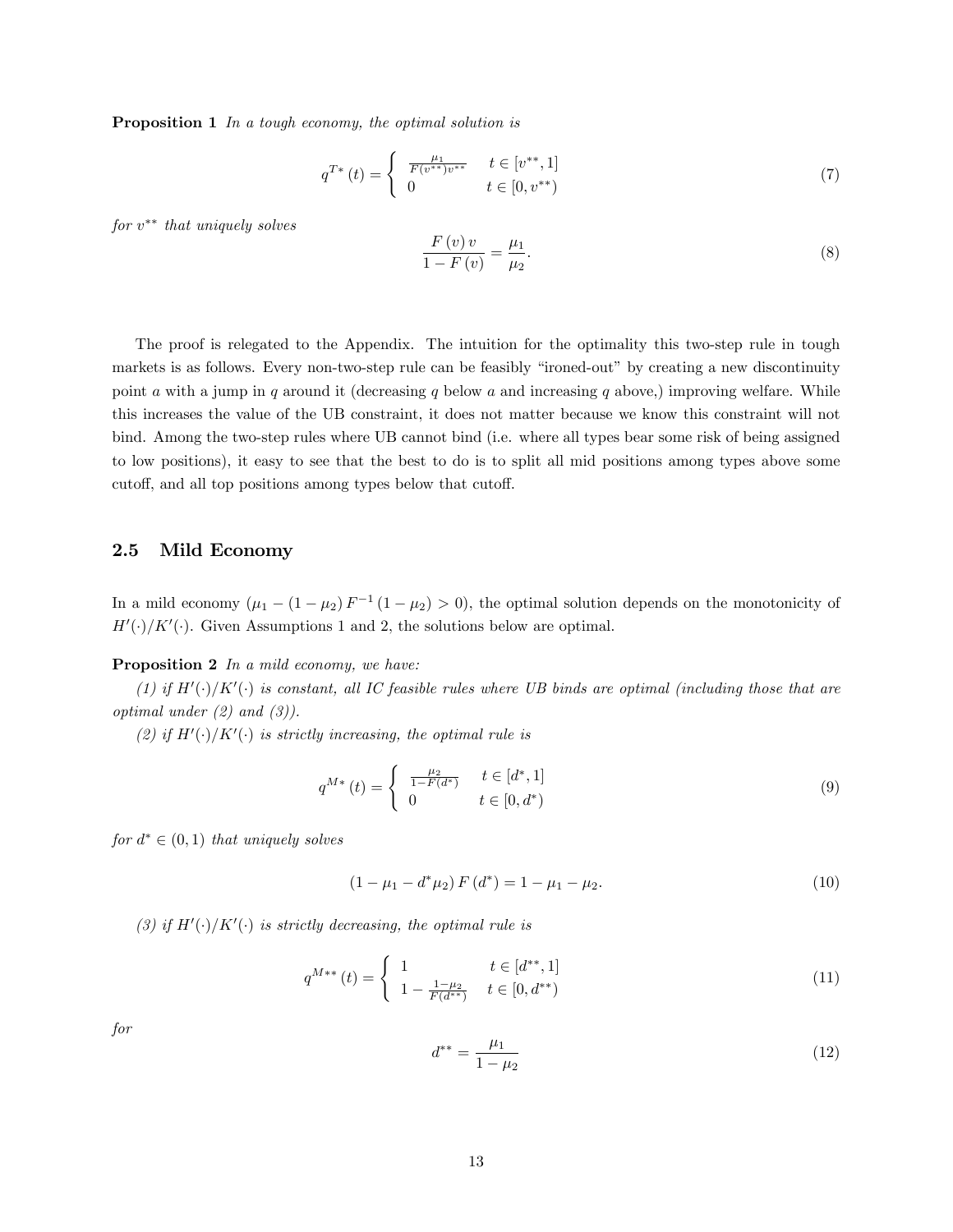**Remark 2** Notice that for the utilitarian problem we have  $H'(\cdot)/K'(\cdot) = H'(\cdot)$ , and for the Rawlsian problem we have  $H'(\cdot)/K'(\cdot) = H'(\cdot)/J'(\cdot)$ .

The proof is relegated to the Appendix. In the proof of this proposition, we first study two-step rules such that types below some cutoff  $c$  receive a probability bundle while types above receive another bundle. Given the UB constraint and the feasibility constraint, a two-step mechanism is fully characterized by this cutoff c with valid values along a closed interval. Whether the objective function is increasing or decreasing in c in the utilitarian case depends on the monotonicity of  $H'(\cdot)/K'(\cdot)$ . We show that no other feasible IC allocation rule can welfare-dominate the best two-step rule when  $H'(\cdot)/K'(\cdot)$  is monotonic.

Remark 3 Importantly, one cannot simply restrict attention to two-step allocation rules without loss of generality. See Appendix D for an example.

Since concavity/convexity of H with respect to K is crucial in Proposition 2, we briefly explain the intuition on the role that concavity/convexity plays in what follows (this is extensively explained in Appendix C.) For simplicity, let us focus on the utilitarian problem. Seller's virtual valuation  $H(v)$  is regarded as an information cost, a price for the quantity of medium-class positions allocated to each type. Hence the maximization problem looks like a consumer's optimal choice problem with a budget constraint (UB) and an additional constraint: that quantities attached to each type must add up to some constant, which represents the capacity of medium positions. The slope of prices (here the virtual valuations) with respect to payoffs (here the types) is crucial in the decision: decreasing slopes  $-$ concavity $-$  push towards priming extreme types (both the low and the high ones), while increasing slopes  $-convexity-$  bring the opposite implication. In the paper, we show that the PM allocation puts the lowest possible mid-position quantities on extreme types among all valid rules, thus it is utilitarian-efficient under convex virtual valuations. The BM allocation puts the highest possible mid-position quantities on extreme types among all valid rules, thus it is utilitarianefficient under concave virtual valuations. A similar logic can be used for the general problem, yet in this case payoffs are represented by  $\Omega$ -virtual valuations  $K(v)$  instead of types.

Moreover, we would like to emphasize that in the proofs for Propositions 1 and 2, since the optimal rules turn out to be "cutoff rules" rather than increasing and continuous rules, we use direct methods rather than using "optimal control" tools such as Euler equation.

#### 2.5.1 IC Pareto Frontier

The following assumption allows us to make general insights on the part of the IC Pareto frontier.

**Assumption 3** We assume that  $f(v)v + F(v)$  is nondecreasing in v.

An equivalent assumption is found in Mierendorff (2009). All power distribution functions satisfy this assumption, as well as those with nondecreasing density, and with exponential densities  $ke^{g(v)}$  where  $g'(v)v \ge$  $-2$  (which is a condition met by the truncated normal  $N(\mu, \sigma^2)$  if  $\mu+2\sigma^2 \ge 1$  or by the truncated exponential with parameter  $\lambda \leq 2$ , among others.

As a corollary to Proposition 2, we establish the following.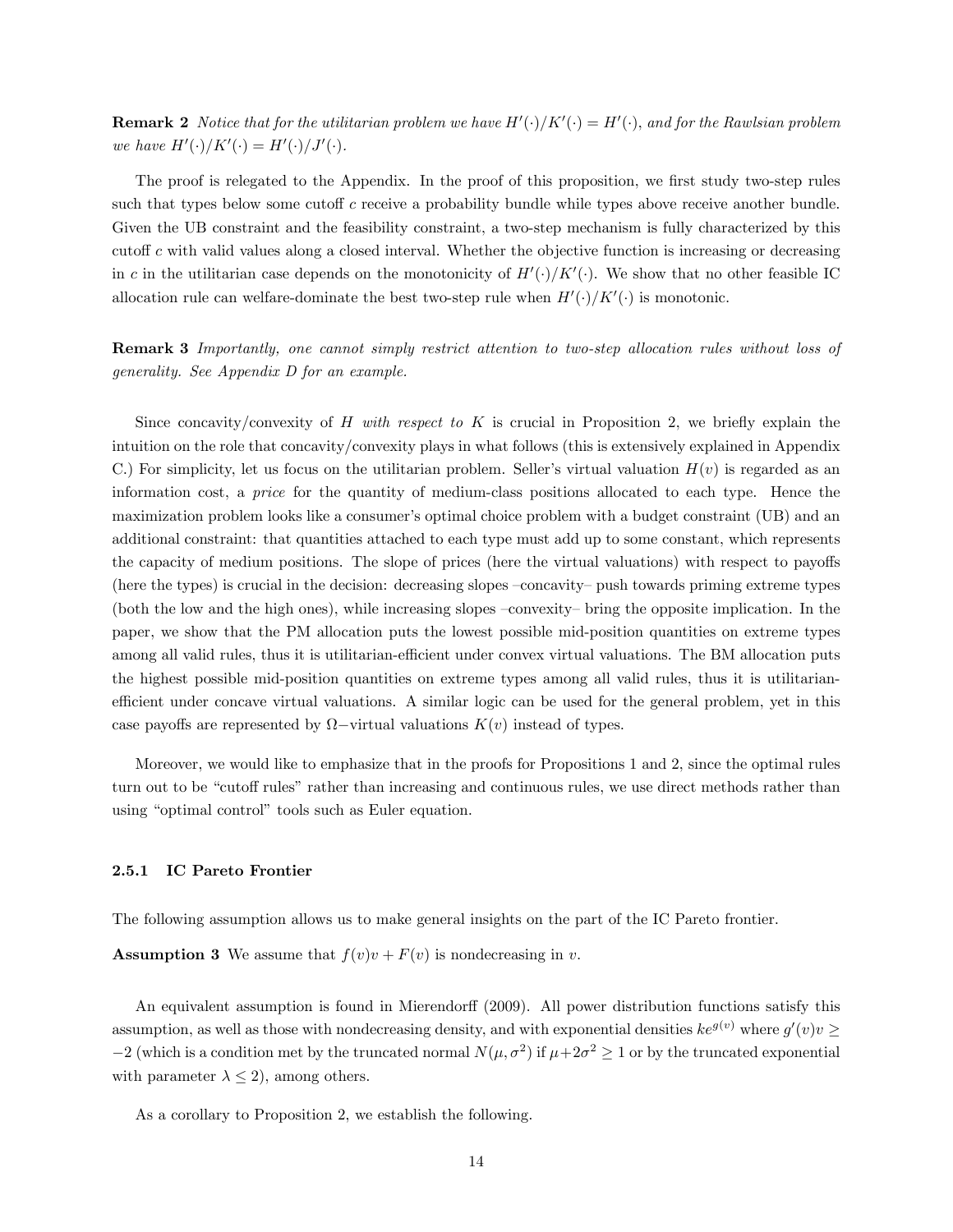Corollary 1 In mild markets, all IC feasible rules where UB binds are IC Pareto-optimal. That is, for each q where UB binds, there is  $\Omega$  such that q solves the problem given  $\Omega$ .

As noted in the introduction, since UB binds in mild markets for both BM and PM as well, both PM and BM mechanisms guarantee an IC Pareto-optimal assignment for every F satisfying Assumptions 1 and 3.

### 3 Implementation via Pseudomarket and Boston Mechanism

In this section, we solve for equilibria of Hylland and Zeckhauser (1979)'s pseudomarket with equal budgets (PM) and Boston mechanism without priorities (BM) in our setup. We establish that, in a tough market, they both result in the unique optimal allocation. We also show that in a mild market, the competitive equilibrium of PM implements  $q^{M*}$ , and the Bayesian Nash equilibrium of BM implements  $q^{M**}$ .

We first formally describe and analyze the equilibria of the two mechanisms. We also show the uniqueness of the equilibria. We finally compare the equilibrium assignments to those arising from the optimal mechanisms.

#### 3.1 Pseudomarket with Equal Budgets

In Hylland and Zeckhauser (1979)'s pseudomarket with equal budgets  $(PM)$ , all agents are endowed with the same budget, which is normalized to 1. This budget consists of "fake money," and thus does not generate utility per se. It is used to purchase probability units of the available social positions. We normalize the price for low-class positions to 0, and we denote the price for upper-class positions as  $\pi_1$  and the price for medium-class positions as  $\pi_2$ . Without loss of generality, we set  $\pi_1 > \pi_2 > 0$ . Also, we can argue that  $\pi_1 \geq 1$ . This is because any other type of price vector would entitle all agents to get the high position and therefore could not possibly clear the market. Let  $p(v, \pi_1, \pi_2)$  be the probability that a v-type agent buys in order to be assigned the upper-class position. Also, let  $q(v, \pi_1, \pi_2)$  denote her purchased probability of a medium-class position. A  $v$ -type agent solves the problem

$$
\max_{p,q} p + qv \quad s.t. \pi_1 p + \pi_2 q \le 1 \tag{13}
$$

where  $p, q \geq 0, p + q \leq 1$ . The solution to the problem is unique for almost all types  $v \in [0, 1],^{21}$  and it is denoted as  $p^*(v, \pi_1, \pi_2)$  and  $q^*(v, \pi_1, \pi_2)$ .

A competitive equilibrium (*CE*) is a price vector  $(\pi_1^*, \pi_2^*, 0)$  that satisfies (i)  $\int_0^1 p^*(v, \pi_1^*, \pi_2^*) f(v) dv = \mu_1$ and (ii)  $\int_0^1 q^*(v, \pi_1^*, \pi_2^*) f(v) dv = \mu_2$ . An associated CE assignment is composed of the functions  $p^*(\cdot, \pi_1^*, \pi_2^*)$ and  $q^*(\cdot, \pi_1^*, \pi_2^*)$ .

Existence of CE is guaranteed from Hylland and Zeckhauser (1979). The following proposition solves for the CE of the PM, and it also establishes uniqueness of CE. In the proof, we analyze two cases: the

<sup>&</sup>lt;sup>21</sup>For all the types except for  $v = \frac{\pi_1}{\pi_2}$ .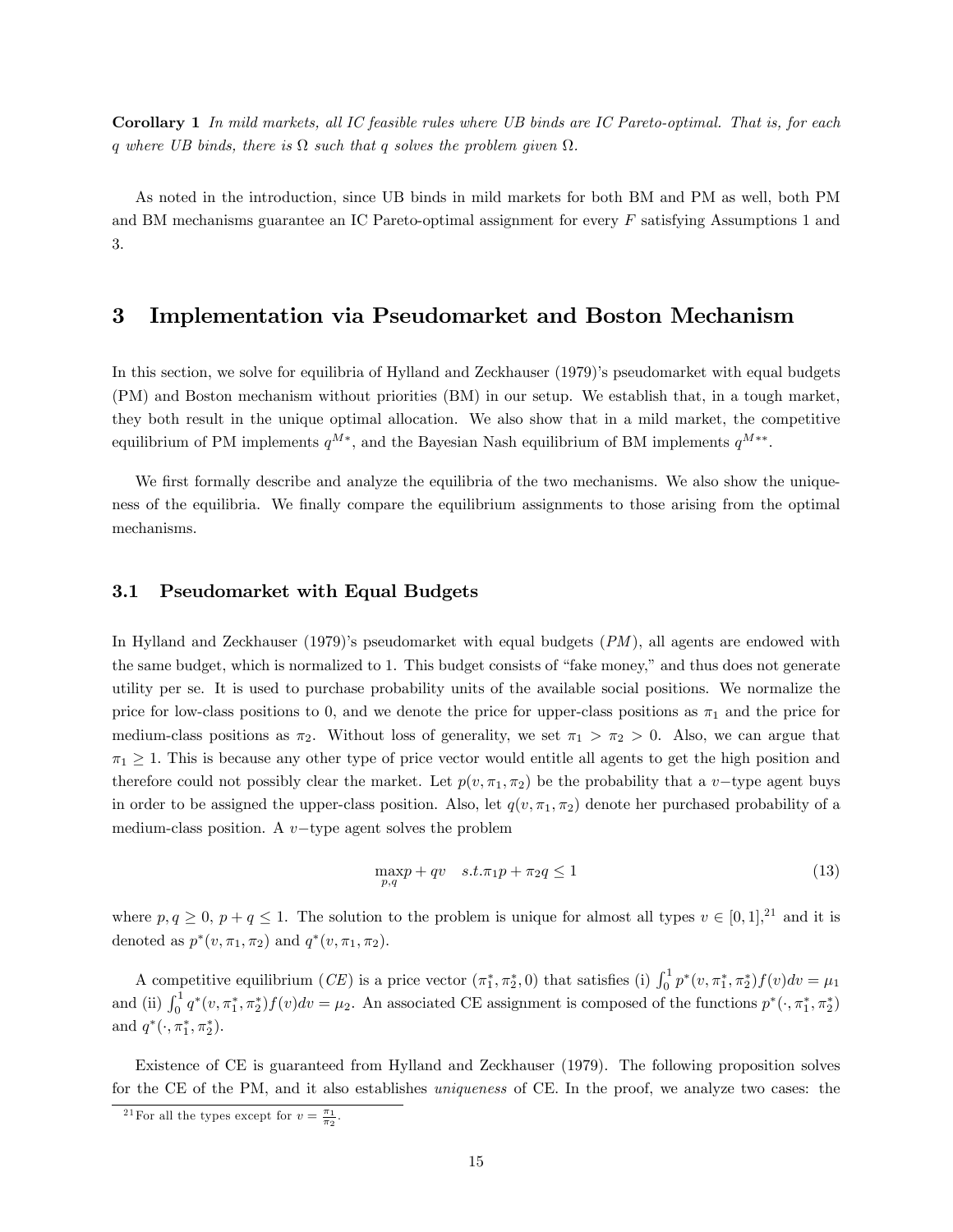first is when medium positions are expensive  $(\pi_2^* \geq 1)$ , and the second is when medium positions are cheap  $(\pi^*_2 < 1)$ . It turns out that the former case corresponds to a tough market, and the latter one corresponds to a mild market.

Proposition 3 In a tough market, the unique CE prices are

$$
\pi_1^* = \frac{F(v^*)}{\mu_1}
$$

$$
\pi_2^* = \frac{1 - F(v^*)}{\mu_2}
$$

where  $v^*$  solves

$$
\frac{F(v^*)v^*}{1 - F(v^*)} = \frac{\mu_1}{\mu_2}.\tag{14}
$$

In this CE, types  $v < v^*$  obtain the probability bundle  $(p, q, 1 - p - 1) =$ 

$$
(\frac{\mu_1}{F(v^*)}, 0, 1 - \frac{\mu_1}{F(v^*)}), \tag{15}
$$

and types  $v > v^*$  get  $(p, q, 1 - p - 1) =$ 

$$
(0, \frac{\mu_2}{1 - F(v^*)}, 1 - \frac{\mu_2}{1 - F(v^*)}).
$$
\n(16)

(where the Örst, second, and third components represent probability shares of high, medium, and low positions, respectively).

On the other hand, in a mild market, the unique CE prices are

$$
\pi_1^* = \frac{F(v^*)}{F(v^*) - (1 - \mu_1 - \mu_2)}
$$

$$
\pi_2^* = \frac{1}{\mu_2} \frac{(1 - \mu_1)F(v^*) - (1 - \mu_1 - \mu_2)}{F(v^*) - (1 - \mu_1 - \mu_2)}
$$

where  $v^*$  solves

$$
(1 - \mu_1 - v^* \mu_2) F(v^*) = 1 - \mu_1 - \mu_2.
$$
 (17)

In this CE, the assignment of probabilities is as follows. Types  $v < v^*$  obtain the probability bundle  $(p, q, 1 - p - 1) =$ 

$$
(1 - \frac{1 - \mu_1 - \mu_2}{F(v^*)}, 0, \frac{1 - \mu_1 - \mu_2}{F(v^*)}),
$$
\n(18)

and types  $v > v^*$  get  $(p, q, 1 - p - 1) =$ 

$$
(1 - \frac{\mu_2}{1 - F(v^*)}, \frac{\mu_2}{1 - F(v^*)}, 0). \tag{19}
$$

#### 3.2 Boston Mechanism without Priorities

In the Boston mechanism without priorities  $(BM)$ , agents simultaneously rank social classes. A round-byround algorithm serves to assign the available positions. In a first round, we consider each agent for the social class she ranked in the top position. When there is an excess of considered individuals with respect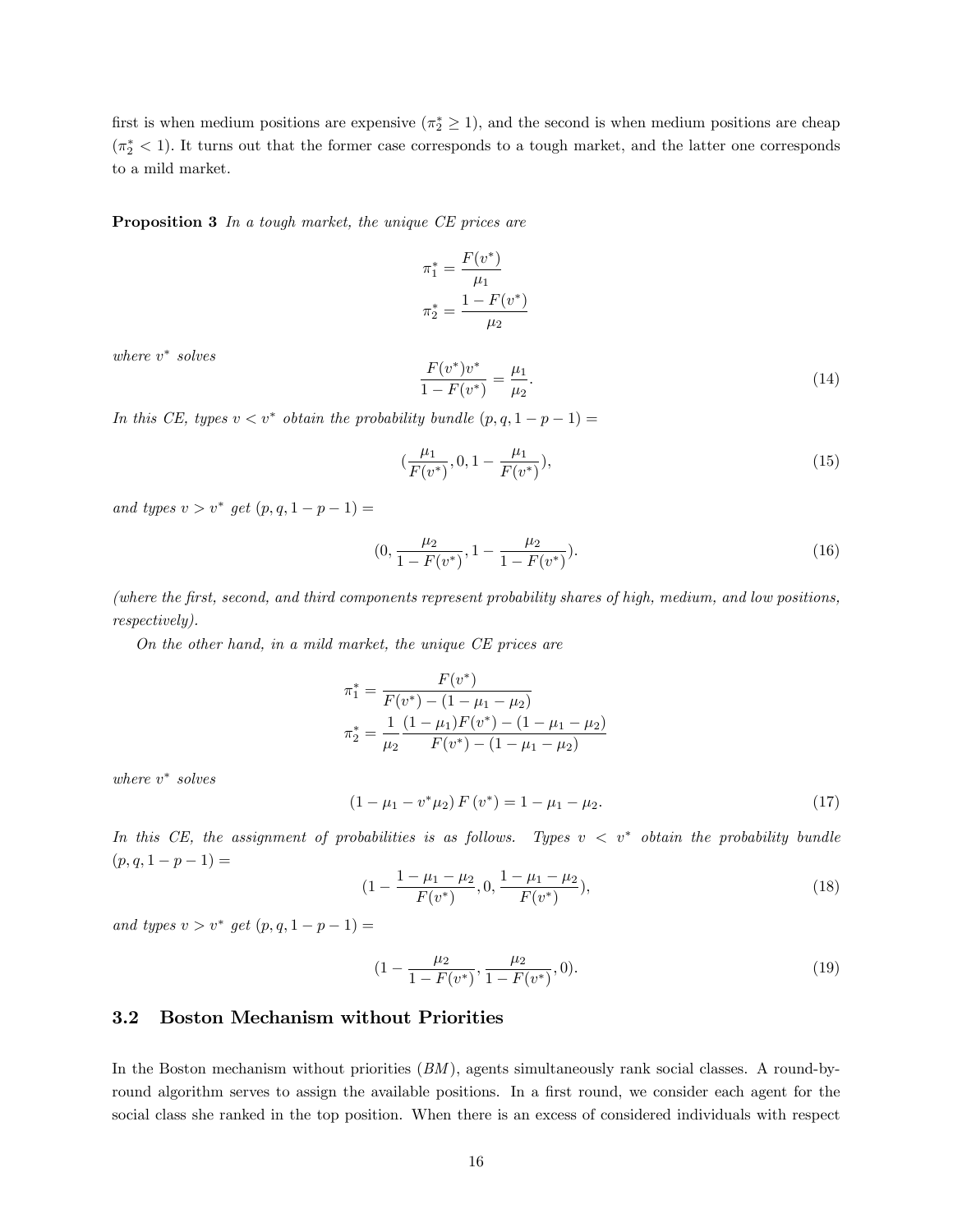to available positions, a fair lottery defines who is accepted and who is rejected. If there is no such excess demand, every considered agent is accepted. An accepted agent obtains a position for which he was being considered. The rejected agents go to a second round in which they are considered for the social class they ranked second, and a similar acceptance/rejection procedure applies for the not-yet-assigned positions. After a finite number of rounds (three at most in this case), all agents are eventually accepted for some social class position. It is straightforward to see that no agent would rank the low-class position other than last. So the strategy space simplifies to two relevant strategies: either ranking the high class in first position (strategy 1) or ranking the medium class in first position (strategy 2). Let  $m_i$  be the mass of agents using strategy  $j \in \{1, 2\}.$ 

In Proposition 4, we solve for the unique Bayesian Nash equilibrium of BM. It is straightforward to see that we have to have  $m_1 > \mu_1$ . In the proof, as in the proof of Proposition 3, we analyze two cases: first when medium positions are overdemanded  $(m_2 \geq \mu_2)$  and second when medium positions are underdemanded  $(m_2 < \mu_2)$ . It turns out that the former case corresponds to a tough market, and the latter corresponds to a mild market.

**Proposition 4** In the unique Bayesian Nash equilibrium of BM, agents with values greater than  $v^*$  use strategy 2, and agents with values smaller than  $v^*$  use strategy 1. In a tough market,  $v^*$  is the solution to

$$
\frac{F(v^*)v^*}{1 - F(v^*)} = \frac{\mu_1}{\mu_2},\tag{20}
$$

whereas in a mild market,

$$
v^* = \frac{\mu_1}{1 - \mu_2}.\tag{21}
$$

In the Bayesian Nash equilibrium of the tough market, types  $v < v^*$  obtain the probability bundle  $(p, q, 1 - p - 1) =$ 

$$
(\frac{\mu_1}{F(v^*)}, 0, 1 - \frac{\mu_1}{F(v^*)}), \tag{22}
$$

whereas types  $v > v^*$  get  $(p, q, 1 - p - 1) =$ 

$$
(0, \frac{\mu_2}{1 - F(v^*)}, 1 - \frac{\mu_2}{1 - F(v^*)}).
$$
\n(23)

On the other hand, in the Bayesian Nash equilibrium of the mild market, types  $v < v^*$  obtain the probability bundle  $(p, q, 1 - p - 1) =$ 

$$
\left(\frac{\mu_1}{F\left(\frac{\mu_1}{1-\mu_2}\right)}, 1 - \frac{1-\mu_2}{F\left(\frac{\mu_1}{1-\mu_2}\right)}, \frac{1-\mu_1-\mu_2}{F\left(\frac{\mu_1}{1-\mu_2}\right)}\right) \tag{24}
$$

whereas types  $v > v^*$  get  $(p, q, 1 - p - 1) =$ 

$$
(0,1,0). \t(25)
$$

#### 3.3 Implementation of the Optimal Rules

As a corollary to Propositions 1, 2, 3, and 4, we establish our main result, under Assumptions 1 and 2. The proof follows from noting that in a tough market both PM and BM result in allocation  $q^{T*}$ , and in a mild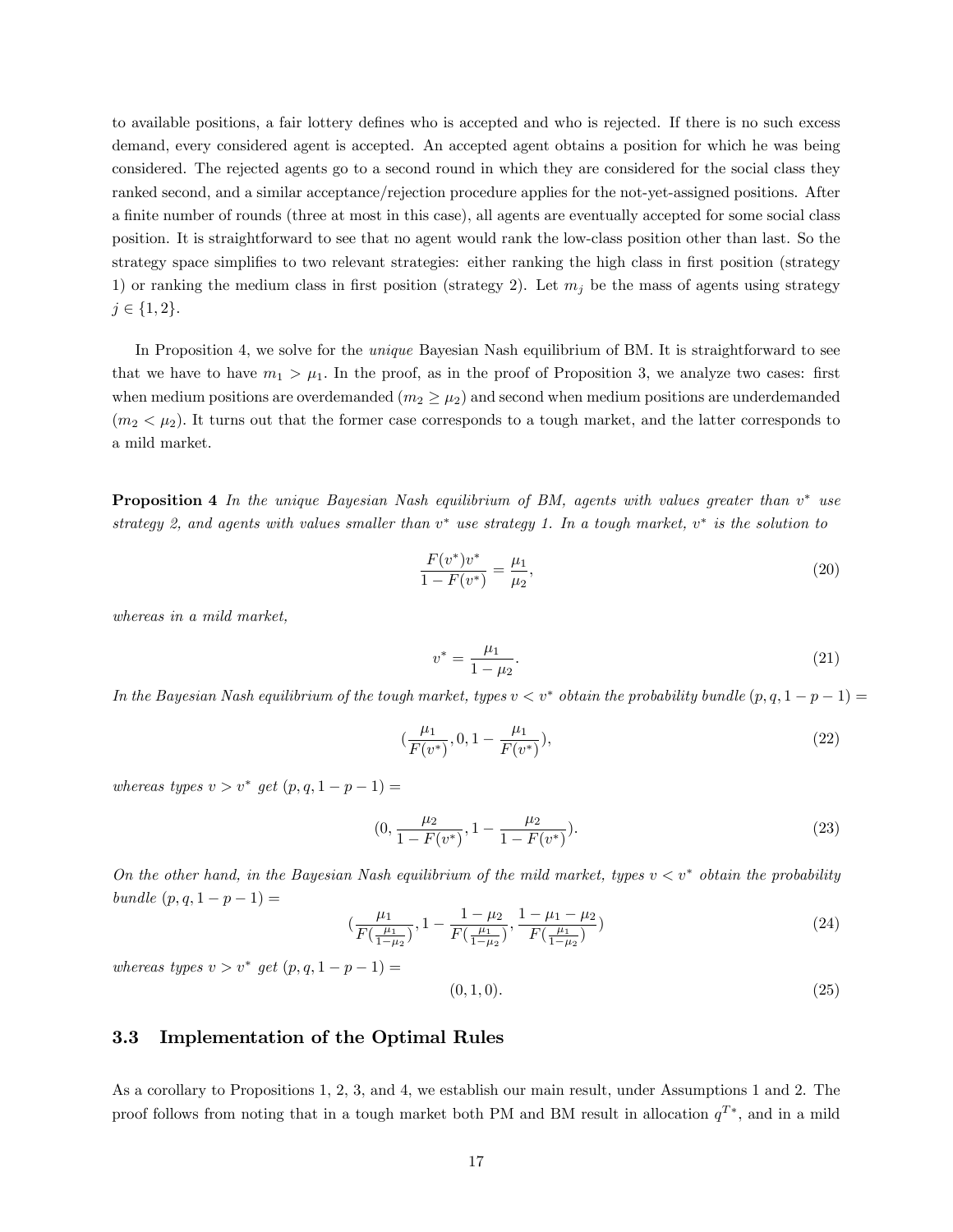market PM results in allocation  $q^{M*}$ , whereas BM results in allocation  $q^{M**}$ .<sup>22,23</sup> Point 3) in the Theorem</sup> below is a direct implication from the Corollary of Proposition 2.

**Theorem 1** 1) In a tough market, the optimal rule is implemented by both the competitive equilibrium of the pseudomarket with equal budgets and the Nash equilibrium in the Boston mechanism without priorities.

2) In a mild market, the optimal rule is implemented by competitive equilibrium of the pseudomarket if  $H'(\cdot)/K'(\cdot)$  is increasing, and by the Boston mechanism without priorities if  $H'(\cdot)/K'(\cdot)$  is decreasing.

3) Both BM and PM guarantee an IC Pareto-optimal assignment rule on the domain of preference distributions F satisfying Assumptions 1 and 3.

### 4 Discussion

In the following subsections, we discuss several observations regarding the results of our model. First, we consider an extension of our model in which we allow agents to have varying ordinal preferences. Specifically, we suppose that the high position gives a constant utility  $a \in (0, 1]$  to every agent. In this extension, we show that PM and BM may still implement the optimal allocation if  $a$  is not too low. Second, we illustrate that not all weighted utilitarian welfare functions have the same maximand in a tough market, if weights lead to non-monotonic  $\Omega$ -virtual valuations. Finally, we show that in a mild market neither the utilitariannor the Rawlsian-optimal assignments are always given by either PM or BM. With this we illustrate that the optimality of either PM or BM cannot be extended to every possible case.<sup>24</sup>

#### 4.1 Varying Ordinal Preferences

A natural question is whether our result collapses if we relax our assumption that high-class positions are everyone's favorite. We work with the same model, but suppose that the high position gives a constant utility  $a \in (0,1]$  to every agent. If a is high enough (we do not require a to be arbitrarily close to 1; we assume  $a \geq H\left(F^{-1}(1-\mu_2)\right)^{25}$ , that is, if high-class positions are still highly valued, we find the following facts:

- 1. Tough markets emerge "more easily" than when  $a = 1$ , for fixed primitives F,  $\mu_1$ , and  $\mu_2$ . Intuitively, lower a implies higher demand for mid-class positions; hence the likely impossibility of ensuring midclass positions to high types.
- 2. In tough markets, both BM and PM are still optimal, whenever  $K(\cdot)$  is increasing.

<sup>&</sup>lt;sup>22</sup> More formally, it is achieved by noting the equality between (i)  $v^{**}$  in (8) and  $v^*$ s in (14) and (20), (ii)  $q^{T*}$  in (7) and the second components of (15), (16), (22), and (23), (iii)  $d^*$  in (10) and  $v^*$  in (17), (iv)  $d^{**}$  in (12) and  $v^*$  in (21), (v)  $q^{M*}$  in (9) and the second components of (18), and (19), and finally (vi)  $q^{M**}$  in (11) and the second components of (24), and (25).

 $^{23}$ Note that we only check for the probabilities of being allocated to the medium positions. This is sufficient because since the mechanisms are incentive compatible, payoff equivalence implies that the probabilities of being allocated to high or low positions are the same as well.

 $24$ Moreover, we can also show that in a mild market, the utilitarian- and the Rawlsian-optimal assignments may not coincide. For instance, it could be the case that BM provides the solution for utilitarian problem while PM provides the solution for Rawlsian problem. An example is available from the authors upon request.

<sup>&</sup>lt;sup>25</sup>It is possible to achieve similar results for the case  $a < H(F^{-1}(\mu_2))$ , yet the analyzed case is simpler to illustrate.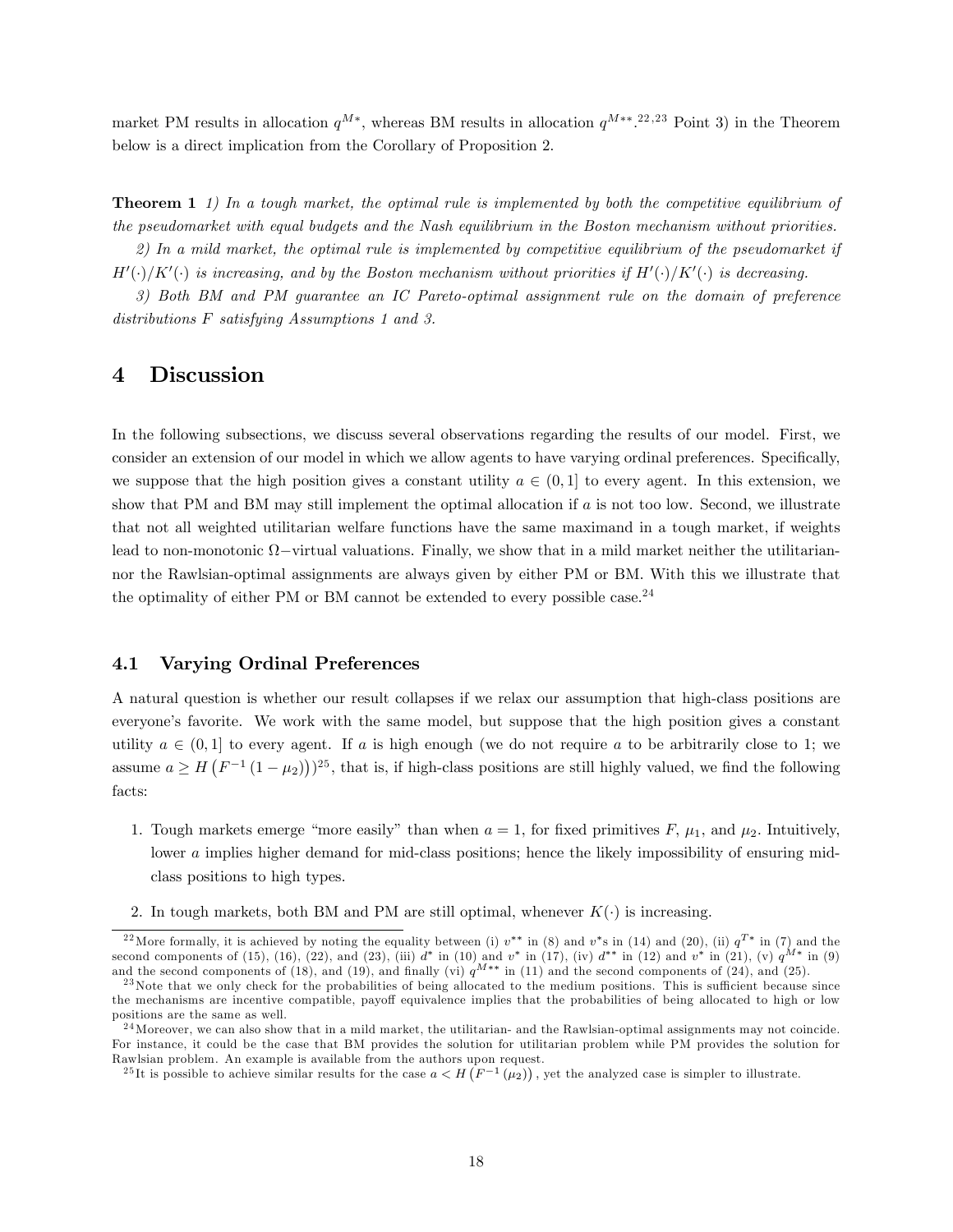- 3. In mild markets, a bias arises in favor of BM. Sufficient conditions for optimality of BM are still sufficient in this extended model. The intuition is similar to the one of the fact 1 above. Because medium positions are more appreciated overall, BM becomes more appealing than PM. The former guarantees certain assignment of medium positions to sufficiently high types, while the latter does not.
- In Appendix B, we formalize these results.

Next, we demonstrate that in a tough market PM and BM may fail to maximize a weighted utilitarian social welfare-maximization problem.

## 4.2 Nonmonotonic  $\Omega$ -virtual valuations

In this subsection, we consider a weighted utilitarian objective where  $\Omega$ -virtual valuations  $K(\cdot)$  are not always increasing. We demonstrate that even in a tough market, the optimal assignment may be different from PM and BM allocations.

**Example 1** Consider  $F(t) = t$  (so that  $f(t) = 1$  and  $H(t) = 2t$ ),  $\Omega(t) = t^3$ ,  $\mu_2 = 0.2$ , and  $\mu_1 = 0.64$ . For these specifications,  $K(t) = 2t - t^3$ .

Then, the relaxed problem in the weighted utilitarian case is to maximize

$$
\int_0^1 (2t - t^3) q(t) dt
$$

subject to

$$
\int_0^1 q(t) \, dv = 0.2.
$$

The solution to this problem is given by the solution to the following problem

$$
\max_{c} \frac{0.1}{1 - c} \int_{c}^{1} (2t - t^3) dt.
$$

which has the solution of

$$
c=0.72076.
$$

Hence, the optimal solution for the relaxed problem of weighted utilitarian case is

$$
q^*(t) = \begin{cases} 0.71623 & t \ge 0.72076 \\ 0 & t < 0.72076. \end{cases}
$$

Moreover, since

$$
0.71623 \int_{0.72076}^{1} 2t dt = 0.34415,
$$

we can confirm that this solution also satisfies UB and LB (0.34415  $\leq 1-0.64$  and 0.34415  $\geq 0.71623-0.64$ ). This is the solution to the original problem as well.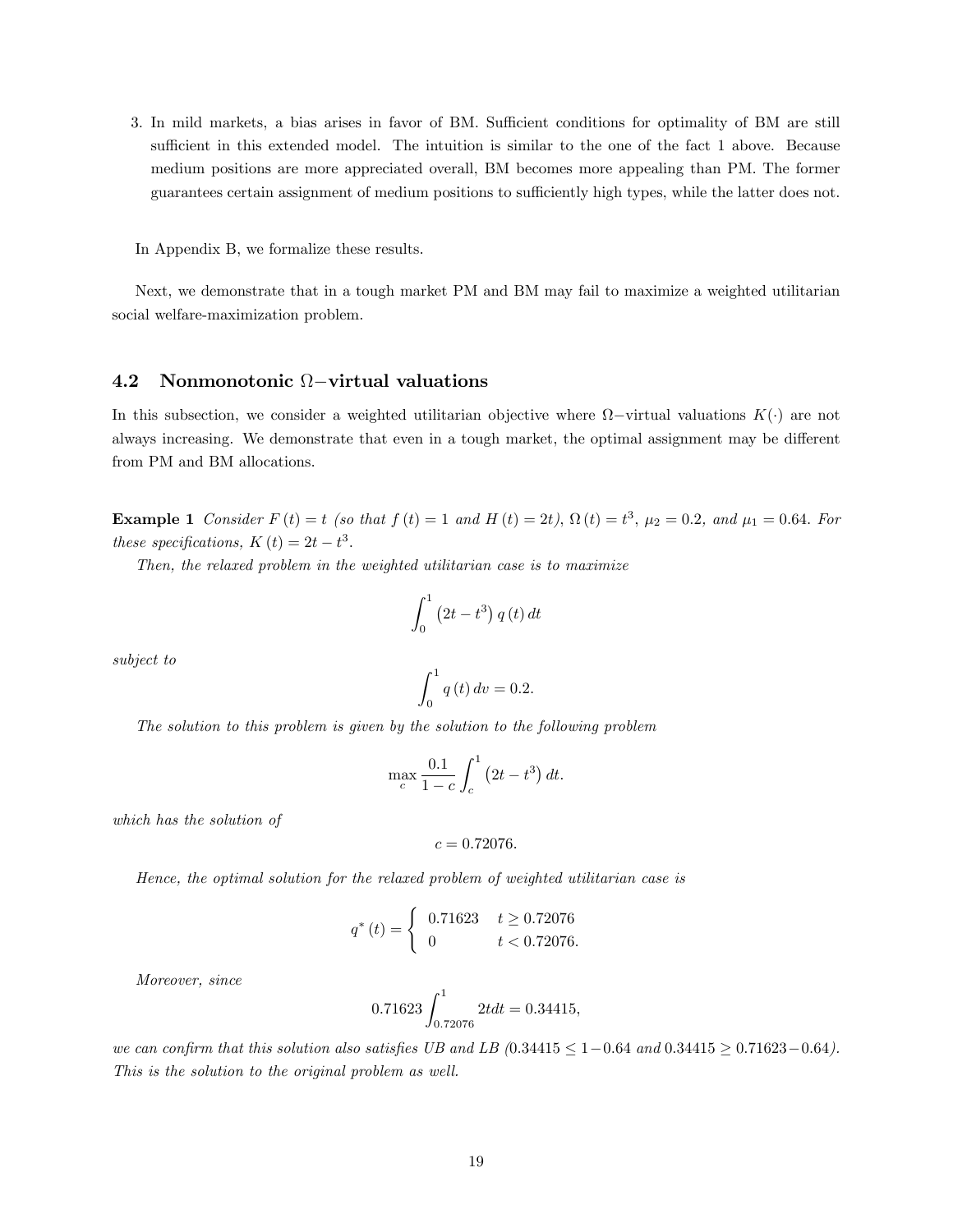Finally, for these specifications, we can quickly check that the optimal solution for the utilitarian and Rawlsian cases are different from the above solution. It is

$$
q^*(t) = \begin{cases} 1 & t \ge 0.8 \\ 0 & t < 0.2. \end{cases}
$$

Next, we consider an explicit example that shows that in a mild market, the utilitarian and Rawlsian optimal assignments may differ from the allocations of PM and BM.

#### 4.3 Failure of PM and BM to Be Optimal in a Mild Market

In Section 2.5, we gave sufficient conditions for PM or BM to be optimal. Now, we provide an explicit example in which neither PM nor BM is optimal in the utilitarian and Rawlsian maximization problems. To achieve this we consider an  $F$  such that  $H$  is neither convex nor concave. In the next example, the utilitarian and Rawlsian optimal mechanisms are different from both PM and BM allocations.

Example 2 Consider

$$
F(x) = \frac{x}{x^3 - 2x^2 + x + 1}.
$$

Then can calculate that

$$
H(x) = \frac{x(-x^3 + x + 2)}{-2x^3 + 2x^2 + 1}
$$
  

$$
J(x) = \frac{-x^6 + 4x^5 - 7x^4 + 2x^3 + 4x^2 - 1}{-2x^3 + 2x^2 + 1}
$$

and confirm that they are both increasing. Also, consider  $\mu_1 = 0.3$ , and  $\mu_2 = 0.6$ ; then we have  $d^{**} = \frac{0.3}{0.4}$ 0.75, and  $d^*$  solves  $(0.7 - 0.6x) \frac{x}{x^3 - 2x^2 + x + 1} - 0.1 = 0$ , with numerical solution  $d^* = 0.19258$ .

For this example, neither the PM allocation nor the BM allocation coincides with either the utilitarian optimal allocation or the Rawlsian optimal allocations. All are different from each other. Specifically, the PM allocation is a two-step function with cutoff approximately at  $d^* = 0.19258$ , the BM allocation is a twostep function with cutoff at  $d^{**} = 0.75$ , the utilitarian optimal allocation can be calculated to be a two-step function with cutoff approximately at 0.523, and the Rawlsian optimal allocation is can be calculated to be two-step function with cutoff at  $0.5$ .

### 5 Conclusion

Except for a few papers, examples of optimal mechanism design tools being used for the study of assignment problems are virtually nonexistent. In this paper, we consider an assignment problem with a continuum of agents and hierarchically ordered positions and we solve a family of weighted welfare maximization problems (which includes the utilitarian and Rawlsian welfare notions) subject to incentive constraints. Our results are surprising in that they provide arguments in favor of mechanisms that are well known and debated in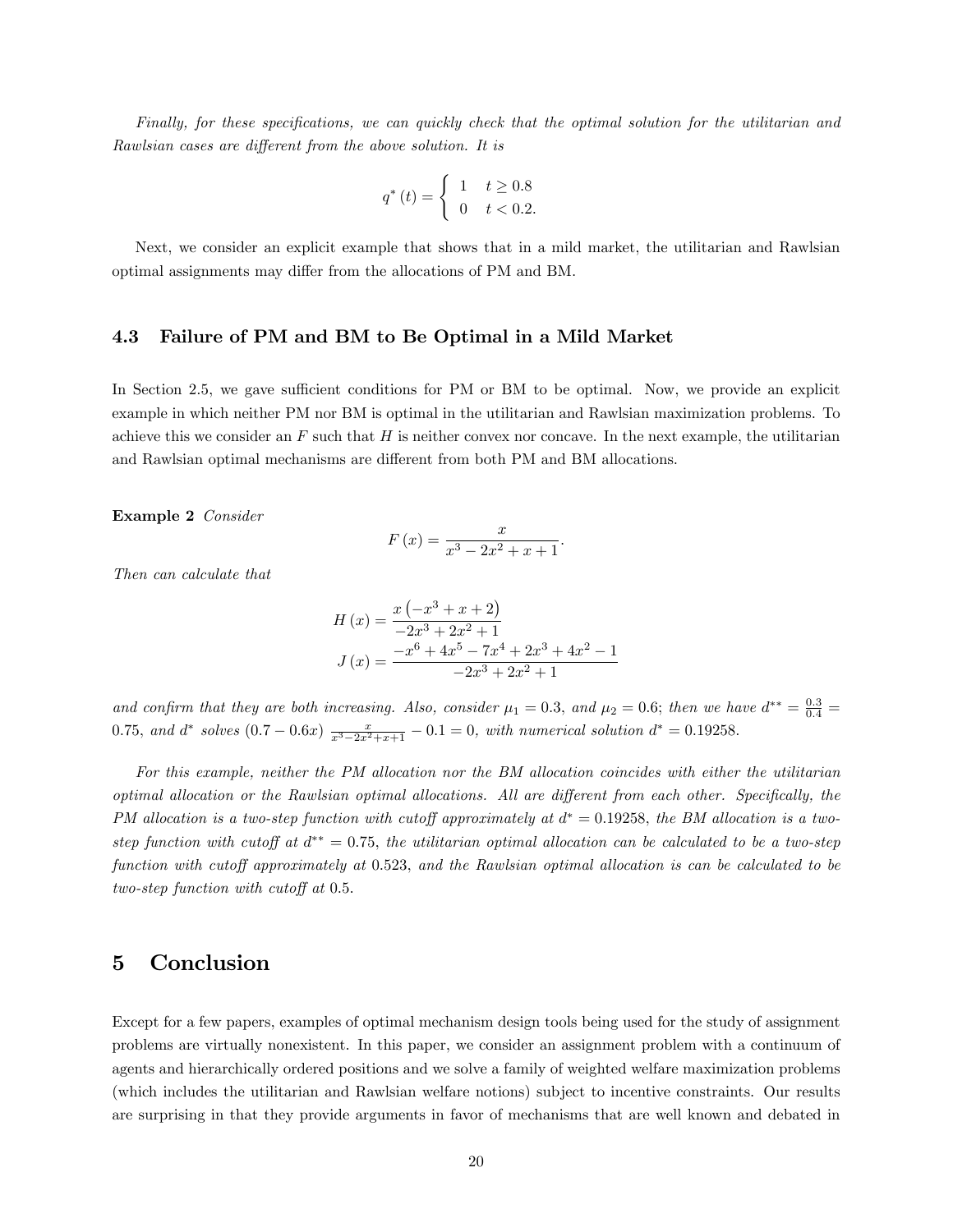the matching theory literature. For the Örst time that we are aware of, well-studied mechanisms such as the pseudomarket and Boston mechanisms are shown to be "second-best" welfare maximizers among all possible assignment rules (in the sense of being "first-best" among the incentive-compatible ones). It is also surprising that they are optimal not only in the utilitarian sense but also in the Rawlsian (max-min) sense. This is in sharp contrast to other mechanisms such as Deferred Acceptance, which works very poorly in this context.

We have also considered an extension of our model in which the ordinal rankings of the agents for positions may be different from each other. This extension highlights the fact that the results of the main model are not just an artifact of the same ordinal ranking assumption.<sup>26</sup> In our model, we abstracted away from real-world features such as preexisting priorities and precedence. We plan to consider these issues further in future work. We hope that the results of the present paper will be a first step for more general and interesting results that make use of optimal mechanism design tools in economic environments without money.

### 6 References

- 1. Abdulkadiroğlu A. and Sönmez T. (1998) "Random Serial Dictatorship and the Core from Random Endowments in House Allocation Problems," Econometrica 66, 689-701.
- 2. Abdulkadiroğlu A. and Sönmez T. (2003) "School Choice, a Mechanism Design Approach," American Economic Review 93, 729-747.
- 3. Abdulkadiroğlu, Atila, Yeon-Koo Che, and Yosuke Yasuda. "Resolving Conflicting Preferences in School Choice: The Boston Mechanism Reconsidered." American Economic Review (2011): 399-410.
- 4. Armstrong M. (2000) "Optimal Multi-object Auctions," The Review of Economic Studies 67, 455-481.
- 5. Ashlagi, I. and Shi P. (2013) "Optimal Allocation of Public Services Without Monetary Transfers or Costly Signals," Working Paper, MIT.
- 6. Ben-Porath, E., E. Dekel, and B. Lipman "Optimal Allocation with Costly Verification." Working paper, Northwestern University, 2012.
- 7. Bergstrom, T, and Bagnoli, M. "Log-concave Probability and its Applications." Economic theory 26 (2005): 445-469.
- 8. Bogomolnaia A. and Moulin H. (2001) "A New Solution to the Random Assignment Problem," Journal of Economic Theory 100, 295-328.
- 9. Börgers, T. and Postl, P. (2009) "Efficient compromising." Journal of Economic Theory, 144(5), 2057-2076.
- 10. Budish E. (2012) "Matching 'versus' Mechanism Design," ACM SIGecom Exchanges 11, 4-15.
- 11. Che, Y., Dessein, W. and Kartik. N. "Pandering to persuade." The American Economic Review 103.1 (2013): 47-79.

 $^{26}$ Note that in this extension, DA no longer implements a Pareto-pessimal assignment rule.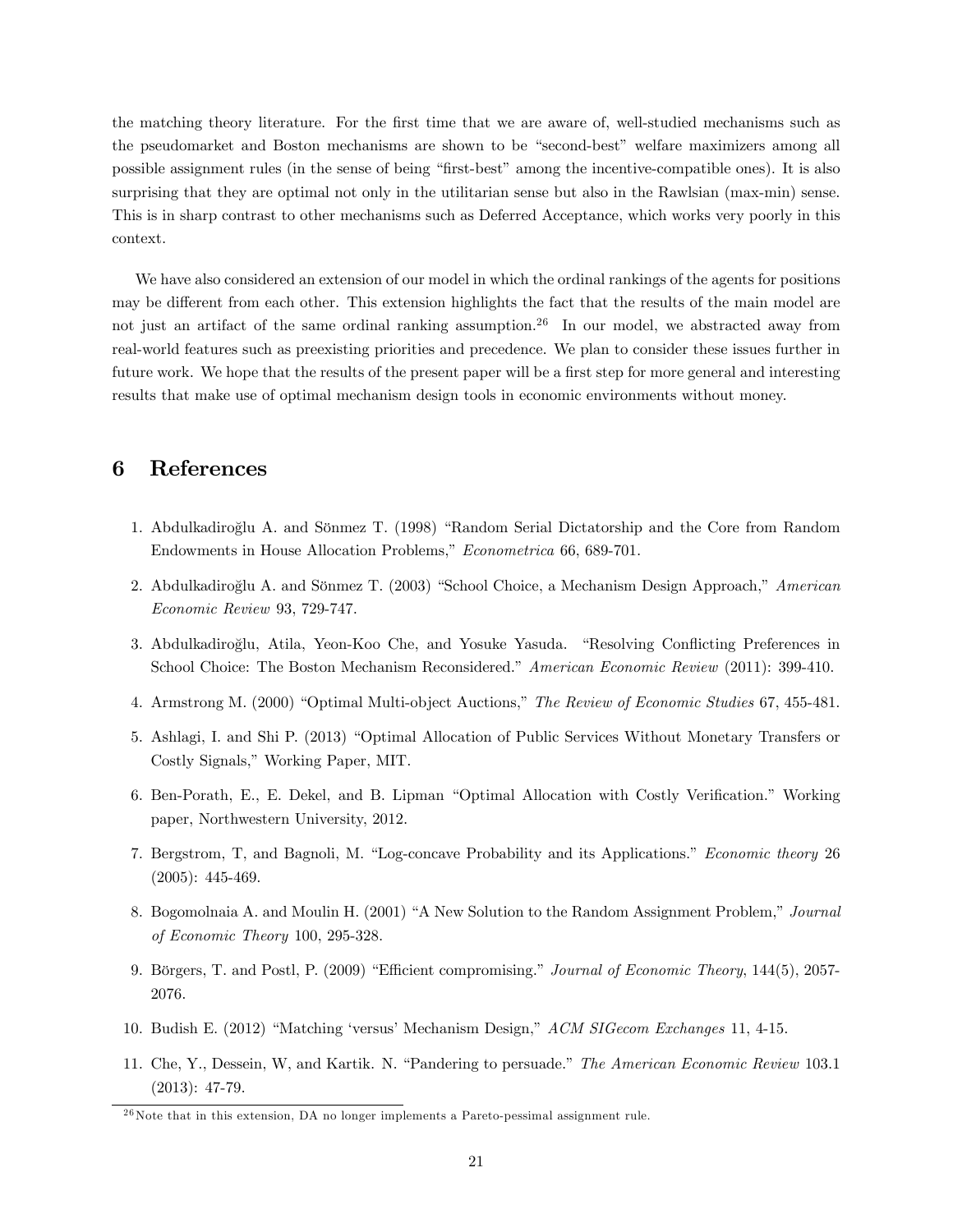- 12. Che Y. and Kojima F. (2010) "Asymptotic Equivalence of Probabilistic Serial and Random Priority Mechanisms," Econometrica 78, 1625–1672.
- 13. Edelman, B., Ostrovsky, M., Schwarz, M. (2007) "Internet advertising and the generalized second price auction: Selling billions of dollars worth of keywords." American Economic Review,  $97 (1)$
- 14. Ergin H. and Sönmez T. (2006) "Games of School Choice under the Boston Mechanism," Journal of Public Economics 90, 215-237.
- 15. Gale D. and Shapley L.S. (1962) "College Admissions and the Stability of Marriage," American Mathematical Monthly  $69, 9-15.$
- 16. Gomes, R. and Pavan A (2015) "Many-to-Many Matching and Price Discrimination." Working paper
- 17. Guo G. and Hörner J. (2015) *"Dynamic Mechanisms without Money*," manuscript.
- 18. Harsanyi J.C. (1955) "Cardinal welfare, individualistic ethics, and interpersonal comparisons of utility." The Journal of Political Economy,  $63(4)$ :  $309-321$ .
- 19. Hart S., and Nisan N. (2012). "Approximate revenue maximization with multiple items." Working paper
- 20. Hart S., and Reny P. (2010) "Revenue maximization in two dimensions," Working paper
- 21. Hashimoto, T. (2013). "The generalized random priority mechanism with budgets." Working paper.
- 22. Hart S. and Reny P. (2012) "Maximal revenue with multiple goods: Nonmonotonicity and other observations." Working paper
- 23. Hylland A. and Zeckhauser R. (1979) "The Efficient Allocation of Individuals to Positions," Journal of Political Economy 87, 293-314.
- 24. Johnson T.R. (2013) "Matching Through Position Auctions", *Journal of Economic Theory* 148,1700-1713.
- 25. Johnson T.R. (2014) "Dynamic Mechanism Design Without Transfers: Promises and Confidentiality," Working paper
- 26. Krishna, V. (2002) "Auction Theory," Academic press.
- 27. Liu Q. and Pycia M. (2014) "Ordinal Efficiency, Fairness, and Incentives in Large Markets," Working paper
- 28. Mierendorff, K. (2009) "Optimal Dynamic Mechanism Design with Deadlines," Working paper
- 29. Milgrom, P., and Segal, I. (2002). "Envelope theorems for arbitrary choice sets." *Econometrica*,  $70(2)$ , 583-601.
- 30. Miralles A. (2008) "School Choice: The Case for the Boston Mechanism," Working paper
- 31. Miralles A. (2012) "Cardinal Bayesian Allocation Mechanisms without Transfers," Journal of Economic Theory 147, 179-206.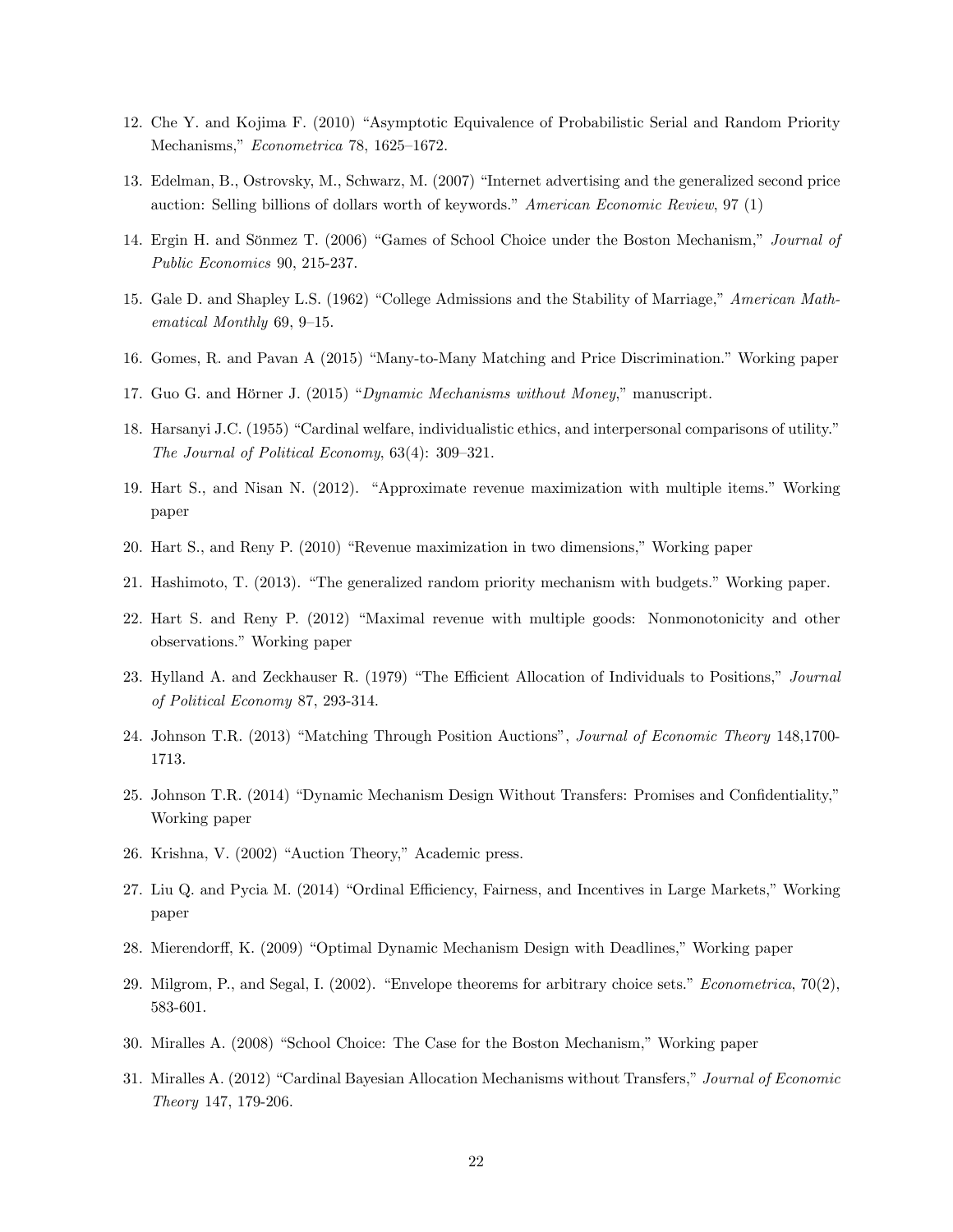- 32. Pathak P. and Sönmez T. (2008) "Leveling the Playing Field: Sincere and Sophisticated Players in the Boston Mechanism," American Economic Review 98, 1636-1652.
- 33. Pycia M. (2014) "The Cost of Ordinality," Working paper
- 34. Rawls, J. (1972) "A Theory of Justice." Oxford, Clarendon Press.
- 35. Thomson W. and Zhou L. (1993) "Consistent Allocation Rules in Atomless Economies," Econometrica 61, 575-587.

### 7 Appendix A: Omitted Proofs

**Proof of Lemma 2.** First of all, from Lemma  $(1)$ , we know that incentive compatibility is equivalent to

$$
U(v) = p(0) + \int_0^v q(t) dt
$$

or

$$
q(v)v + p(v) = p(0) + \int_0^v q(t) dt
$$

Second, by the first market-clearing condition,

$$
\int_0^1 \left( p(0) + \int_0^v q(t) dt - q(v) v \right) f(v) dv = \mu_1
$$

then, by changing the order of integration, we have

$$
p(0) = \mu_1 + \int_0^1 f(t) J(t) q(t) dt
$$
\n(26)

where

$$
J\left(t\right) = t - \frac{1 - F\left(t\right)}{f\left(t\right)}
$$

is the virtual valuation.

Hence, function  $p$  can be written solely as a function of  $q$ :

$$
p(v) = \mu_1 + \int_0^1 f(t) J(t) q(t) dt + \int_0^v q(t) dt - q(v) v
$$

Note that we have incorporated the envelope condition and market-clearing condition for the top positions while writing this equality.

Therefore, a rule is incentive compatible and feasible if and only if it satisfies (i) equation  $(1)$ , (ii) monotonicity conditions, (iii) boundary conditions, and (iv) the second market-clearing condition:

$$
\int_0^1 q(t) f(t) dv = \mu_2
$$

Third, we argue that  $p(1) \geq 0$ ,  $p(1) + q(1) \leq 1$ , and  $q(0) \geq 0$  imply the rest of the boundary conditions: (i)  $p(1) + q(1) \le 1$  and  $p(1) \ge 0$ , then  $q(1) \le 1$ ; (ii)  $p(1) \ge 0$  with monotonicity implies  $p(0) \ge 0$ ;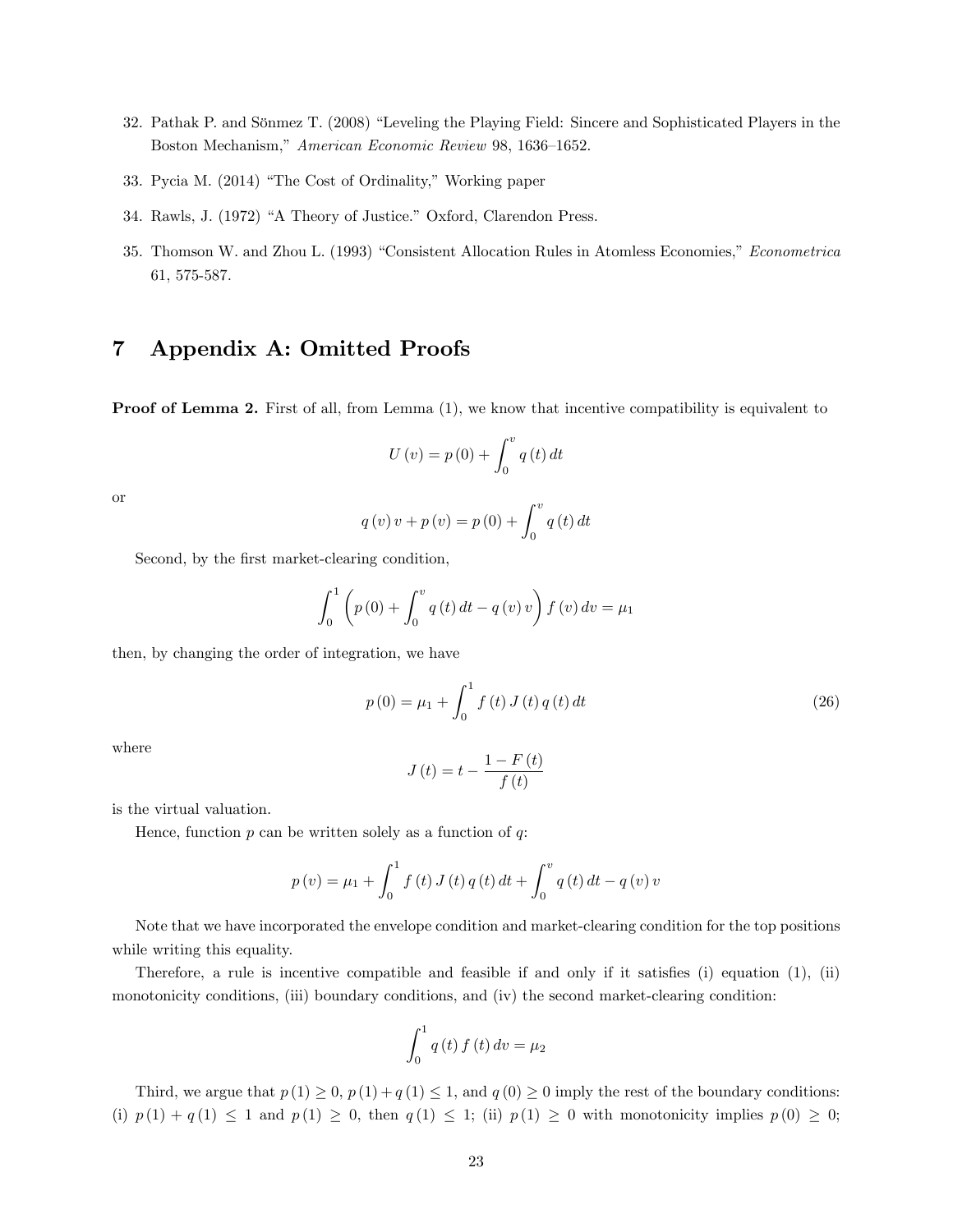and  $p(0) \ge 0$  and  $q(0) \ge 0$  implies  $q(0) + p(0) \ge 0$ ; and (iii)  $p(1) + q(1) \le 1$  and monotonicity implies  $p(0) + q(0) \leq 1$ ; and since  $q(0) \geq 0$ , this implies  $p(0) \leq 1$ .

We have

$$
p(1) = \mu_1 + \int_0^1 f(t) J(t) q(t) dt + \int_0^1 q(t) dt - q(1)
$$
  
=  $\mu_1 + \int_0^1 f(t) \left( t - \frac{1 - F(t)}{f(t)} \right) q(t) dt + \int_0^1 q(t) dt - q(1)$   
=  $\mu_1 + \int_0^1 f(t) t q(t) dt - \int_0^1 (1 - F(t)) q(t) dt + \int_0^1 q(t) dt - q(1)$   
=  $\mu_1 + \int_0^1 f(t) H(t) q(t) dt - q(1)$ 

where

$$
H\left(t\right) = t + \frac{F\left(t\right)}{f\left(t\right)}
$$

is the seller's virtual valuation or information rent.

Hence,  $p(1) \geq 0$  is equivalent to

$$
\int_{0}^{1} H(t) q(t) f(t) dt \ge q(1) - \mu_1
$$

On the other hand,  $p(1) + q(1) \leq 1$  is equivalent to

$$
\int_{0}^{1} H(t) q(t) f(t) dt \le 1 - \mu_1
$$

Finally, we argue that if q is increasing, other monotonicity constraints ( $p$  is decreasing,  $q+p$  is increasing) are automatically satisfied. Given  $v > \tilde{v}$ , incentive compatibility implies  $p(\tilde{v}) + q(\tilde{v})\tilde{v} \geq p(v) + q(v)\tilde{v}$ . Since  $q(v) \ge q(\tilde{v})$  and  $\tilde{v} \ge 0$ , it must be the case that  $p(\tilde{v}) \ge p(v)$ . Also, incentive compatibility implies  $p(\tilde{v}) + q(\tilde{v})v \leq p(v) + q(v)v$ , or  $(q(v) - q(\tilde{v}))v \geq p(\tilde{v}) - p(v)$ . Since q is increasing, p is decreasing, and  $0 \le v \le 1$ , we must have  $q(v) - q(\tilde{v}) \ge p(\tilde{v}) - p(v)$ . This implies that  $p + q$  is increasing.

To sum up,  $p$  is uniquely determined given  $q$ , and the following conditions on  $q$  are necessary and sufficient conditions for feasibility and incentive compatibility.

$$
\int_0^1 q(t) f(t) dt = \mu_2
$$
  

$$
\int_0^1 H(t) q(t) f(t) dt \le 1 - \mu_1
$$
  

$$
\int_0^1 H(t) q(t) f(t) dt \ge q(1) - \mu_1
$$

together with  $q(0) \geq 0$  and q is increasing.

**Proof of Lemma 3.** This is simply because marginal benefit of increasing  $q(t)$  is  $K(t)f(t)$ . In both problems, the marginal cost is  $f(t)$ . The benefit-cost ratios are therefore given by  $K(t)$ . Since it is increasing in t, in the optimal solution, we should not allocate any positive q's to any t's unless all higher  $\hat{t}$ 's are already maxed out at  $q(\hat{t}) = 1$ . Hence, the result obtains.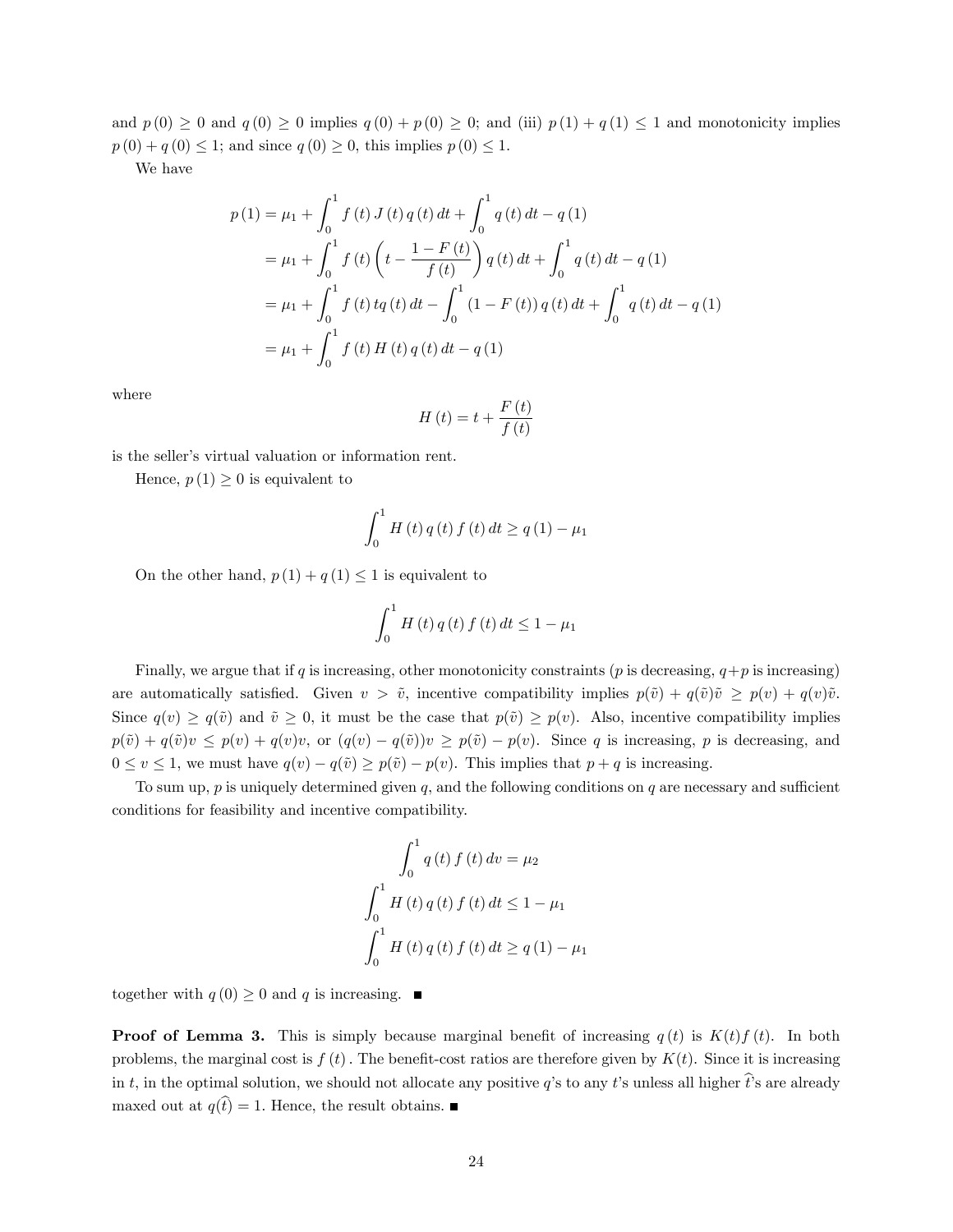**Proof for Proposition 1.** First of all, from the discussion before Definition 6, we can argue that UB never binds in a tough market. Hence, we can ignore UB.

Next, we establish the following lemma. In the proof, we first argue that the optimal solution has to be a "two-step" function by showing that an "ironed out" version of a non-two-step function gets a better welfare. Then we show that the lower step has to be 0.

**Lemma 4** The optimal solution for social welfare problems with  $K(\cdot)$  increasing has to be of the form

$$
q\left(t\right) = \left\{ \begin{array}{ll} q\left(1\right) & t \in [d,1] \\ 0 & t \in [0,d) \end{array} \right.
$$

**Proof of Lemma 4** We first argue that optimal  $q$  has to be a two-step function. Suppose not, that is, there exists an interval [a, b] such that for all  $t \in (a, b)$ , we have  $q(a) < q(t) < q(b)$ . Then consider the "ironed out" version of q in the interval  $[a, b]$ :

$$
\widehat{q}(t) = \begin{cases}\n q(a) & \text{if } t \in [a, c] \\
q(b) & \text{if } t \in (c, b] \\
q(t) & \text{otherwise}\n\end{cases}
$$

for  $c$  that satisfies

$$
q(a) (F (c) – F (a)) + q (b) (F (b) – F (c)) = \int_{a}^{b} q(t) f(t) dt.
$$

It is then immediate that  $\hat{q}$  satisfies MC. Also, one can check that  $\int_0^1 K(t)\hat{q}(t) f(t) dt > \int_0^1 K(t)q(t) f(t) dt$ . Moreover, with the assumption that H is an increasing function, we have  $\int_0^1 H(t) \hat{q}(t) f(t) dt >$  $\int_0^1 H(t) q(t) f(t) dt$ . Therefore,  $\hat{q}$  also satisfies LB. Hence, we conclude that q cannot be optimal. Then we argue that we only need to consider the following form of q:

$$
\widetilde{q}(t) = \begin{cases} q(1) & t \in [d, 1] \\ 0 & t \in [0, d). \end{cases}
$$

This is because if a there is a feasible two-step function of the form

$$
q(t) = \begin{cases} h & t \in [d, 1] \\ l & t \in [0, d) \end{cases}
$$

for  $h > l > 0$  (note that  $1 > h$  since UB does not bind), we can find another two-step function

$$
q(t) = \begin{cases} h' & t \in [d, 1] \\ l' & t \in [0, d) \end{cases}
$$

with  $1 > h > h'$ , and  $l > l'$  that also satisfies the constraints and gives a higher objective function value for both problems.

 $\blacktriangle$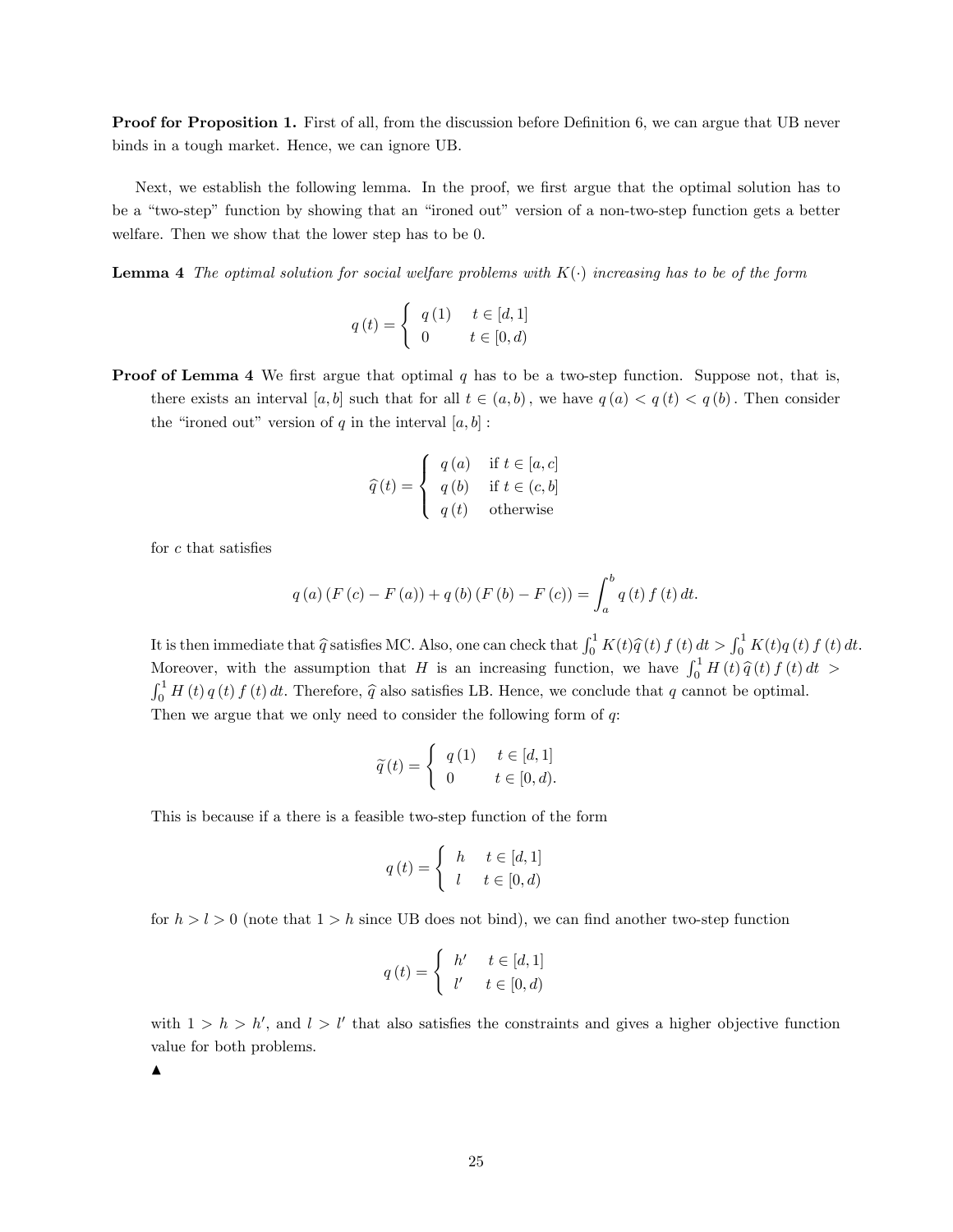By Lemma 4, the maximization problem becomes

$$
\max_{d,q(1)} q(1) \int_d^1 K(t) f(t) dt
$$

subject to the following two constraints.

$$
q(1) (1 - F(d)) = \mu_2
$$
  
 
$$
q(1) \int_d^1 H(t) f(t) dt \ge q(1) - \mu_1.
$$

Note that the second equality can be written as

$$
q(1) (1 - F(d) d) \ge q(1) - \mu_1
$$

or

$$
\mu_1 \ge q(1) F(d) d.
$$

From the first constraint, we have

$$
q(1) = \frac{\mu_2}{(1 - F(d))},
$$

which can be incorporated to the objective functions, making them

$$
\mu_2 \mathbb{E}\left[K(V) \, | V \ge d\right]
$$

where  $V$  represents the random variable  $v$ . They are both subject to

$$
\mu_1 \ge \frac{\mu_2}{\left(1 - F\left(d\right)\right)} F\left(d\right) d.
$$

Furthermore, note that both objective functions are increasing in d and the right-hand side of the constraint is increasing in  $d$ . Therefore, optimal  $v^{**}$  uniquely solves

$$
\frac{F(d) d}{(1 - F(d))} = \frac{\mu_1}{\mu_2}
$$

and optimal  $q(1)^*$  satisfies

$$
q(1)^* = \frac{\mu_2}{(1 - F(v^{**}))} = \frac{\mu_1}{F(v^{**})v^{**}}.
$$

 $\blacksquare$ 

**Proof for Proposition 2.** In the proof, we first show that UB has to bind at the optimal solutions, then solve for the maximizers among the two-step rules, then finally show that the two-step maximizer gives a higher social welfare than any  $q$  for which UB binds.

We first establish the following lemma. In the proof, we first argue that if UB does not bind, then  $q$  cannot be optimal unless it is a two-step function (again by considering an "ironed out" version of the function); then we argue that the maximizer among the two-step functions has to satisfy UB.

**Lemma 5** UB has to bind at the optimal solution for all mild-market problems where  $K(\cdot)$  is increasing.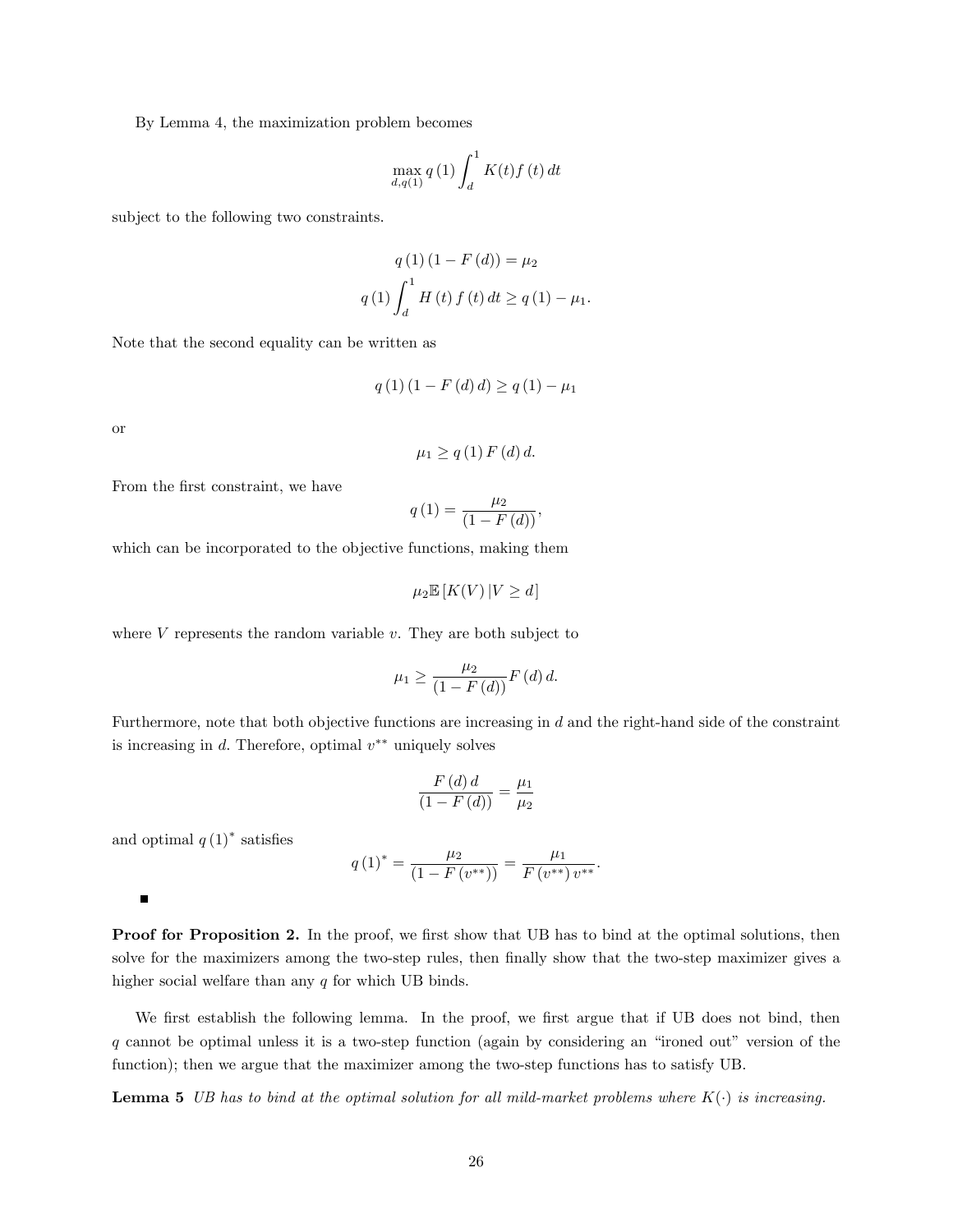**Proof of Lemma 5** First, we argue that if UB does not bind, then q cannot be optimal unless it is a twostep function. Suppose q is not a two-step function, that is, there exists an interval [a, b] such that for all  $t \in (a, b)$ , we have  $q(a) < q(t) < q(b)$ . Then consider the "ironed out" version of q in the interval  $[a, b]$ :

$$
\widehat{q}(t) = \begin{cases}\n q(a) & \text{if } t \in [a, c] \\
q(b) & \text{if } t \in [d, b] \\
q(t) & \text{otherwise}\n\end{cases}
$$

for c and  $d \in (a, b)$  that satisfies

$$
q(a) (F (c) – F (a)) + q(b) (F (b) – F (d)) = \int_{a}^{c} q(t) f(t) dt + \int_{d}^{b} q(t) f(t) dt.
$$

It is then immediate that  $\hat{q}$  satisfies MC. Also, one can check that  $\int_0^1 K(t)\hat{q}(t) f(t) dt > \int_0^1 K(t)q(t) f(t) dt$ . Moreover, with the assumption that H is an increasing function, we have  $\int_0^1 H(t) \hat{q}(t) f(t) dt >$  $\int_0^1 H(t) q(t) f(t) dt$ . Since  $\hat{q}(1) = q(1)$ , we can state that  $\hat{q}$  also satisfies LB. And for c and d close enough to  $a$  and  $d$ , respectively, it continues to satisfy UB. Hence, we conclude that  $q$  cannot be optimal.

Next, we argue that the maximizers among the two-step functions also should satisfy UB as equality. Consider a two-step function of the form

$$
q(t) = \begin{cases} k & t \in [c, 1] \\ l & t \in [0, c) \end{cases}
$$

for  $c \in [0, 1]$ ,  $0 \le l \le k \le 1$ .

Suppose UB does not bind; then  $q(1) = k < 1$ . Consider  $l = 0$ . Then the following assignment rule clearly increases the objective function's value

$$
q'(t) = \begin{cases} k + \varepsilon & t \in [c + \varepsilon', 1] \\ l & t \in [0, c + \varepsilon') \end{cases}
$$

by choosing  $\varepsilon, \varepsilon' > 0$  such that MC still holds, and  $\varepsilon$ , and  $\varepsilon'$  are small enough such that UB is still satisfied.

Moreover, we do not have to worry about LB in any two-step rule for a mild market when  $l = 0$ . MC implies  $k = \frac{\mu_2}{1 - F(c)}$ , and LB is written as  $k(1 - F(c)c) \ge k - \mu_1$ . Joining both expressions we rewrite LB as  $\frac{\mu_2 F(c)c}{1-F(c)} \leq \mu_1$ . Since  $k \leq 1$  (or  $c \leq F^{-1}(1-\mu_2)$ ) we have that the RHS of the previous inequality is not higher than  $(1 - \mu_2)F^{-1}(1 - \mu_2)$ , which is lower than  $\mu_1$  in a mild market.

Now consider  $0 < l < k$ . Then the following assignment rule also increases the objective function's value

$$
q'(t) = \begin{cases} k & t \in [c - \varepsilon', 1] \\ l - \varepsilon & t \in [0, c - \varepsilon') \end{cases}
$$

by choosing  $\varepsilon, \varepsilon' > 0$  such that MC still holds, and  $\varepsilon$ , and  $\varepsilon'$  are small enough such that UB is still satisfied. Since  $q'(1) = q(1)$  and  $\int_0^1 H(t) q'(t) f(t) dt > \int_0^1 H(t) q(t) f(t) dt$ , q' also satisfies LB.

The final case involves  $l = k = \mu_2$ . It is easy to check that this uniform rule does not bind either UB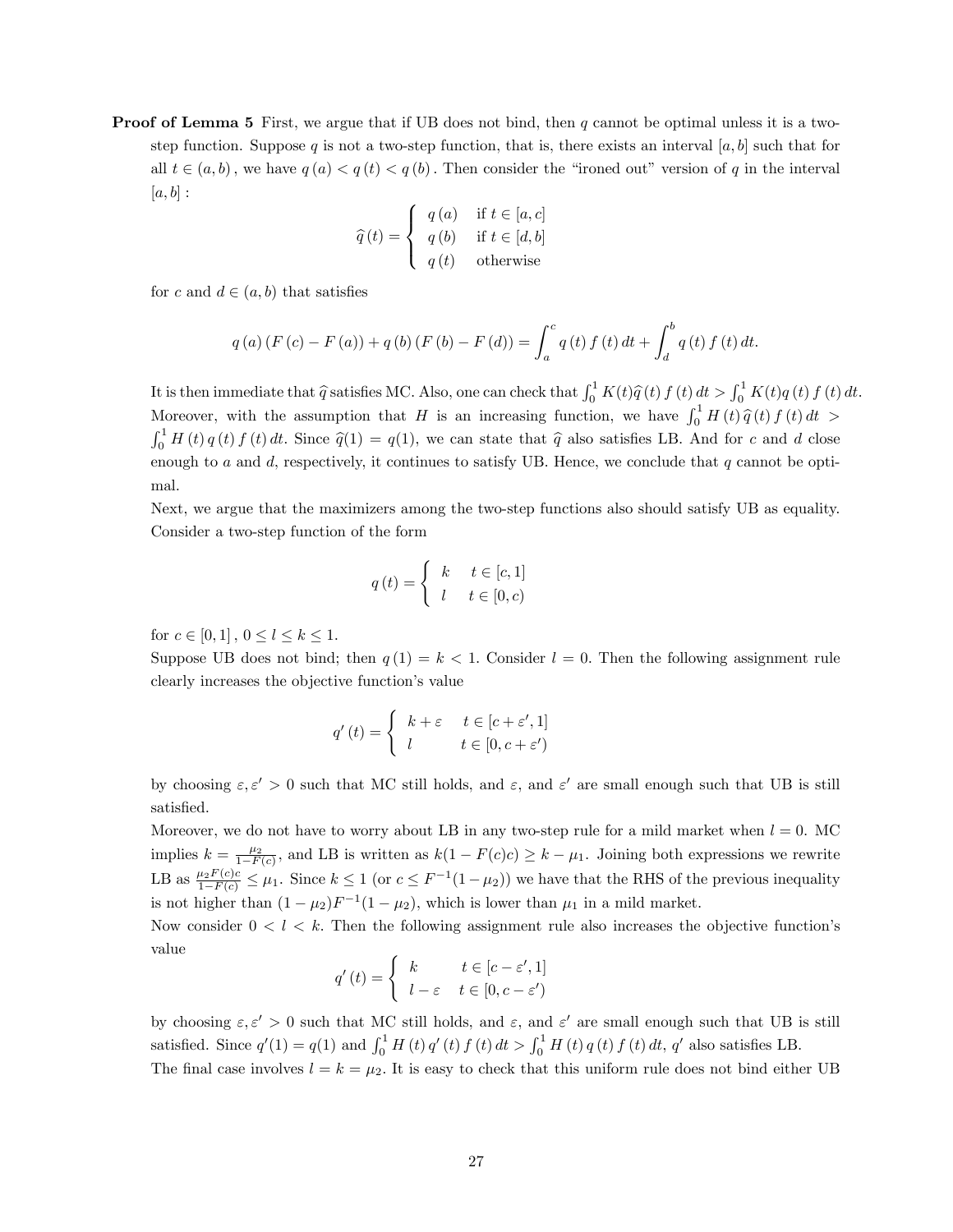or LB. The following rule

$$
q'(t) = \begin{cases} \mu_2 + \varepsilon & t \in [F^{-1}(1/2), 1] \\ \mu_2 - \varepsilon & t \in [0, F^{-1}(1/2)) \end{cases}
$$

for small enough  $\varepsilon > 0$  meets MC, UB, and LB.  $q'$  clearly is an improvement over the uniform rule  $q(t) = \mu_2.$ 

Hence, we have shown that no rule can be optimal if UB does not bind.

 $\blacktriangle$ 

Hence, without loss of generality we consider assignment rules such that UB binds. Let us solve for the maximizers among the two-step functions. That is, among the functions of the form

$$
q(t) = \begin{cases} h & t \in [c, 1] \\ l & t \in [0, c) \end{cases}
$$

for  $c \in [0, 1]$ ,  $0 \le l < h \le 1$ .

Note that MC can be simplified as

$$
lF(c) + h(1 - F(c)) = \mu_2
$$
\n(27)

and that

$$
\int_0^1 H(t) \, q(t) \, dt = lcF(c) + h \left( 1 - cF(c) \right).
$$

Also, we have to have

$$
lcF(c) + h(1 - cF(c)) = 1 - \mu_1
$$
\n(28)

by Lemma 5.

In a two-step rule with parameters  $h, l, c$  where both MC and UB bind, we solve the equations (27) and  $(28)$  together for h and l and get

$$
h(c) = \frac{1 - \mu_1 - c\mu_2}{1 - c}
$$
  
\n
$$
l(c) = \frac{1}{F(c)(1 - c)} (F(c) + \mu_2 + \mu_1 - F(c)\mu_1 - F(c)c\mu_2 - 1)
$$
  
\n
$$
= \frac{1 - \mu_1 - c\mu_2}{1 - c} - \frac{1 - \mu_1 - \mu_2}{F(c)(1 - c)}
$$
  
\n
$$
= h(c) - \frac{1 - \mu_1 - \mu_2}{F(c)(1 - c)}
$$
  
\n
$$
\equiv h(c) - \frac{n(c)}{F(c)}
$$

 $h(c) \leq 1$  implies

 $1 - c \ge 1 - \mu_1 - c\mu_2$ 

or

$$
c\leq \frac{\mu_1}{1-\mu_2}
$$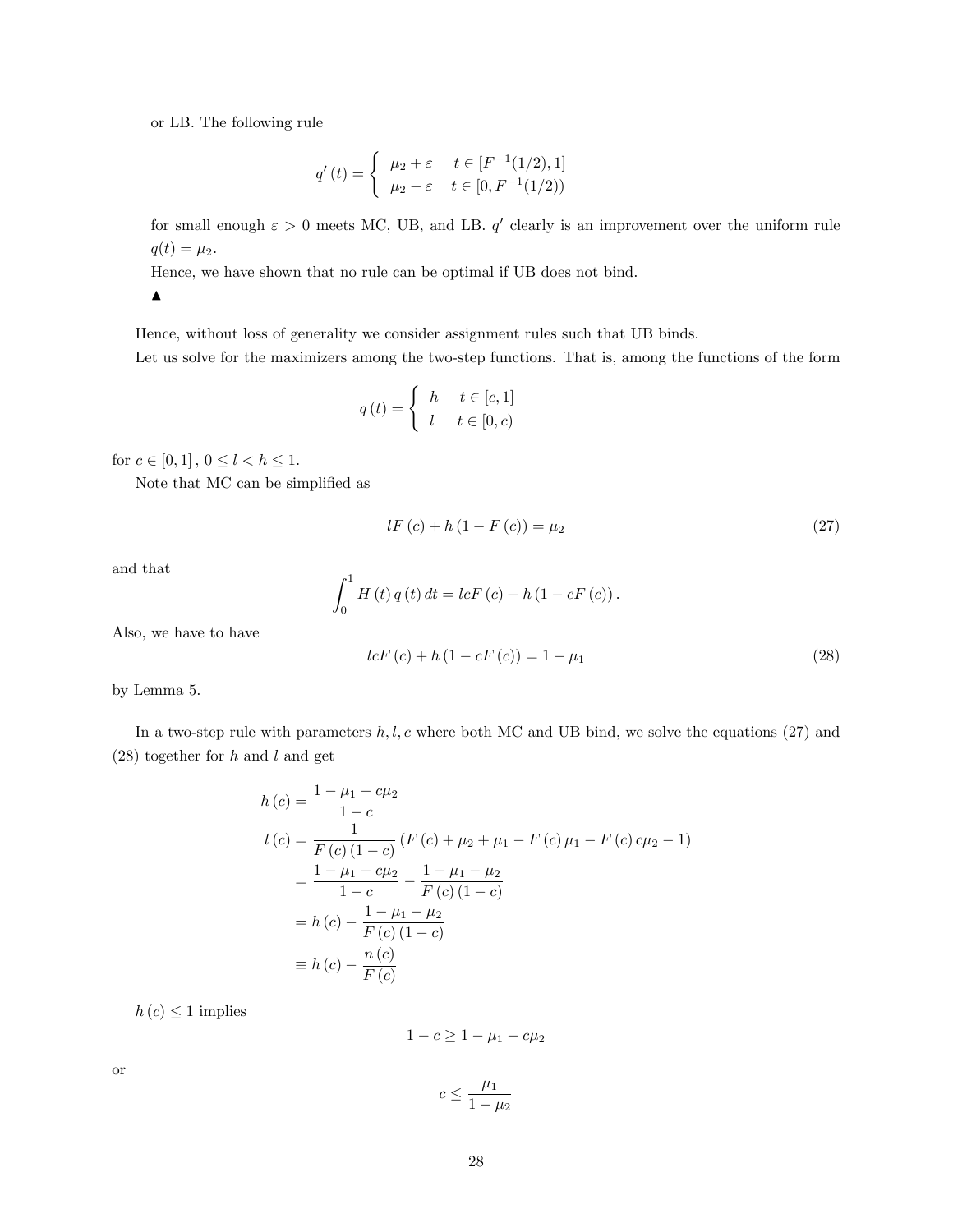$l(c) \geq 0$  implies

$$
(1 - \mu_1 - c\mu_2) F(c) \ge 1 - \mu_1 - \mu_2
$$
\n(29)

Notice that c is then acceptable if it lies on the interval  $(d^*, \frac{\mu_1}{1-\mu_2}]$ , where  $d^*$  uniquely solves

$$
(1 - \mu_1 - d^* \mu_2) F(d^*) = 1 - \mu_1 - \mu_2.
$$

Also notice that the lowest c gives the rule  $q^{M*}$  stated in the proposition, while the highest c provides  $q^{M**}.$ 

Let us denote the objective function among the two-step functions with cutoff c by  $o(c)$ . Note that  $o(c)$ is equivalent to

$$
l(c)\int_{0}^{c} K(t)f(t) dt + h(c)\int_{c}^{1} K(t)f(t) dt
$$
  
=  $h(c)\mathbb{E}[K(X)] - n(c)\mathbb{E}[K(X) | X \le c]$   
=  $\frac{1 - \mu_{1} - c\mu_{2}}{1 - c}\mathbb{E}[K(X)] - \frac{1 - \mu_{1} - \mu_{2}}{1 - c}\mathbb{E}[K(X) | X \le c]$   
=  $\left(\frac{1 - \mu_{1} - \mu_{2}}{1 - c} + \mu_{2}\right) \mathbb{E}[K(X)] - \frac{1 - \mu_{1} - \mu_{2}}{1 - c}\mathbb{E}[K(X) | X \le c]$   
=  $\left(\frac{1 - \mu_{1} - \mu_{2}}{1 - c}\right) [\mathbb{E}[K(X)] - \mathbb{E}[K(X) | X \le c]] + \mu_{2}\mathbb{E}[K(X)]$   
=  $(1 - \mu_{1} - \mu_{2}) \frac{\mathbb{E}[K(X)] - \mathbb{E}[K(X) | X \le c]}{1 - c} + \mu_{2}\mathbb{E}[K(X)]$ 

Define  $T(x)$  as

$$
T(x) = \mathbb{E}[K(X) | X \le x]
$$

It is immediate that  $o(c)$  is decreasing (increasing) if and only if

$$
S\left(c\right) = \frac{T\left(1\right) - T\left(c\right)}{1 - c}
$$

is decreasing (increasing). And S is decreasing (increasing) if T is concave (convex).

In the remainder of the proof, we analyze the three cases, where we assume  $H'(\cdot)/K'(\cdot)$  to be constant, increasing, or decreasing.

### (1)  $H'(\cdot)/K'(\cdot)$  is constant

In this case,  $H(v) = \alpha + \beta K(v)$  for some real number  $\alpha$  and some positive  $\beta$ . Then the binding UB constraint would be rewritten as  $\int_0^1 f(v)K(v)q(v)dv = \frac{1-\mu_1-\alpha}{\beta}$ . That is, the objective function must take value  $\frac{1-\mu_1-\alpha}{\beta}$ . Any feasible rule q such that UB binds obtains this result. The set of such rules is not empty. For instance, any two-step rule with parameters  $c \in [d^*, \frac{\mu_1}{1-\mu_2}]$ ,  $h(c)$  and  $l(c)$  readily obtains  $\int_0^1 f(v)q(v)K(v)dv = \frac{1-\mu_1-\alpha}{h}$ , by construction. This includes both  $q^{M*}$  and  $q^{M**}$ . Also, any convex combination of all these two-step rules obtains the same result.

(2)  $H'(\cdot)/K'(\cdot)$  is increasing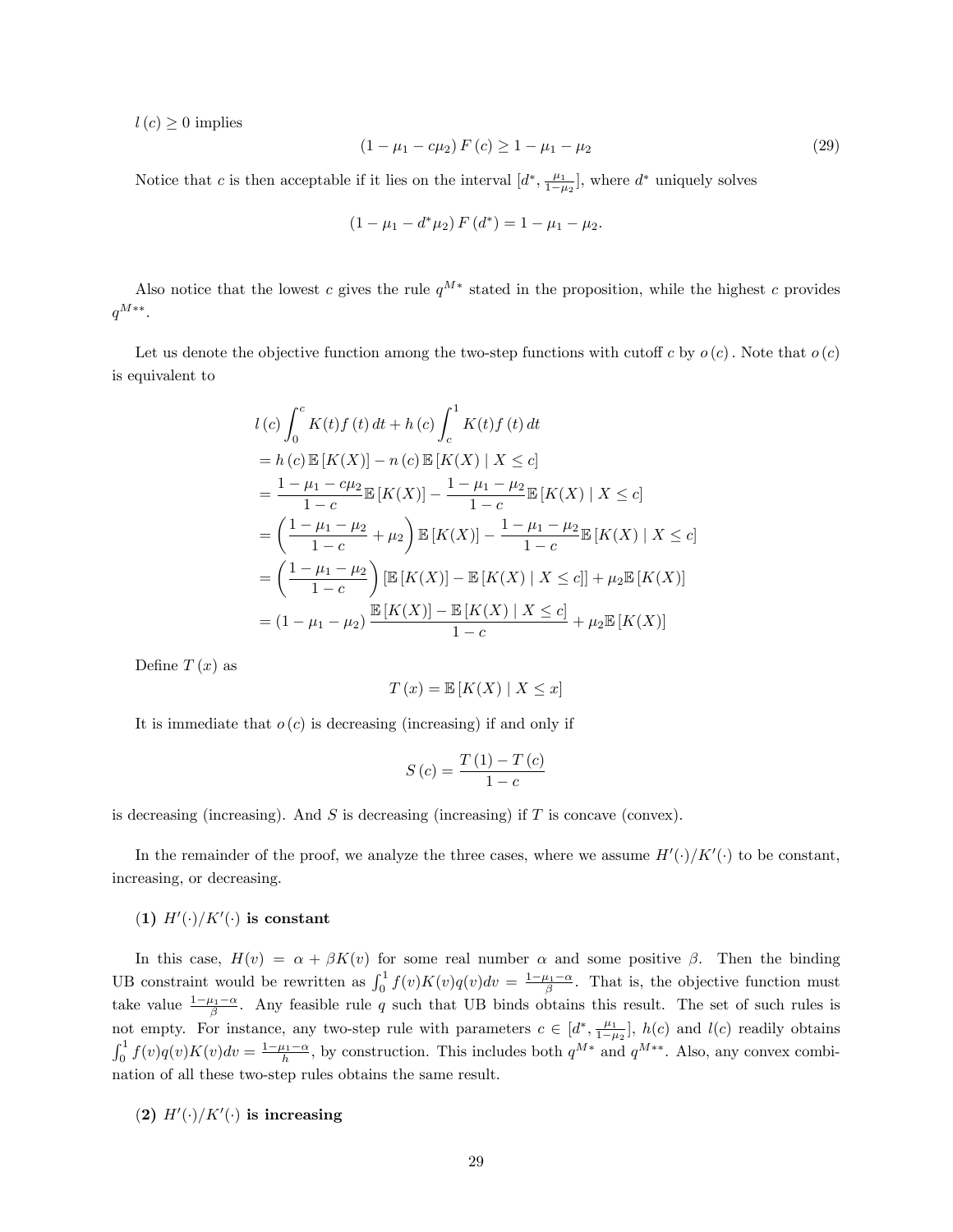We first establish the following lemma.

**Lemma 6** If  $H'(\cdot)/K'(\cdot)$  is strictly increasing, then T is strictly concave (hence S is strictly decreasing).

**Proof of Lemma 6** We have  $H'(c)/K'(c) = \left(2 - \frac{f'(c)F(c)}{f(c)^2}\right)$  $\frac{(c)F(c)}{f(c)^2}$  /K'(c) and  $T'(c) = \frac{f(c)}{F(c)}[K(c) - T(c)] =$  $\int_0^c F(x)K'(x)dx$  $\frac{F(x)K'(x)dx}{F(c)^2}$ . Now,  $T''(c)/T'(c) = \frac{f'(c)}{f(c)} - 2\frac{f(c)}{F(c)} + \frac{F(c)K'(c)}{\int_0^c F(x)K'(x)dx}$ . Multiplying by  $\frac{F(c)}{f(c)K'(c)}$  we obtain that the sign of  $T''(c)$  is the sign of  $Z(c) = 1/T'(c) - H'(c)/K'(c)$ . Notice that  $\lim_{c \to 0} Z(c) = 0$ (applying l'Hôpital's rule, taking into account that  $K'(\cdot)$  is always positive). Thus around  $c = 0, T'(c)$ does not vary while  $H'(c)/K'(c)$  increases. Then, for some  $\varepsilon > 0$  and every  $c \in (0, \varepsilon)$  we have  $T''(c) < 0$ (since  $Z(c) < 0$ ). Since Z is continuous on  $(0, 1)$ , we cannot have  $c' \in (0, 1)$  such that  $Z(c') > 0$ . If such c' exists, then by continuity of Z there is  $c'' \in (\varepsilon, c')$  such that  $Z(c'') = 0 < Z'(c'')$ . But again  $Z(c'') = 0$  implies  $T''(c'') = 0$ , and given  $H'(\cdot)/K'(\cdot)$  is increasing, we get  $Z'(c'') < 0$ , which is a contradiction. Hence, Z is negative on the domain  $(0, 1)$ ; thus T is strictly concave (and S is decreasing).  $\blacktriangle$ 

Then, among the two-step rules, the one depicted in the proposition,  $q^{M*}$ , is optimal. In the rest of the proof we show that no other rule such that both MC and UB bind can obtain higher welfare.

In order to do so, we first make a change of variables, making use of  $K(\cdot)$  constituting a one-to-one mapping. Let  $k = K(v)$ ,  $\varphi(k) = f(K^{-1}(k)) \cdot K^{-1}(k)$  and  $\rho(k) = q(K^{-1}(k))$ . Then each rule q can be rewritten as a rule  $\rho : [K(0), K(1)] \to [0, 1]$  that has an associated density function  $r(v) = \frac{\rho(v)\varphi(v)}{\mu_2}$ . Indeed, MC implies  $\int_{K(0)}^{K(1)} r(k)dk = 1$ .  $R(k) = \int_{K(0)}^{k} r(t)dt$  is the distribution function associated to  $\rho$ . The maximization problem could be rewritten as finding a distribution function  $R$ , as follows:

$$
\max_{R} \mathbb{E}_{R} k \text{ s.t. } \mathbb{E}_{R} \Pi(k) = \frac{1 - \mu_1}{\mu_2}.
$$

where  $\Pi(k) = H(K^{-1}(k))$ . Notice that  $H'(\cdot)/K'(\cdot)$  is strictly increasing if and only if  $\Pi(k)$  is convex. Moreover,  $\Pi(\cdot)$  is increasing because both  $H(\cdot)$  and  $K^{-1}(\cdot)$  are increasing.

The problem is incomplete because  $R$  should be compatible with a monotonic  $q$ . Yet this is irrelevant in our proof. We use the notation  $R^*$  and  $R^{**}$  for the distributions associated with  $q^{M*}$  and  $q^{M**}$ , respectively. Notice that  $\mathbb{E}_{R^*} \Pi(k) = \mathbb{E}_{R^{**}} \Pi(k) = \frac{1-\mu_1}{\mu_2}$ .

Next, we establish the following lemma.

**Lemma 7** If for  $R^* \neq R \neq R^{**}$  we have  $E_R k = E_{R^*} k$  (or  $= E_{R^{**}} k$ ), then R either second-order stochastically dominates, or is dominated by,  $R^*$   $(R^{**})$ .

**Proof of Lemma 7** First, note that no feasible  $R$  can first-order stochastically dominate, or be dominated by, either  $R^*$  or  $R^{**}$ . This is because a domination implies (since  $\Pi$  is increasing)  $E_R \Pi(k) \neq \frac{1-\mu_1}{\mu_2}$ .

This implies  $q(0) < l(\frac{\mu_1}{1-\mu_2})$  for all feasible rules other than  $q^{M**}$  (otherwise R would be first-order stochastically dominated by  $R^{**}$ ). Moreover, for all feasible rules other than  $q^{M*}$ , we have to have  $q(1) > h(d^*)$  (otherwise R would be first-order stochastically dominated by  $R^*$ ).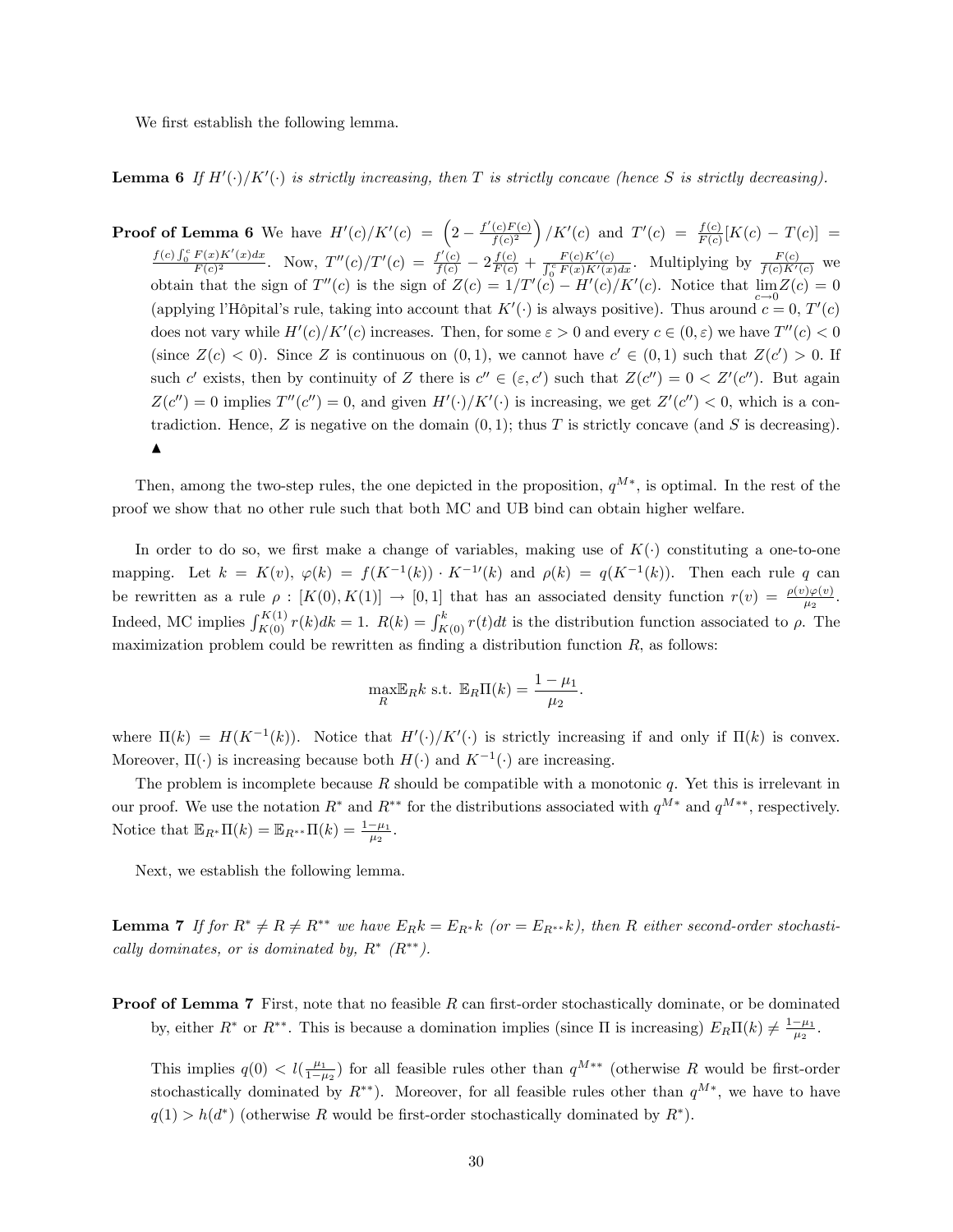Another implication is: If  $q(v) = 0$  for almost all  $v \leq d^*$  and  $q \neq q^{M*}$ , q is not feasible; if  $q(v) = 1$  for almost all  $v \ge \frac{\mu_1}{1-\mu_2}$  and  $q \ne q^{M**}$ , q is not feasible.

From the previous two lines, we can establish that if q is feasible and is not either  $q^{M*}$  or  $q^{M**}$ , both functions  $[r(k) - r^*(k)]$  and  $[r(k) - r^{**}(k)]$  switch signs exactly twice.

Then, if  $E_R k = E_{R^*} k$ , we have that R either second-order dominates, or is dominated by,  $R^*$ . The same happens if  $E_R k = E_{R^{**}} k$ .



**Corollary 2** An immediate implication of Lemma  $\gamma$  and the assumption that  $H'(\cdot)/K'(\cdot)$  is strictly monotonic is that  $E_R\Pi(k) \neq \frac{1-\mu_1}{\mu_2}$ .

Finally, we have the tools to show that  $q^{M*}$  is optimal. By the method of contradiction suppose that there is a feasible q and its associated distribution R is such that  $\mathbb{E}_R k > \mathbb{E}_{R^*} k$ . Since  $q^{M^{**}}$  is strictly worse than  $q^{M*}$ , we have  $\mathbb{E}_{R^{**}}k < \mathbb{E}_{R^*}k$ . Then, for some  $\lambda \in (0,1)$ , we can find  $q^{\lambda} = \lambda q + (1-\lambda)q^{M**27}$  with associated distribution  $R^{\lambda} = \lambda R + (1-\lambda)R^{**}$  such that  $\mathbb{E}_{R^{\lambda}}k = \mathbb{E}_{R^{*}}k$ . From the previous corollary we know that  $\mathbb{E}_{R^{\lambda}}\Pi(k) \neq \mathbb{E}_{R^*}\Pi(k) = \frac{1-\mu_1}{\mu_2}$ . But since  $\mathbb{E}_{R^{**}}\Pi(k) = \frac{1-\mu_1}{\mu_2}$  and  $\mathbb{E}_{R^{\lambda}}\Pi(k) = \lambda \mathbb{E}_R\Pi(k) + (1-\lambda)\mathbb{E}_{R^{**}}\Pi(k)$ , we obtain  $\mathbb{E}_R\Pi(k) \neq \frac{1-\mu_1}{\mu_2}$ , which is a contradiction.

### (3)  $H'(\cdot)/K'(\cdot)$  is decreasing

The proof is analogous to the case where  $H'(\cdot)/K'(\cdot)$  is increasing, with analogous claims. In this case, we argue that if  $H'(\cdot)/K'(\cdot)$  is decreasing, then T is strictly convex (hence S is strictly increasing). Thus,  $q^{M**}$  is optimal among two-step rules. To show that no other feasible rule q obtains higher welfare, the analogous results apply. By method of contradiction, consider a feasible  $q$  and its associated distribution R be such that  $\mathbb{E}_R k > \mathbb{E}_{R^{**}} k$ . Since  $q^{M^{**}}$  is strictly better than  $q^{M^*}$ , we have  $\mathbb{E}_{R^{**}} k > \mathbb{E}_{R^*} k$ . For some  $\lambda \in (0,1)$ , we can define  $q^{\lambda} = \lambda q + (1 - \lambda)q^*$  with associated distribution  $R^{\lambda} = \lambda R + (1 - \lambda)R^*$  such that  $\mathbb{E}_{R^{\lambda}}k = \mathbb{E}_{R^{**}}k$ . We have that  $R^{\lambda}$  either second-order dominates, or is dominated by,  $R^{**}$ . Hence we know that  $\mathbb{E}_{R^{\lambda}}\Pi(k) \neq \mathbb{E}_{R^{**}}\Pi(k) = \frac{1-\mu_1}{\mu_2}$ . But since  $\mathbb{E}_{R^*}\Pi(k) = \frac{1-\mu_1}{\mu_2}$  and  $\mathbb{E}_{R^{\lambda}}\Pi(k) = \lambda \mathbb{E}_R\Pi(k) + (1-\lambda)\mathbb{E}_{R^*}\Pi(k)$ , we obtain  $\mathbb{E}_R\Pi(k) \neq \frac{1-\mu_1}{\mu_2}$ , which is a contradiction.

**Proof of Corollary 1.** For the proof of this Corollary, we focus on point (1) of the Proposition. Take  $\Omega(v) = \frac{1}{1+f(1)} [f(v)v + F(v)].$  We have  $\Omega(\cdot) \geq 0$ ,  $\Omega(1) = 1$  and, under Assumption 3,  $\Omega'(\cdot) \geq 0$  ( $\Omega$  is a proper weight structure). Moreover, the corresponding  $\Omega$ -virtual valuation is  $K(v) = \frac{f(1)}{1+f(1)}H(v)$  which under Assumption 1 is increasing (that is, it meets Assumption 2). Since  $K(v)$  is linear in  $H(v)$ ,  $H'(\cdot)/K'(\cdot)$ is constant, thus all IC feasible rules where UB binds solve the problem given  $\Omega$ .

**Proof of Proposition 3.** First, in the simple maximization problem  $(13)$  above, the "benefit to cost ratio" of high positions is  $\frac{1}{\pi_1}$ , whereas it is  $\frac{v}{\pi_2}$  for the medium positions. Therefore, as long as the constraint  $p+q \leq 1$  is not binding, agents with  $v < v^* (\pi_1, \pi_2) \equiv \frac{\pi_2}{\pi_1}$  would want to buy from high positions, and agents with  $v > v^*(\pi_1, \pi_2) \equiv \frac{\pi_2}{\pi_1}$  would want to buy from medium positions. We already argued that  $\pi_1 \geq 1$ , if we also have  $\pi_2 \geq 1$ , then agents would have no money left for buying inferior positions (and  $p + q \leq 1$ 

 $27$ Note that any convex combination of two feasible mechanisms is also feasible.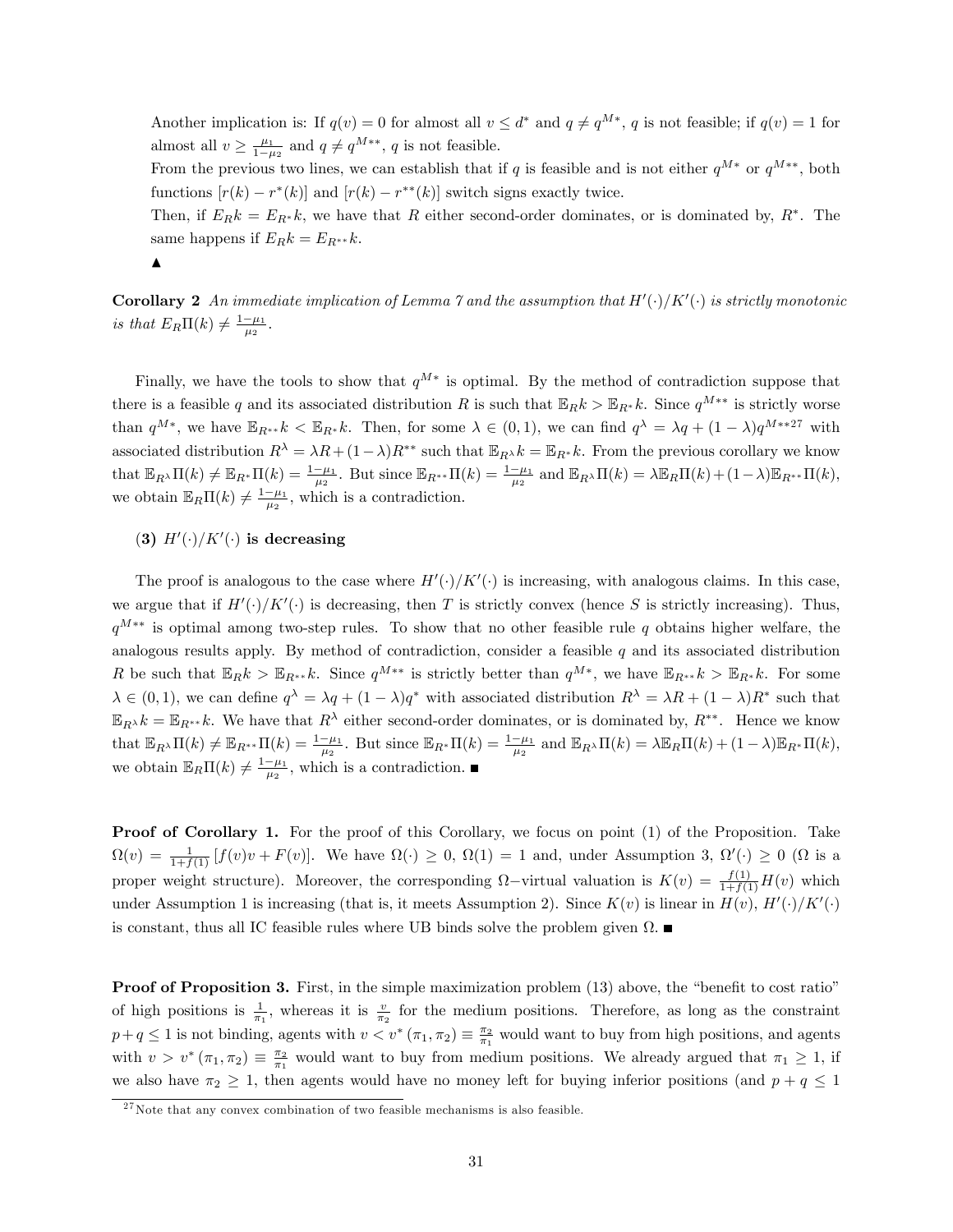does not bind). We present this case as Case 1 below, which turns out to correspond to the tough market. On the other hand, if we have  $\pi_2 < 1$ , then agents with  $v > \frac{\pi_2}{\pi_1}$  would have money left after buying the whole probability of medium positions  $(q(v) = 1)$ . We present this case as Case 2 below, which turns out to correspond to the mild market.

### Case 1. medium-class positions are expensive:  $\pi_2^* \geq 1$ .

Suppose  $\pi_2^* \geq 1$  in a CE, and let the unique indifferent type be  $v^*$  (which will be  $v^*(\pi_1, \pi_2)$  equal to  $\frac{\pi_2}{\pi_1}$ ). We can observe that types below  $v^*$  buy only high positions  $(p = \frac{1}{\pi_1}, q = 0)$ , and types above  $v^*$  buy only medium positions  $(p = 0, q = \frac{1}{\pi_2})$ . For this to be a CE, we have to have

$$
\frac{F(v^*)}{\pi_1} = \mu_1
$$

and

$$
\frac{1 - F(v^*)}{\pi_2} = \mu_2.
$$

These two imply

$$
\frac{\pi_2}{\pi_1} = \frac{\frac{1 - F(v^*)}{\mu_2}}{\frac{F(v^*)}{\mu_1}}
$$

:

Since  $\frac{\pi_2}{\pi_1} = v^*(\pi_1, \pi_2)$ , we can conclude that a CE can exist only if there is a type  $v^* \in (0, 1)$  such that

$$
\frac{F(v^*)v^*}{1 - F(v^*)} = \frac{\mu_1}{\mu_2}.\tag{30}
$$

It is immediate that this type exists and is unique. This is because  $\frac{F(v)v}{1-F(v)}$  is strictly increasing with range  $[0, \infty)$ . However, this does not mean that this type of a CE necessarily exists. One must check the condition  $\pi_2^* \geq 1$ , or  $\mu_2 \leq 1 - F(v^*)$ , or  $v^* \leq F^{-1}(1 - \mu_2)$ . Given that the LHS of equation (30) is monotonically increasing, this CE exists if and only if

$$
\frac{(1-\mu_2)F^{-1}(1-\mu_2)}{\mu_2} \ge \frac{\mu_1}{\mu_2}
$$

or  $\mu_1 - (1 - \mu_2)F^{-1}(1 - \mu_2) \leq 0$ , which is exactly when the economy is "tough."

Hence, in a tough market, the CE prices are

$$
\pi_1^* = \frac{F(v^*)}{\mu_1}
$$

$$
\pi_2^* = \frac{1 - F(v^*)}{\mu_2}
$$

where  $v^*$  uniquely solves  $(30)$ .

In this CE, the assignment of probabilities is as follows. Types  $v < v^*$  obtain the probability bundle

$$
(\frac{\mu_1}{F(v^*)},0,1-\frac{\mu_1}{F(v^*)}),
$$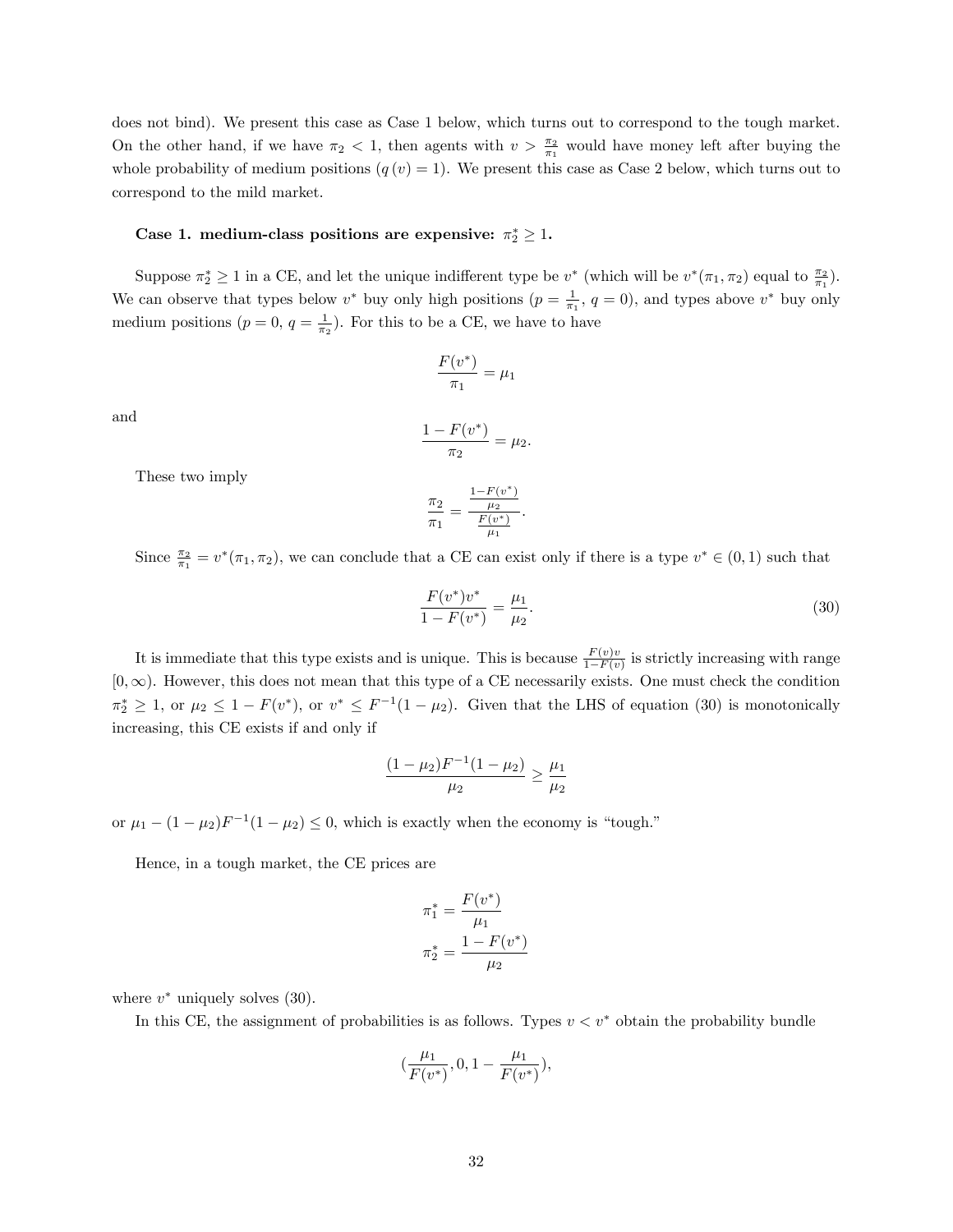and types  $v > v^*$  get

$$
\big(0, \frac{\mu_2}{1-F(v^*)}, 1-\frac{\mu_2}{1-F(v^*)}\big).
$$

where the first, second, and third components represents probability shares of high, medium and low positions, respectively.

#### Case 2. medium-class positions are cheap:  $\pi_2^* < 1$ .

Suppose  $\pi_2^* < 1$  in a CE, and let the unique indifferent type be  $v^*$ . Types below  $v^*$  buy only high positions  $(p = \frac{1}{\pi_1}, q = 0)$ . On the other hand, types above  $v^*$  buy medium positions, and buy high positions with the rest of their money in such a way that the total probability of being assigned high or medium positions does not exceed 1 ( $p+q \leq 1$ ). The solution to the high types' maximization problem are given by  $p = \frac{1-\pi_2}{\pi_1-\pi_2}$  and  $q = \frac{\pi_1 - 1}{\pi_1 - \pi_2}$ .<sup>28</sup> Also, as in Case 1, we can argue that the unique indifferent type  $v^*(\pi_1, \pi_2)$  is again equal to  $\frac{\pi_2}{\pi_1}$ <sup>29</sup> For this to be a CE, we have to have

$$
\frac{F(v^*)}{\pi_1} + (1 - F(v^*)) \frac{1 - \pi_2}{\pi_1 - \pi_2} = \mu_1
$$

$$
(1 - F(v^*)) \frac{\pi_1 - 1}{\pi_1 - \pi_2} = \mu_2.
$$

The above system of two linear equations has the following unique solution in prices, as a function of  $v^*$ ,  $\mu_1$  and  $\mu_2$ .

$$
\pi_1^* = \frac{F(v^*)}{F(v^*) - (1 - \mu_1 - \mu_2)}
$$

$$
\pi_2^* = \frac{1}{\mu_2} \frac{(1 - \mu_1)F(v^*) - (1 - \mu_1 - \mu_2)}{F(v^*) - (1 - \mu_1 - \mu_2)}.
$$

Since  $v^* = \frac{\pi_2}{\pi_1}$ , we have to have

$$
v^* = \frac{\pi_2^*}{\pi_1^*} = \frac{1 - \mu_1}{\mu_2} - \frac{1 - \mu_1 - \mu_2}{\mu_2 F(v^*)}
$$
  
(1 - \mu\_1 - v^\* \mu\_2) F(v^\*) = 1 - \mu\_1 - \mu\_2. (31)

or

The question is whether there exists a 
$$
v^*
$$
 that solves (31), and whether for that  $v^*$  we would have  $\pi_2^* < 1$ .

Consider the function  $G(v) \equiv (1 - \mu_1 - v\mu_2)F(v) - (1 - \mu_1 - \mu_2)$ . Observe that (i)  $G(0) < 0$  and (ii)  $G(F^{-1}(1-\mu_2)) = (1-\mu_1-\mu_2F^{-1}(1-\mu_2)) (1-\mu_2) - (1-\mu_1-\mu_2) > 0.$  The latter is due to  $F^{-1}(1-\mu_2) < \frac{\mu_1}{1-\mu_2}$ and the fact that  $(1 - \mu_1 - \frac{\mu_1 \mu_2}{1 - \mu_2}) (1 - \mu_2) = 1 - \mu_1 - \mu_2$ . Since G is continuous, the intermediate value theorem applies: there exists a v with  $G(v) = 0$ .

<sup>&</sup>lt;sup>28</sup>The maximization problem is to maximize  $p + qv$  subject to  $\pi_1 p + \pi_2 q \leq 1$  and  $p + q \leq 1$ . We can argue that at the optimal solution both constraints have to bind, and  $p = \frac{1-\pi_2}{\pi_1-\pi_2}$  and  $q = \frac{\pi_1-1}{\pi_1-\pi_2$ the maximizers.

 $^{29}$ If we compare the utility at the optimal bundle of lower types and higher types, we observe that again the critical type is  $v^*(\pi_1, \pi_2) = \frac{\pi_2}{\pi_1}$  as  $\frac{1 - \pi_2}{\pi_1 - \pi_2} + v \frac{\pi_1 - 1}{\pi_1 - \pi_2} > \frac{1}{\pi_1}$  if and only if  $v > \frac{\pi_2}{\pi_1}$ .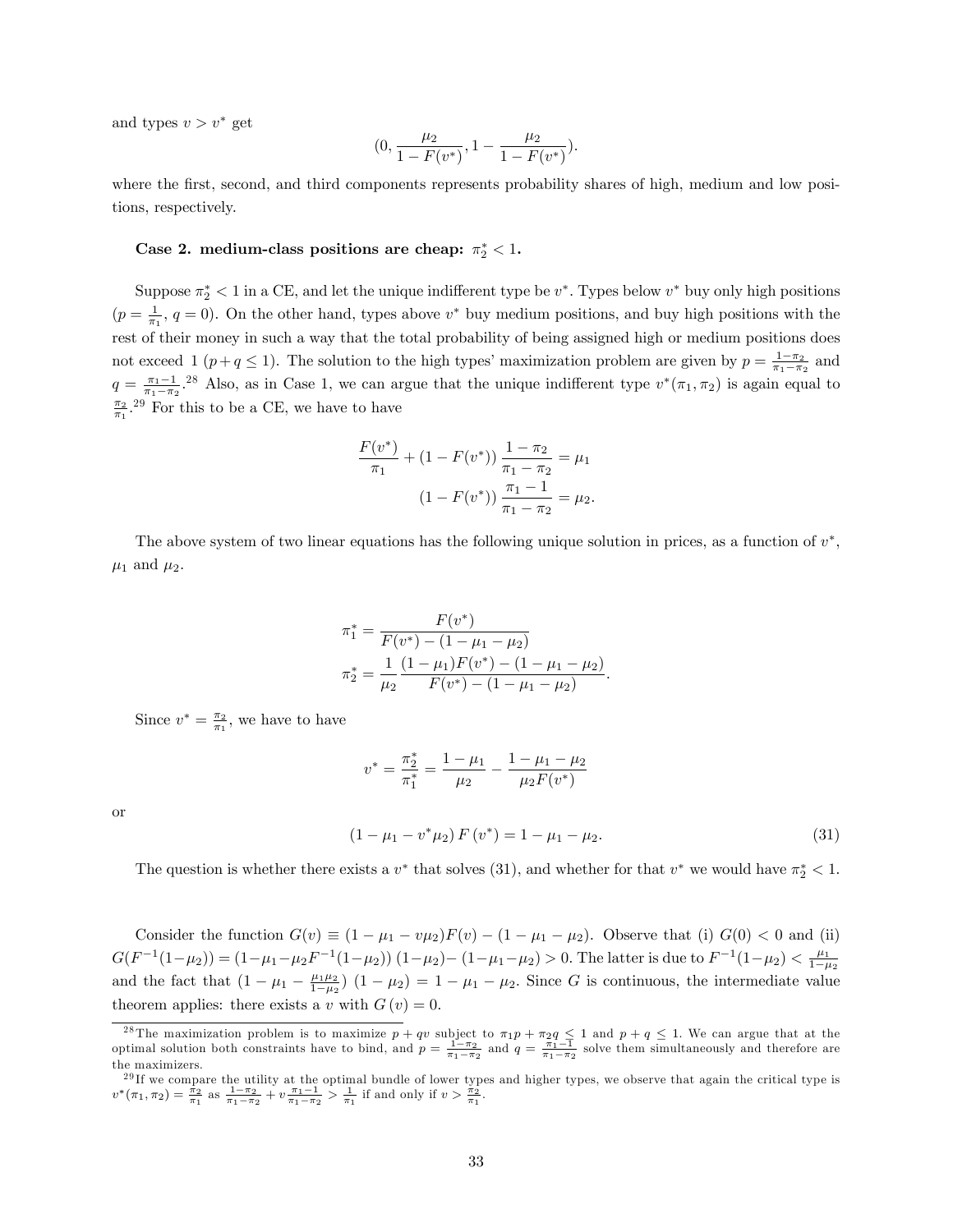We can also show the uniqueness of  $v^*$ . We have  $G'(v) = f(v)(1 - \mu_1 - v\mu_2) - \mu_2 F(v)$ . Hence, its sign is equivalent to that of  $G'(v)/f(v) = 1 - \mu_1 - \mu_2H(v)$ , which is a decreasing function (since  $H(\cdot)$  is increasing). We therefore conclude that G is concave. Since G is concave,  $G(0) < 0$ ,  $G(F^{-1}(1 - \mu_2)) > 0$ , and  $G(1) = 0$ , we can conclude that there exists a unique  $v^*$  that satisfies  $G(v^*) = 0$  (and also  $v^* \in (0, F^{-1}(1 - \mu_2))$ ).

Finally, we show that under a mild market, we would also have  $\pi_2^* < 1$ . This follows because

$$
\frac{1}{\mu_2} \frac{(1 - \mu_1) F(v^*) - (1 - \mu_1 - \mu_2)}{F(v^*) - (1 - \mu_1 - \mu_2)} < 1
$$

reduces to  $1 - F(v^*) > \mu_2$ , or  $v^* < F^{-1}(1 - \mu_2)$ , which we have shown. On the other hand, under a tough market we would have  $G(F^{-1}(1 - \mu_2)) > 0$ , which implies  $v^* \ge F^{-1}(1 - \mu_2)$ , and  $\pi_2^* \ge 1$ .

In conclusion, under a mild market, we would have  $\pi^*_{2} < 1$ , and in CE, the assignment of probabilities are as follows. Types  $v < v^*$  obtain the probability bundle

$$
(1 - \frac{1 - \mu_1 - \mu_2}{F(v^*)}, 0, \frac{1 - \mu_1 - \mu_2}{F(v^*)}),
$$

and types  $v > v^*$  get

$$
(1 - \frac{\mu_2}{1 - F(v^*)}, \frac{\mu_2}{1 - F(v^*)}, 0)
$$

where the first, second, and third components represents the probability shares of high, medium and low positions, respectively.

**Proof of Proposition 4.** Obviously we must consider only cases when  $m_1 \geq \mu_1$  (if  $m_1 < \mu_1$  using strategy 2 would never be a best response), in which we say that high-class positions are overdemanded. So we are left with two cases to analyze: one in which medium-class positions are *overdemanded*  $(m_2 \geq \mu_2)$ , and the case in which they are *underdemanded*  $(m_2 < \mu_2)$ . It turns out that the former case corresponds to the tough market and the latter to the mild market.

#### Case 1. medium-class positions are overdemanded:  $m_2 \geq \mu_2$ .

In this case it is clear that those who are rejected in the first round end up being assigned to low-class positions. Those choosing strategy  $j \in \{1,2\}$  obtain  $\mu_j/m_j$  chances at the position ranked first and  $1-\mu_j/m_j$ chances for a low-class position. An indifferent type  $v^*(m_1, m_2)$  meets  $\mu_1/m_1 = v^*(m_1, m_2)\mu_2/m_2$ . Types above the indifferent type best-respond by choosing strategy 2, and types below choose strategy 1. Therefore, a Nash equilibrium (NE) is characterized by the existence of a  $v^* \in (0,1)$  such that

$$
\frac{F(v^*)v^*}{1 - F(v^*)} = \frac{\mu_1}{\mu_2}
$$

As in Case 1 of the proof of Proposition 3, a solution to this equation exists and is unique. It remains be shown that in effect  $m_2 > \mu_2$ , or  $\mu_2 < 1 - F(v^*)$ , or  $v^* < F^{-1}(1 - \mu_2)$ . Given that the LHS of the equation above is monotonically increasing, a Case 1 NE exists if and only if

$$
\frac{(1-\mu_2)F^{-1}(1-\mu_2)}{\mu_2} > \frac{\mu_1}{\mu_2}
$$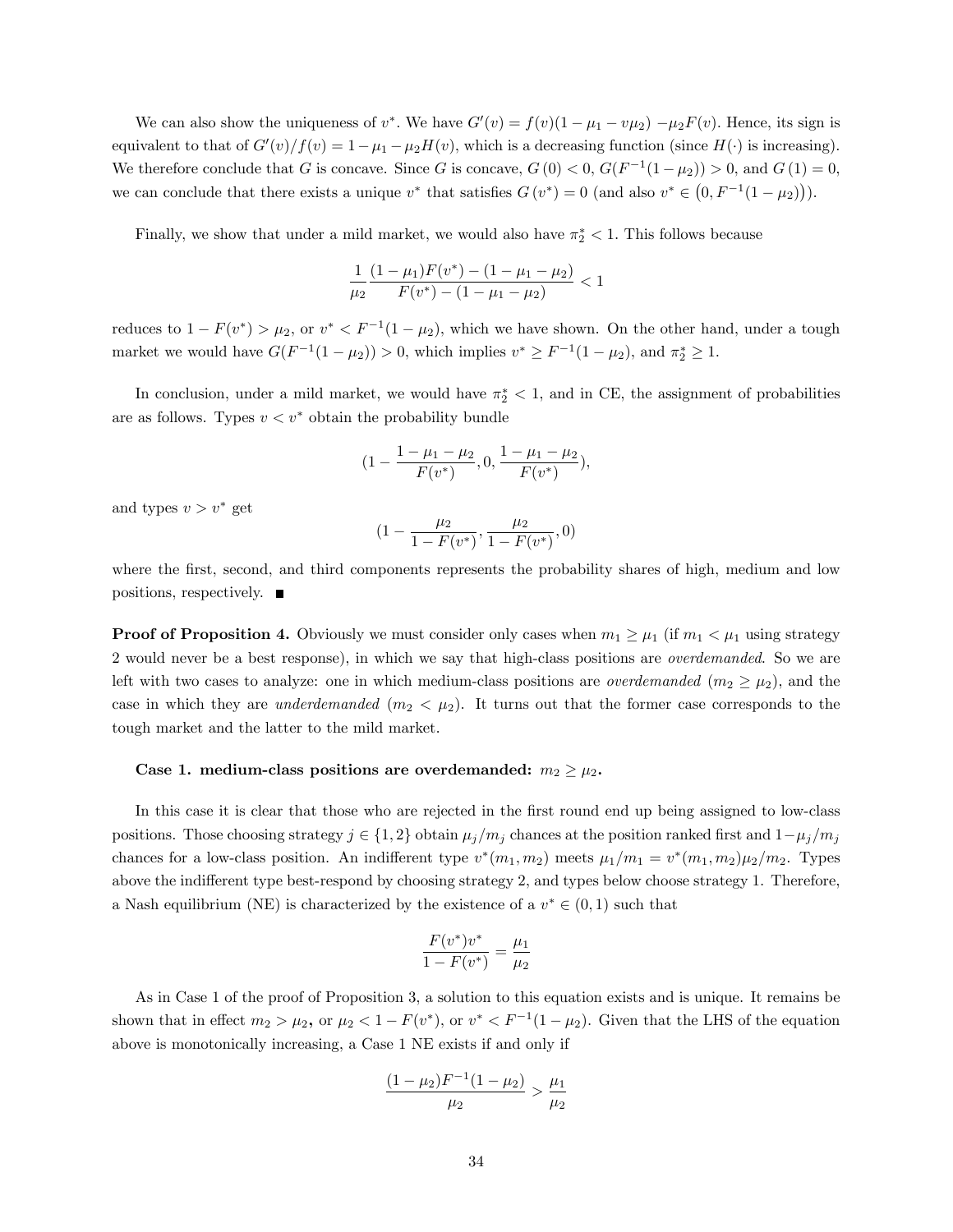or  $\mu_1 - (1 - \mu_2)F^{-1}(1 - \mu_2) \leq 0$ , which exactly is when the market is "tough."

In this Bayesian Nash equilibrium, Types  $v < v^*$  obtain the probability bundle

$$
(\frac{\mu_1}{F(v^*)},0,1-\frac{\mu_1}{F(v^*)}),
$$

whereas types  $v > v^*$  get

$$
\big(0, \frac{\mu_2}{1-F(v^*)}, 1-\frac{\mu_2}{1-F(v^*)}\big).
$$

Note that in Cases 1, both the Pseudomarket (CE) and the Boston mechanism (NE) obtain the same random assignment. This is not a coincidence. Miralles (2008) shows that both mechanisms obtain the same assignment in cases where only one kind of position is underdemanded.

#### Case 2. medium-class positions are underdemanded:  $m_2 < \mu_2$ .

In this case, those agents who play strategy 2 are assigned to medium-class positions with certainty. Agents playing strategy 1 obtain  $\frac{\mu_1}{m_1}$  chances at the high-class positions in the first assignment round,  $\frac{\mu_2 - m_2}{m_1}$  chances (in the second round) for medium-class positions, and  $\frac{1 - \mu_1 - \mu_2}{m_1}$  for the low-class positions in the last round.

Let  $v^*$  be the type who is indifferent between the two strategies. We then have

$$
v^* = \frac{\mu_1}{m_1} + \frac{\mu_2}{m_1}v^*
$$

and hence

$$
v^* = \frac{\mu_1}{m_1 - \mu_2 + m_2} = \frac{\mu_1}{1 - \mu_2}
$$

(since  $m_1 + m_2 = 1$ ).

Again, in equilibrium, types  $v > v^*(m_1, m_2) = \frac{\mu_1}{1-\mu_2}$  choose strategy 2, and types  $v < \frac{\mu_1}{1-\mu_2}$  choose strategy 1. Hence,  $m_1 = F(\frac{\mu_1}{1-\mu_2})$  and  $m_2 = 1 - F(\frac{\mu_1}{1-\mu_2})$ .

We now check that  $m_2 < \mu_2$  holds. That is,  $1 - F(\frac{\mu_1}{1 - \mu_2}) < \mu_2$ . This is equivalent to the market being "mild"  $\mu_1 - (1 - \mu_2)F^{-1}(1 - \mu_2) > 0.$ 

Finally, the obtained probability bundles are

$$
\big(\frac{\mu_1}{F\big(\frac{\mu_1}{1-\mu_2}\big)},1-\frac{1-\mu_2}{F\big(\frac{\mu_1}{1-\mu_2}\big)},\frac{1-\mu_1-\mu_2}{F\big(\frac{\mu_1}{1-\mu_2}\big)})
$$

for types  $v > \frac{\mu_1}{1-\mu_2}$ , and

 $(0, 1, 0)$ 

for types  $v < \frac{\mu_1}{1-\mu_2}$ .

### 8 Appendix B: Varying Ordinal Preferences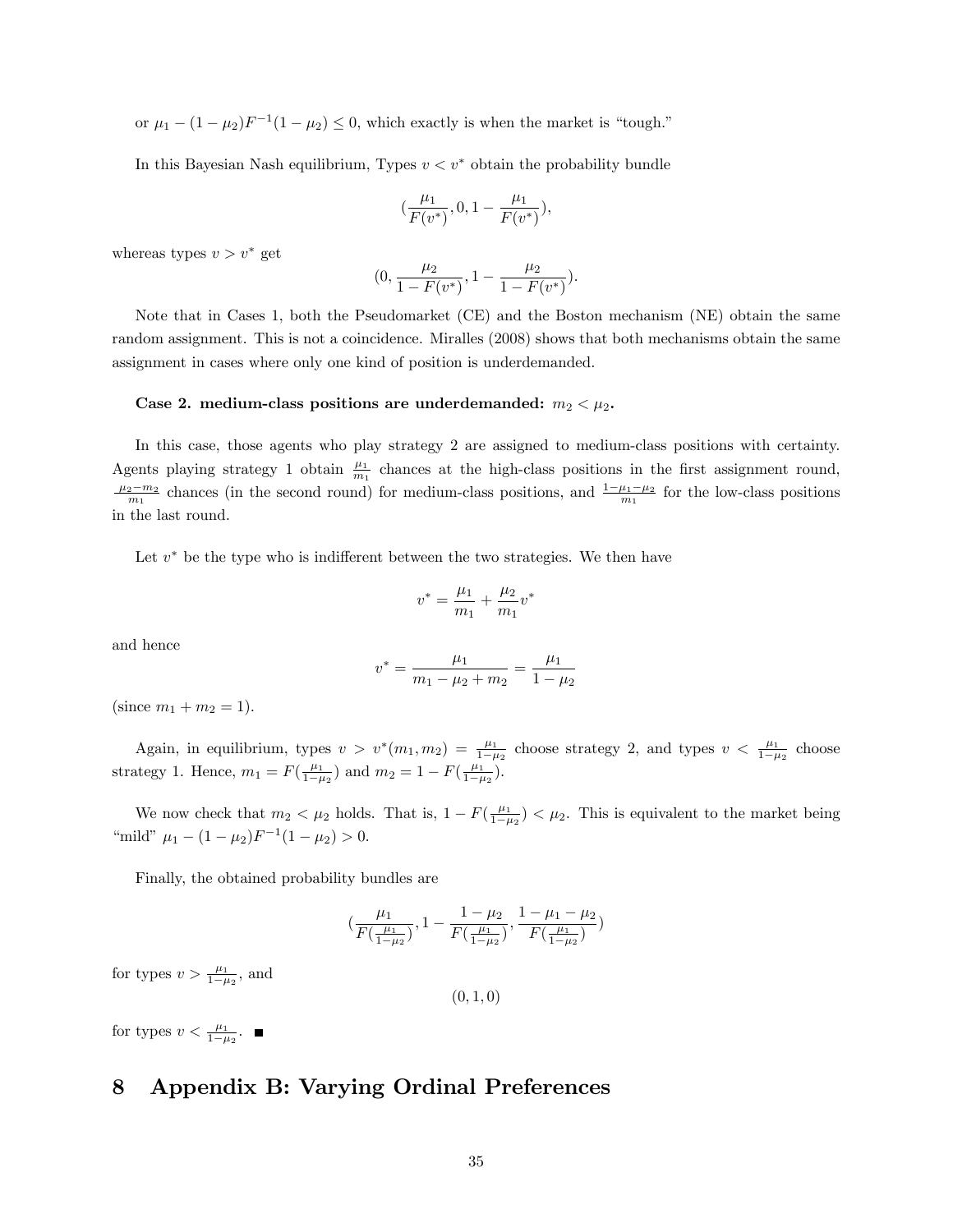Define  $U(v) = ap(v) + q(v)v$ . We first establish the following payoff equivalence result with the standard arguments.

Lemma 8 Incentive compatibility is equivalent to

$$
U\left(v\right) = ap\left(0\right) + \int_0^v q\left(t\right) dt
$$

and q increasing, p decreasing,  $q + p$  increasing for  $v \in [0, a]$  and decreasing for  $v \in [a, 1]$  (together called monotonicity conditions).

Note that the extended problem becomes more complex than the original one since UB applies to a instead of the highest type: we need to ensure that  $p(a) + q(a) \leq 1$ .

Utilitarian social welfare can be shown to be

$$
USW = a\mu_1 + \int_0^1 q(v) v f(v) dv.
$$

Rawlsian social welfare is equal to

 $RSW = ap(0)$ .

We establish the following result. The proof is similar to the proof of Proposition 2.

**Proposition 5** A rule  $(p(\cdot), q(\cdot))$  is incentive compatible and feasible if and only if

$$
p(v) = \mu_1 + \frac{1}{a} \left( \int_0^1 J(t) q(t) f(t) dt + \int_0^v q(t) dt - q(v) v \right),
$$

and

$$
\int_{0}^{1} q(t) f(t) dv = \mu_{2}
$$
  

$$
\int_{0}^{a} H(t) q(t) f(t) dt + \int_{a}^{1} J(t) q(t) f(t) dt \le a - a\mu_{1}
$$
  

$$
\int_{0}^{1} H(t) q(t) f(t) dt \ge q(1) - a\mu_{1}
$$
  

$$
q(0) \ge 0 \text{ and } q \text{ is increasing.}
$$

The first constraint is market-clearing (MC), the second one is the upper bound (UB), and the third one is the lower bound (LB).

We can easily see that, as in the original model, the social welfare maximand is equivalent to

$$
\int_0^1 q(t) K(t) f(t) dt
$$

subject to the above MC, UB, LB.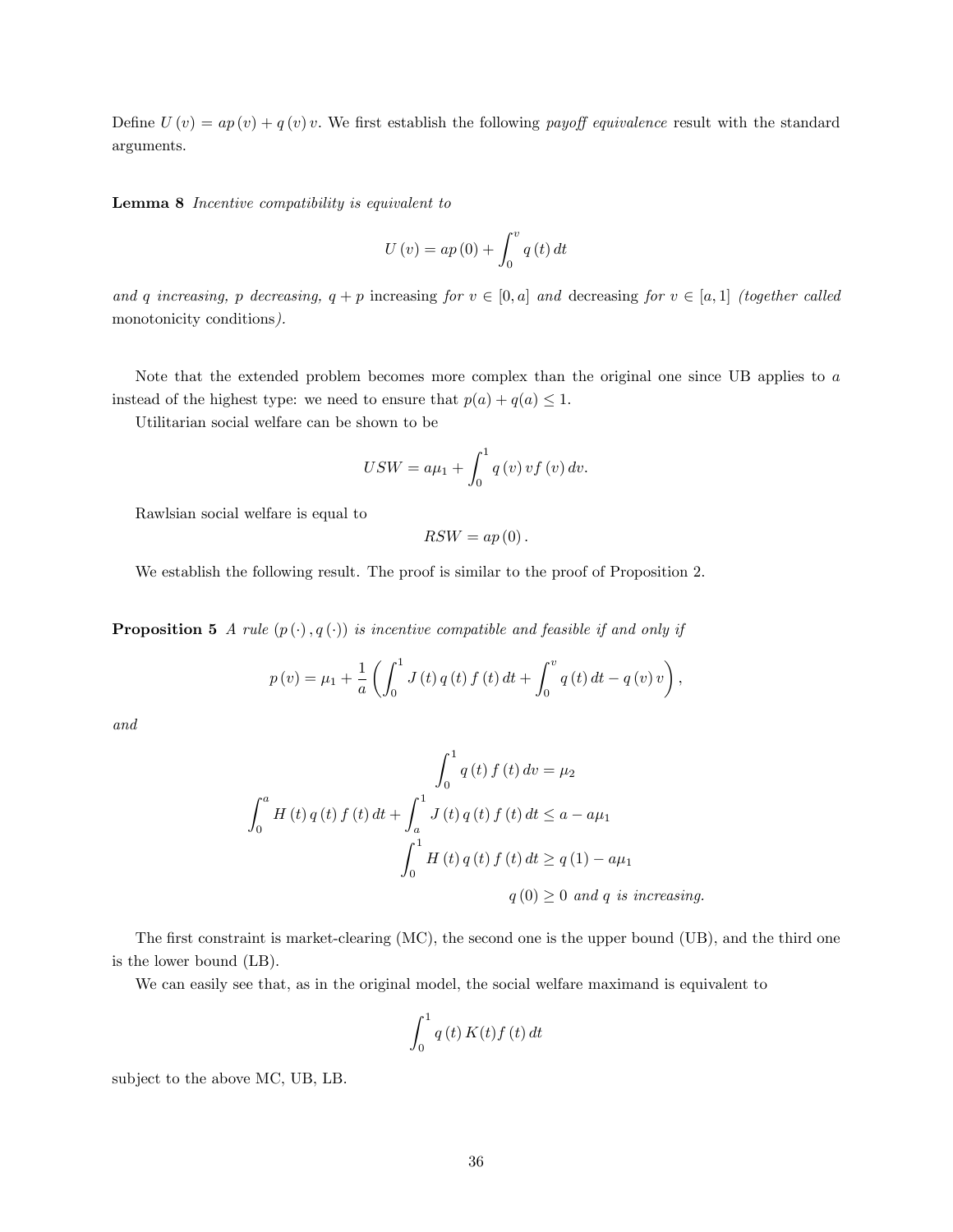In the relaxed problem, in which we consider only MC (and ignore UB and LB), since the objective functions and MC are the same, Lemma 3 holds and the solution to the relaxed problem is given by

$$
q^*(t) = \begin{cases} 1 & t \in [v^*, 1] \\ 0 & t \in [0, v^*) \end{cases}
$$

for  $v^* = F^{-1} (1 - \mu_2)$ .

Since we assume  $a \geq H(F^{-1}(1-\mu_2))$   $(> F^{-1}(1-\mu_2))$ , the optimal rule in the relaxed problem satisfies UB if and only if

$$
a - a\mu_1 \ge \int_{F^{-1}(1-\mu_2)}^a H(t) f(t) dt + \int_a^1 J(t) f(t) dt
$$
  
=  $a - (1 - \mu_2) F^{-1} (1 - \mu_2)$ 

or

$$
a\mu_1 - (1 - \mu_2) F^{-1} (1 - \mu_2) \le 0.
$$

As in our main model, we call an economy a *tough* market if this condition is satisfied with strict inequality. If it is violated, we call the economy to be a *mild* market. Note that in this extension, a tough market is more likely: the condition in the main model required  $(1 - \mu_2) F^{-1} (1 - \mu_2)$  to be greater than  $\mu_1$ ; in the extension it should only be greater than  $a\mu_1$ . This brings us to the first fact we stated above.

As for the second statement, we first observe that when  $a \geq H(F^{-1}(1-\mu_2))$ , in a maximization problem where the objective function is  $\int_0^a H(t) q(t) f(t) dt + \int_a^1 J(t) q(t) f(t) dt$  and the constraint is just MC, the solution is  $q^*$ . This is because  $E[J(t) | t \ge v] = v$  and, therefore, in the optimal solution, q has to be constant between  $b \equiv H^{-1}(a)$  and 1. Given this, and also  $b > F^{-1}(1 - \mu_2)$ , one can easily argue that the highest value that the LHS of the UB constraint can get is achieved by  $q^*$ , and this means that in a tough market UB never binds. With this simplifying insight, the proof of the following proposition follows the same steps as the proof of Proposition 1, and it is omitted.

**Proposition 6** For  $a \geq H(F^{-1}(1-\mu_2))$ , in a tough market, the optimal rule is

$$
q^{a}\left(t\right) = \begin{cases} \frac{\mu_{1}}{F\left(v^{a}\right)v^{a}} & t \in\left[v^{a},1\right] \\ 0 & t \in\left[0,v^{a}\right) \end{cases}
$$

 $for v^a$  that uniquely solves

$$
\frac{F(v) v}{1 - F(v)} = \frac{a\mu_1}{\mu_2}
$$

:

The next main result follows immediately. It stems from similar arguments as in Proposition 3, Proposition 4, and Theorem 1.

**Proposition 7** For  $a \geq H(F^{-1}(1-\mu_2))$ , in a tough market, the optimal assignments are implemented by both PM and BM.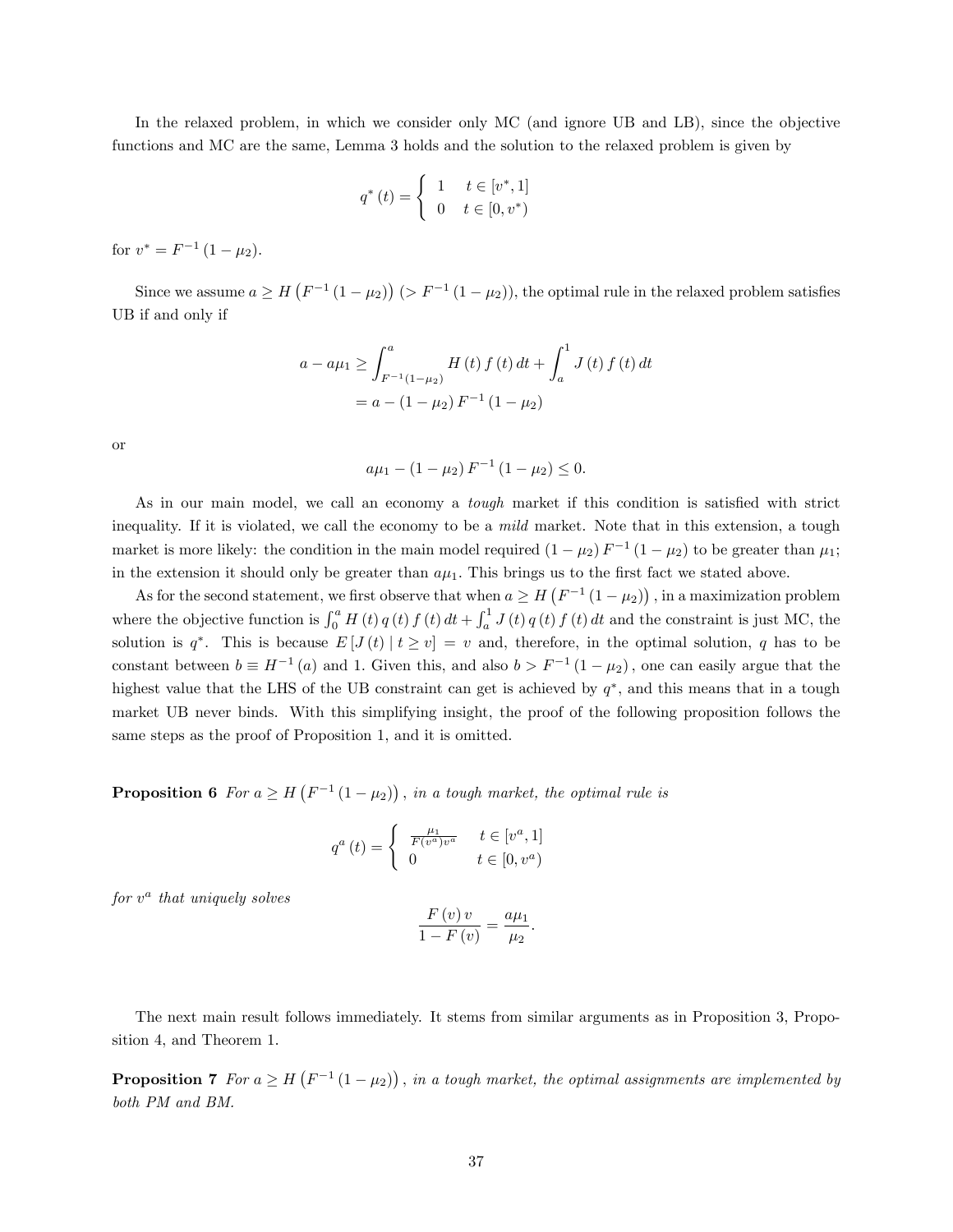As for mild markets, we can get results in this extension similar to the ones in our main model. For mild markets, it turns out that under the same conditions as in Theorem 1, BM continues to be optimal. Yet sufficient conditions for PM being optimal in Theorem 1 need to be strengthened.<sup>30</sup> Hence, in a way, this extension brings a bias in favor of BM rather than PM.

# 9 Appendix C: The role of concavity/convexity of virtual valuations

In this Appendix, we provide an intuition on the role that the concavity/convexity of  $H$  with respect to  $K$ (that is, whether  $H'/K'$  is monotonic) plays. To simplify the explanation, we first consider the utilitarian problem, where  $K(v) = v$ . Then  $H'/K'$  is monotonic if and only if H is either concave or convex. Observe that the curvature of  $H$  has nothing to do with the "strength" of  $F$ . A clear example is the case in which H is linear: all power distribution functions  $v^{\alpha}$ , no matter how big or small  $\alpha$  is, give linear H. Then one may wonder why is the curvature of  $H$  important for our results in mild markets.

For the purpose of clarity, let us simplify the model by simply considering three points in the support of types:  $v_1 < v_2 < v_3$ . Let us also make f constant and normalize it to  $\mu_2/3$ . The discrete version of the maximization problem we solve is:

$$
\max \sum_{i=1}^{3} q_i v_i
$$

subject to

$$
\sum_{i=1}^{3} q_i = 1
$$
  

$$
\sum_{i=1}^{3} H_i q_i = k
$$

and monotonicity:  $q_1 \leq q_2 \leq q_3$ .

Notice that, apart from monotonicity, this would be a consumer's problem in a pseudomarket à la Hylland and Zeckhauser (1979) where bundles are probability distributions. The second constraint is the budget constraint:  $H_i$  is the price for "buying" more probability units of (assigning more  $q_i$  to) type i. Indeed, in our base model  $H(v)$  is well-known as the informational cost of type v. Let us observe possible constraints of the problem in the following figure.

 $30$  For two-step assignment rules with cutoff c and UB binding, in this extension the objective function becomes  $S(c)$  multiplied by a factor  $(1 - c)/(a - c)$ . This factor is increasing in c, and this brings the bias in favor of higher c.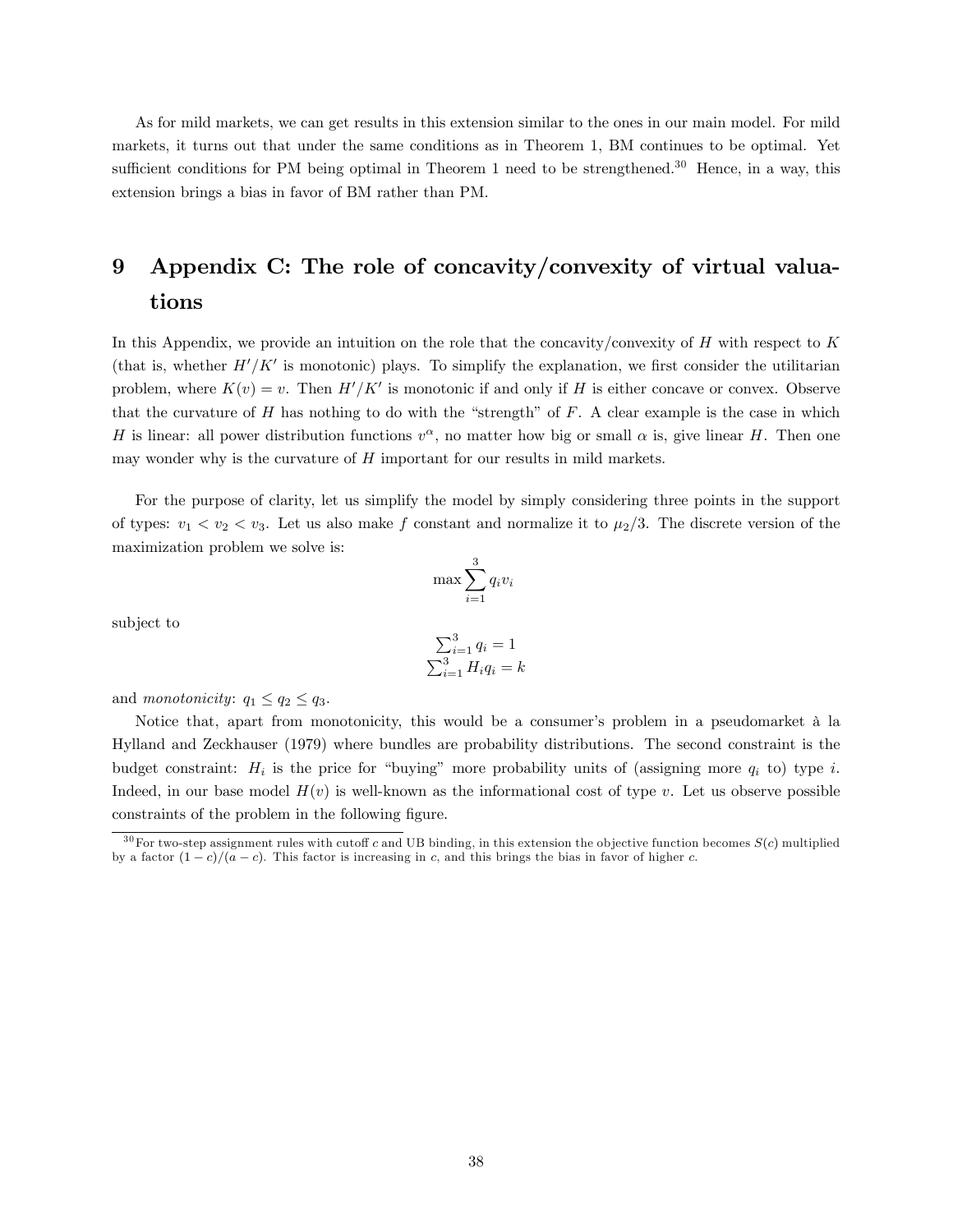

Figure 1

In the linear maximization problem of Figure 1, generically the optimum is unique and it is either A or B. Notice that, if monotonicity of  $q$  were not required, the decision maker would choose either A' or B'. It turns out that one optimally chooses  $A(B)$  in the original problem if and only if she chooses  $A'(B')$  in the problem without monotonicity. Let us momentarily ignore the monotonicity constraint.

By monotonicity of H, we know that  $H_1 < H_2 < H_3$ . The budget constraint implies that  $H_1 < k < H_3$ . We consider two different cases. In case 1,  $H_2 < k$  (black budget line in figure 1). Then one has to choose between buying a distribution with support for types 3 and 2  $(A')$ , or buying a bundle supported for types 3 and 1 (B'). If one chooses A' she obtains  $q_2^{A'} = \frac{H_3 - k}{H_3 - H_2}$ , while if she chooses B' she obtains  $q_1^{B'} = \frac{H_3 - k}{H_3 - H_1}$ .  $A'$  is preferred to  $B'$  if

$$
q_2^{A'}v_2 + (1 - q_2^{A'})v_3 > q_1^{B'}v_1 + (1 - q_1^{B'})v_3
$$

or

$$
q_2^{A'}(v_3 - v_2) < q_1^{B'}(v_3 - v_1)
$$

or

$$
\frac{H_3 - H_2}{v_3 - v_2} > \frac{H_3 - H_1}{v_3 - v_1}.
$$

From the last inequality, we can see the importance of concavity/convexity of  $H$  with respect to  $v$  in this decision. A' is preferred to B' if the slope of H with respect to v decreases when the bottom valuation decreases from  $v_2$  to  $v_1$ . That is, when information costs decrease "slower" than the bottom valuation does. In other words, when  $H$  is convex. Naturally, concavity would have driven the opposite choice.

In case 2 we have  $H_2 \geq k$  (in red in the figure). In such a case, one has to choose between buying a distribution with support for types 2 and 1  $(A')$ , or buying a bundle supported for types 3 and 1  $(B')$ . If one chooses A's he obtains  $q_2^{A'} = \frac{k-H_1}{H_2-H_1}$ , while if she chooses B's he obtains  $q_3^{B'} = \frac{k-H_1}{H_3-H_1}$ . A' is preferred to B' if

$$
q_2^{A'}v_2 + (1 - q_2^{A'})v_1 > q_3^{B'}v_3 + (1 - q_3^{B'})v_1
$$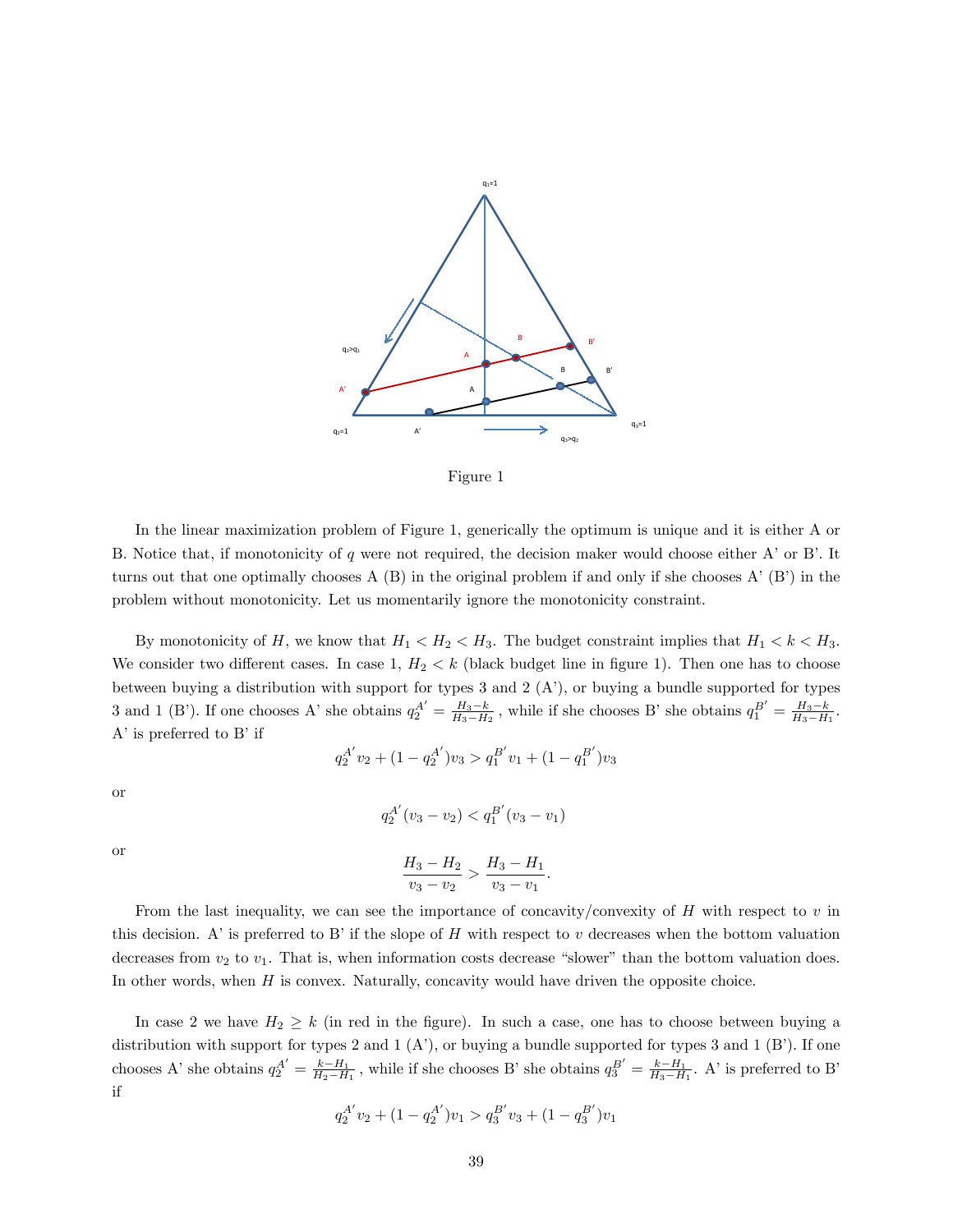or

$$
q_2^{A'}(v_2 - v_1) > q_3^{B'}(v_3 - v_1)
$$

$$
\frac{H_2 - H_1}{v_2 - v_1} < \frac{H_3 - H_1}{v_3 - v_1}.
$$

or

Again the concavity/convexity of H is crucial. A' is preferred to B' if the slope of H with respect to v increases when the top valuation increases from  $v_2$  to  $v_3$ . That is, when information costs increase "faster" than the top valuation does. Or in other words, when  $H$  is convex. Once again, concavity would have driven the opposite choice. This is not an artifact of having only three types: we can use the same argument with a continuum of types.



Figure 2

In Figure 2 we have a concave virtual valuation structure. Taking the extreme values 0 and 1 and drawing a segment uniting  $H(0)$  and  $H(1)$  gives us a convex combination of both  $(q(0) + q(1) = 1)$  that maximizes the valuation of the purchased bundle, subject to the "budget" constraint. An opposite argument would work under convexity: one would tend to concentrate purchases on  $\tilde{v}$  such that  $H(\tilde{v})$  equals the budget limit.

Going back to the original problem with monotonicity constraints, one optimally chooses a bundle that puts more weight on middle types and less on extreme types  $(A \text{ in Figure 1})$  if  $H$  is convex. The opposite happens if  $H$  is concave: one tends to put more weight on extreme types and less on middle types  $(B \text{ in }$ Figure 1) if H is concave. In fact, the solution under convexity generates the density function  $\frac{f(v)q(v)}{\mu_2}$  with thinnest tails among all valid assignment rules. The solution under concavity generates the density function with thickest tails instead.

The general problem is more elaborate, but the intuition is similar. Sufficient conditions are related to the curvature of H with respect to K, that is, whether  $\frac{dH(v)}{dK(v)}$  is increasing or decreasing in v.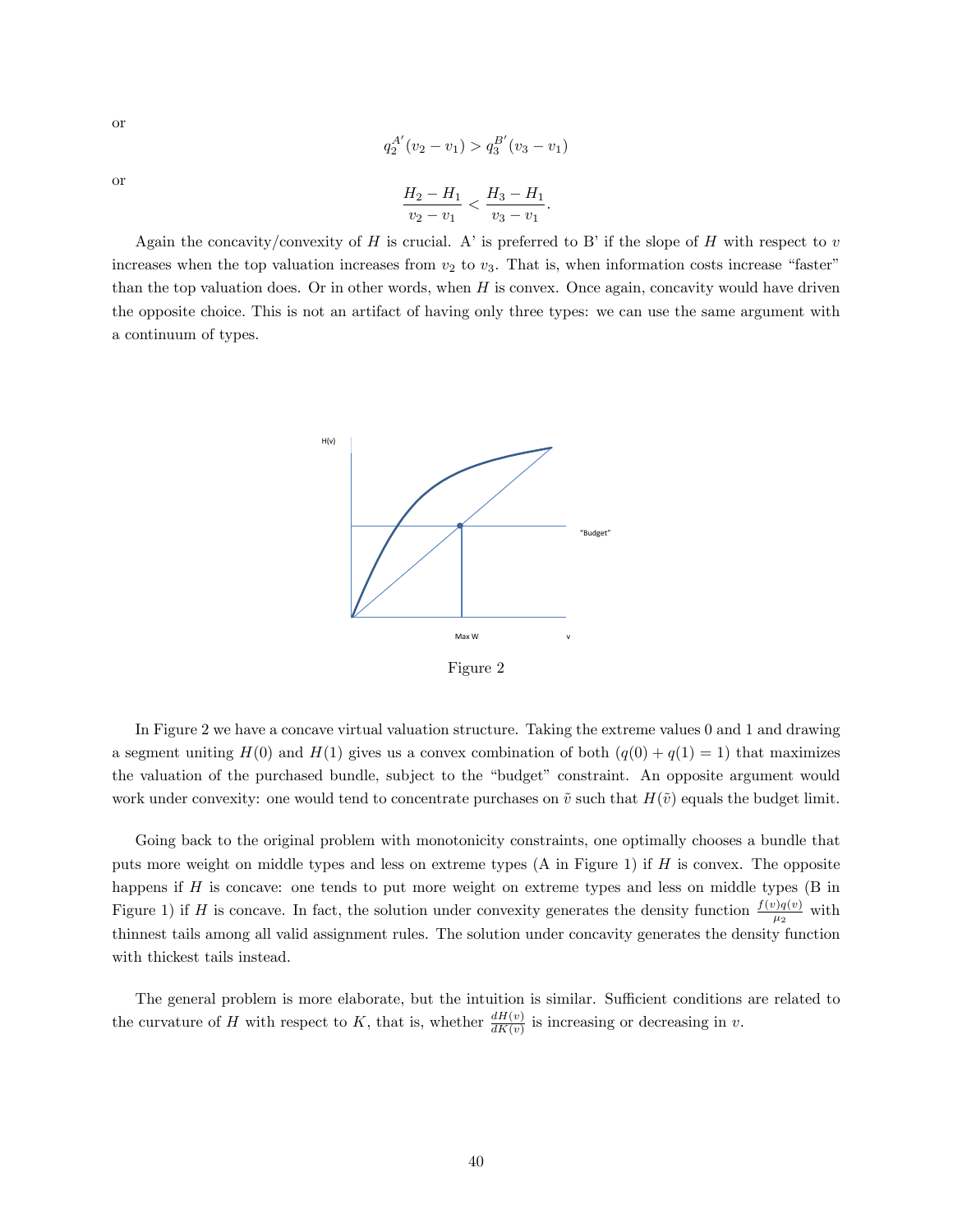# 10 Appendix D: Not every optimal rule with  $K$  increasing is a two-step rule

We provide a counterexample. We consider  $F(t) = t$ , and the following cumulative weight function:  $\Omega(t) =$  $2t-2|t-1/2|(t-1/2)-1/2$ . This leads to an  $\Omega$ -virtual valuation function  $K(t) = 2|t-1/2|(t-1/2)+1/2$ .



We set supply parameters  $\mu_1 = 0.3$  and  $\mu_2 = 0.6$  so that the economy is mild. In this setup, the PM equilibrium allocation rule is a two-step rule with cutoff  $1/6$ . The BM equilibrium allocation rule is a twostep rule with cutoff 3/4. Notice that  $H'(t)/K'(t)$  is increasing for  $t < 1/2$  and decreasing for  $t > 1/2$ . Then sufficient conditions for the optimality of either BM or PM (Proposition 2) do not apply here.

All feasible two-step rules with both MC and UB binding have cutoff  $c \in [1/6, 3/4]$ . We use the terminology that we can find in the proof of Proposition 2. Denoting

$$
T(c) = \frac{\int_0^c K(t)dt}{c}
$$

for each two-step rule with cutoff c, welfare is  $W(c) = (1 - \mu_1 - \mu_2)S(c) + \mu_2T(1)$  (see again the proof of Proposition 2) with



Figure 4

Notice that since  $S(c)$  is U-shaped, extreme values for c would be optimal. However, that would lead to non-valid allocation probabilities. For cutoffs above  $3/4$ ,  $q(1)$  would exceed 1. For cutoffs below  $1/6$ ,